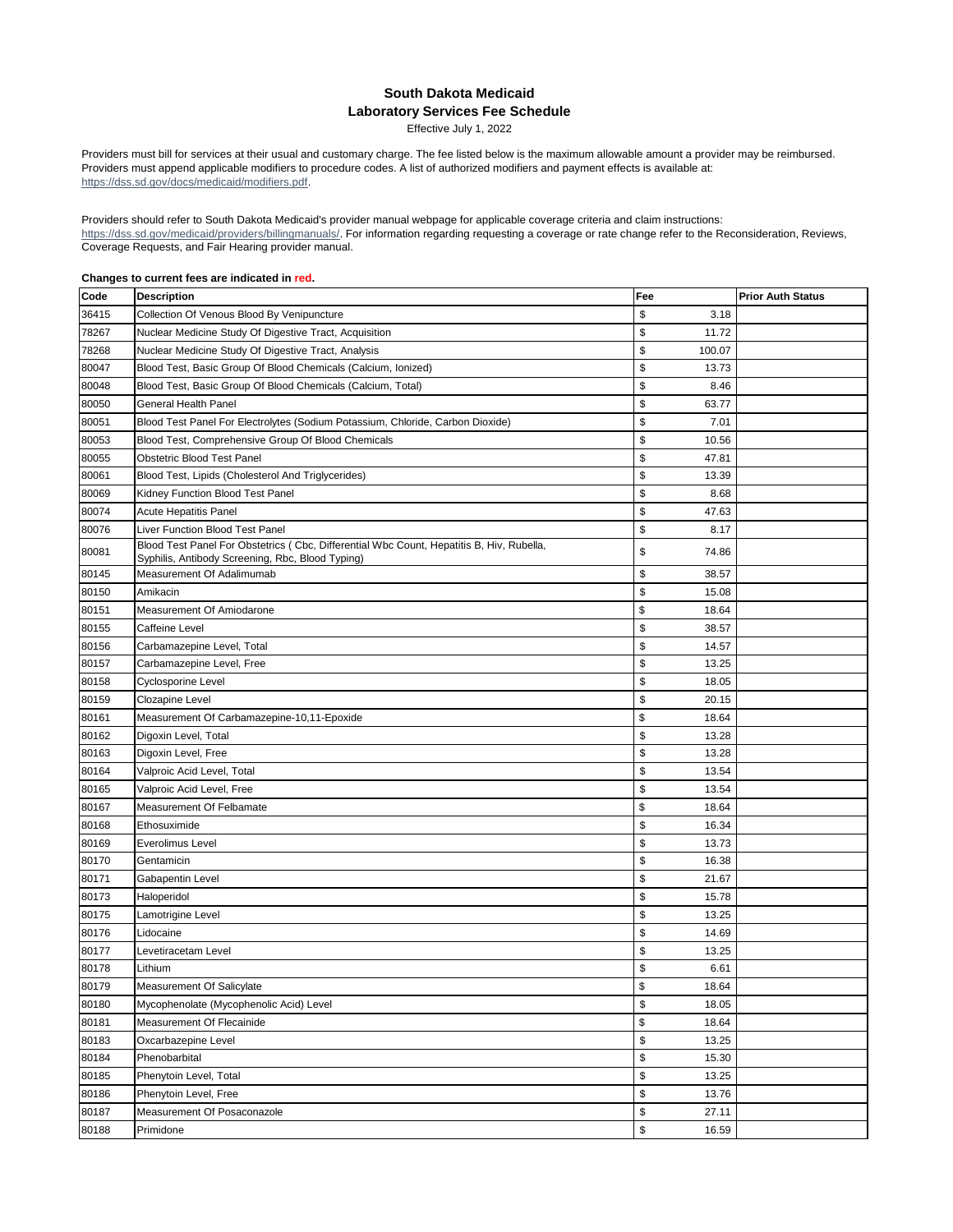| 80189 | Measurement Of Itraconazole                                                                                                                                                                                                     | \$<br>27.11     |  |
|-------|---------------------------------------------------------------------------------------------------------------------------------------------------------------------------------------------------------------------------------|-----------------|--|
| 80190 | Procainamide:                                                                                                                                                                                                                   | \$<br>60.00     |  |
| 80192 | Procainamide Level, With Metabolites                                                                                                                                                                                            | \$<br>16.75     |  |
| 80193 | Measurement Of Leflunomide                                                                                                                                                                                                      | \$<br>38.57     |  |
| 80194 | Quinidine                                                                                                                                                                                                                       | \$<br>14.60     |  |
| 80195 | Sirolimus                                                                                                                                                                                                                       | \$<br>13.73     |  |
| 80197 | Tacrolimus                                                                                                                                                                                                                      | \$<br>13.73     |  |
| 80198 | Theophylline                                                                                                                                                                                                                    | \$<br>14.14     |  |
| 80199 | Tiagabine Level                                                                                                                                                                                                                 | \$<br>27.11     |  |
| 80200 | Tobramycin                                                                                                                                                                                                                      | \$<br>16.13     |  |
| 80201 | Topiramate                                                                                                                                                                                                                      | \$<br>11.92     |  |
| 80202 | Vancomycin                                                                                                                                                                                                                      | \$<br>13.54     |  |
| 80203 | Zonisamide Level                                                                                                                                                                                                                | \$<br>13.25     |  |
| 80204 | Measurement Of Methotrexate                                                                                                                                                                                                     | \$<br>38.57     |  |
| 80210 | Measurement Of Rufinamide                                                                                                                                                                                                       | \$<br>27.11     |  |
| 80230 | Measurement Of Infliximab                                                                                                                                                                                                       | \$<br>38.57     |  |
| 80235 | Measurement Of Lacosamide                                                                                                                                                                                                       | \$<br>27.11     |  |
| 80280 | Measurement Of Vedolizumab                                                                                                                                                                                                      | \$<br>38.57     |  |
| 80285 | Measurement Of Voriconazole                                                                                                                                                                                                     | \$<br>27.11     |  |
| 80299 | Quantitation Of Therapeutic Drug                                                                                                                                                                                                | \$<br>18.64     |  |
| 80305 | Testing For Presence Of Drug, Read By Direct Observation                                                                                                                                                                        | \$<br>12.60     |  |
| 80306 | Testing For Presence Of Drug, Read By Instrument Assisted Observation                                                                                                                                                           | \$<br>17.14     |  |
| 80307 | Testing For Presence Of Drug, By Chemistry Analyzers                                                                                                                                                                            | \$<br>62.14     |  |
| 80400 | Hormonal Panel For Adrenal Gland Assessment (Adrenal Gland Insufficiency)                                                                                                                                                       | \$<br>32.62     |  |
| 80402 | Hormone Panel For Adrenal Gland Assessment (21 Hydroxylase Deficiency)                                                                                                                                                          | \$<br>86.96     |  |
| 80406 | Hormone Panel Adrenal Gland Assessment (3 Beta-Hydroxydehydrogenase Deficiency)                                                                                                                                                 | \$<br>78.26     |  |
| 80408 | Aldosterone Suppression Evaluation Panel                                                                                                                                                                                        | \$<br>125.50    |  |
| 80410 | Calcitonin Stimulation Panel                                                                                                                                                                                                    | \$<br>80.37     |  |
| 80412 | <b>Adrenal Gland Stimulation Panel</b>                                                                                                                                                                                          | \$<br>801.62    |  |
| 80414 | Reproductive Hormone Panel (Testosterone)                                                                                                                                                                                       | \$<br>51.64     |  |
| 80415 | Reproductive Hormone Panel (Estradiol)                                                                                                                                                                                          | \$<br>55.89     |  |
| 80416 | Renal Vein Renin (Kidney Enzyme) Stimulation Panel                                                                                                                                                                              | \$<br>209.32    |  |
| 80417 | Peripheral Vein Renin (Kidney Enzyme) Stimulation Panel                                                                                                                                                                         | \$<br>43.99     |  |
| 80418 | Anterior Pituitary Gland Evaluation Panel                                                                                                                                                                                       | \$<br>579.48    |  |
| 80420 | Dexamethasone (Steroid) Suppression Evaluation Panel, 48 Hour                                                                                                                                                                   | \$<br>161.88    |  |
| 80422 | Glucagon (Hormone) Tolerance Panel To Evaluate For Insulinoma (Pancreatic Tumor)                                                                                                                                                | \$<br>46.07     |  |
|       | Glucagon (Hormone) Tolerance Panel To Evaluate For Pheochromocytoma (Adrenal Gland                                                                                                                                              |                 |  |
| 80424 | Tumor)                                                                                                                                                                                                                          | \$<br>50.50     |  |
| 80426 | Gonadotropin Releasing Hormone (Reproductive Hormone) Panel                                                                                                                                                                     | \$<br>148.41    |  |
| 80428 | Growth Hormone Stimulation Panel                                                                                                                                                                                                | \$<br>66.70     |  |
| 80430 | Growth Hormone Suppression Panel                                                                                                                                                                                                | \$<br>129.33    |  |
| 80432 | Insulin-Induced C-Peptide (Protein) Suppression Panel                                                                                                                                                                           | \$<br>165.61    |  |
| 80434 | Insulin Tolerance Panel For Acth (Adrenal Gland Hormone) Insufficiency                                                                                                                                                          | \$<br>285.03    |  |
| 80435 | Insulin Tolerance Panel For Growth Hormone Deficiency                                                                                                                                                                           | \$<br>103.00    |  |
| 80436 | Metyrapone (Hormone Antibody) Panel                                                                                                                                                                                             | \$<br>91.16     |  |
| 80438 | Thyrotropin Releasing Hormone (Trh) (Hypothalamus Hormone) Stimulation Panel, 1 Hour                                                                                                                                            | \$<br>50.41     |  |
| 80439 | Thyrotropin Releasing Hormone (Trh) (Hypothalamus Hormone) Stimulation Panel, 2 Hour                                                                                                                                            | \$<br>67.21     |  |
| 80500 | Clinical Pathology Consultation                                                                                                                                                                                                 | Price by Report |  |
| 80502 | Comprehensive, Clinical Pathology Consultation                                                                                                                                                                                  | Price by Report |  |
| 81000 | Manual Urinalysis Test With Examination Using Microscope, Non-Automated                                                                                                                                                         | \$<br>4.02      |  |
| 81001 | Manual Urinalysis Test With Examination Using Microscope, Automated                                                                                                                                                             | \$<br>3.17      |  |
| 81002 | Urinalysis, Manual Test                                                                                                                                                                                                         | \$<br>3.48      |  |
| 81003 | Urinalysis, By Dip Stick Or Tablet Reagent For Bilirubin, Glucose, Hemoglobin, Ketones, Leukocytes,<br>Nitrite, Ph, Protein, Specific Gravity, Urobilinogen, Any Number Of These<br>Constituents; Without Microscopy, Automated | \$<br>2.25      |  |
| 81005 | Analysis Of Urine, Except Immunoassays                                                                                                                                                                                          | \$<br>2.17      |  |
| 81007 | Urinalysis; Bacteriuria Screen, Except By Culture Or Dipstick                                                                                                                                                                   | \$<br>29.98     |  |
| 81015 | Urinalysis; Microscopic Only                                                                                                                                                                                                    | \$<br>3.05      |  |
| 81020 | Urinalysis, 2 Or 3 Glass Test                                                                                                                                                                                                   | \$<br>4.70      |  |
| 81025 | Urine Pregnancy Test, By Visual Color Comparison Methods                                                                                                                                                                        | \$<br>8.61      |  |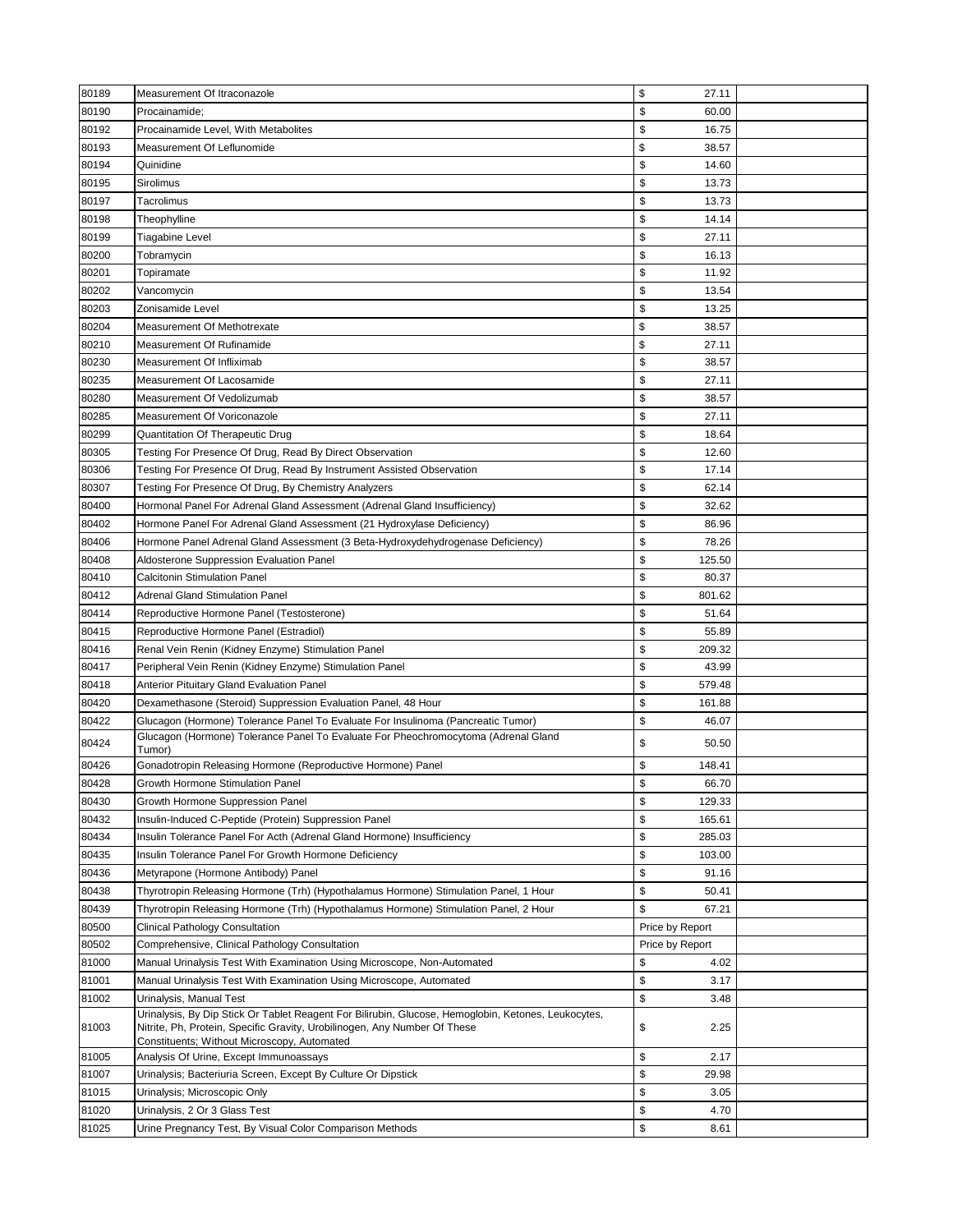| 81050          | Volume Measurement For Timed Collection, Each                                                                                                                               | \$<br>3.64                  |                                          |
|----------------|-----------------------------------------------------------------------------------------------------------------------------------------------------------------------------|-----------------------------|------------------------------------------|
| 81099          | Unlisted Analysis Of Urine                                                                                                                                                  | \$<br>13.71                 |                                          |
| 81105          | Gene Analysis (Human Platelet Antigen 1) For Common Variant                                                                                                                 | \$<br>122.22                |                                          |
| 81106          | Gene Analysis (Human Platelet Antigen 2) For Common Variant                                                                                                                 | \$<br>122.22                |                                          |
| 81107          | Gene Analysis (Human Platelet Antigen 3) For Common Variant                                                                                                                 | \$<br>122.22                |                                          |
| 81108          | Gene Analysis (Human Platelet Antigen 4) For Common Variant                                                                                                                 | \$<br>122.22                |                                          |
| 81109          | Gene Analysis (Human Platelet Antigen 5) For Common Variant                                                                                                                 | \$<br>122.22                |                                          |
| 81110          | Gene Analysis (Human Platelet Antigen 6) For Common Variant                                                                                                                 | \$<br>122.22                |                                          |
| 81111          | Gene Analysis (Human Platelet Antigen 9) For Common Variant                                                                                                                 | \$<br>122.22                |                                          |
| 81112          | Gene Analysis (Human Platelet Antigen 15) For Common Variant                                                                                                                | \$<br>122.22                |                                          |
| 81120          | Gene Analysis (Isocitrate Dehydrogenase 1 [Nadp+], Soluble) For Common Variants                                                                                             | \$<br>193.25                |                                          |
| 81121          | Gene Analysis (Isocitrate Dehydrogenase 2 [Nadp+], Mitochondrial) For Common Variants                                                                                       | \$<br>295.79                |                                          |
| 81161          | Gene Analysis (Dystrophin)                                                                                                                                                  | \$<br>279.00                | <b>PA Required</b>                       |
| 81162          | Gene Analysis (Breast Cancer 1 And 2) Of Full Sequence And Analysis For Duplication Or<br><b>Deletion Variants</b>                                                          | \$                          | 1,824.88   PA Required                   |
| 81163          | Gene Analysis (Breast Cancer 1 And 2) Of Full Sequence                                                                                                                      | \$                          | 468.00 PA Required                       |
| 81164          | Gene Analysis (Breast Cancer 1 And 2) For Duplication Or Deletion Variants                                                                                                  | \$                          | 584.23 PA Required                       |
| 81165          | Gene Analysis (Breast Cancer 1) Of Full Sequence                                                                                                                            | \$<br>282.88                | <b>PA Required</b>                       |
| 81166          | Gene Analysis (Breast Cancer 1) For Duplication Or Deletion Variants                                                                                                        | \$<br>301.35                | <b>PA Required</b>                       |
| 81167          | Gene Analysis (Breast Cancer 2) For Duplication Or Deletion Variants                                                                                                        | \$<br>282.88                | <b>PA Required</b>                       |
| 81168          | Gene Analysis (Ccnd1/Igh (T(11;14))) Translocation Analysis                                                                                                                 | \$<br>207.31                |                                          |
| 81170          | Gene Analysis (Abl Proto-Oncogene 1, Non-Receptor Tyrosine Kinase)                                                                                                          | \$<br>300.00                |                                          |
| 81171          | Gene Analysis (Fragile X Mental Retardation 2) For Abnormal Alleles                                                                                                         | \$<br>137.00                | <b>PA Required</b>                       |
| 81172          | Gene Analysis (Fragile X Mental Retardation 2) For Characterization Of Alleles                                                                                              | \$                          | 274.83 PA Required                       |
| 81173          | Gene Analysis (Androgen Receptor) Of Full Sequence                                                                                                                          | \$                          | 301.35 PA Required                       |
| 81174          | Gene Analysis (Androgen Receptor) For Known Familial Variant                                                                                                                | \$<br>185.20                | <b>PA Required</b>                       |
| 81175          | Gene Analysis (Additional Sex Combs Like 1, Transcriptional Regulator) Full Sequence                                                                                        | \$<br>676.50                |                                          |
| 81176          | Analysis<br>Gene Analysis (Additional Sex Combs Like 1, Transcriptional Regulator) Targeted Sequence                                                                        | \$<br>241.90                |                                          |
| 81177          | Analysis<br>Gene Analysis (Atropin 1) For Abnormal Alleles                                                                                                                  | \$<br>137.00                | <b>PA Required</b>                       |
| 81178          | Gene Analysis (Ataxin 1) For Abnormal Alleles                                                                                                                               | \$<br>137.00                | <b>PA Required</b>                       |
|                |                                                                                                                                                                             |                             |                                          |
|                |                                                                                                                                                                             |                             |                                          |
| 81179          | Gene Analysis (Ataxin 2) For Abnormal Alleles                                                                                                                               | \$<br>137.00                | PA Required                              |
| 81180          | Gene Analysis (Ataxin 3) For Abnormal Alleles                                                                                                                               | \$                          | 137.00 PA Required                       |
| 81181          | Gene Analysis (Ataxin 7) For Abnormal Alleles                                                                                                                               | \$<br>137.00                | <b>PA Required</b>                       |
| 81182          | Gene Analysis (Ataxin 8 Opposite Strand [Non-Protein Coding]) For Abnormal Alleles                                                                                          | \$<br>137.00                | <b>PA Required</b>                       |
| 81183          | Gene Analysis (Ataxin 10) For Abnormal Alleles                                                                                                                              | \$<br>137.00                | <b>PA Required</b>                       |
| 81184          | Gene Analysis (Calcium Voltage-Gated Channel Subunit Alpha1 A) For Abnormal Alleles                                                                                         | \$                          | 137.00 PA Required                       |
| 81185<br>81186 | Gene Analysis (Calcium Voltage-Gated Channel Subunit Alpha1 A) Of Full Sequence<br>Gene Analysis (Calcium Voltage-Gated Channel Subunit Alpha1 A) For Known Familial        | \$<br>846.27<br>\$          | <b>PA Required</b><br>185.20 PA Required |
|                | Variant                                                                                                                                                                     |                             |                                          |
| 81187          | Gene Analysis (Cch-Type Zinc Finger Nucleic Acid Binding Protein) For Abnormal Alleles                                                                                      | \$                          | 137.00 PA Required                       |
| 81188          | Gene Analysis (Cystatin B) For Abnormal Alleles                                                                                                                             | \$<br>137.00                | <b>PA</b> Required                       |
| 81189          | Gene Analysis (Cystatin B) Of Full Sequence                                                                                                                                 | \$<br>274.83                | <b>PA Required</b>                       |
| 81190          | Gene Analysis (Cystatin B) For Known Familial Variants                                                                                                                      | \$<br>185.20                | <b>PA Required</b>                       |
| 81191          | Gene Analysis (Neurotrophic Receptor Tyrosine Kinase 1) Translocation Analysis                                                                                              | \$<br>207.31                | <b>PA Required</b>                       |
| 81192          | Gene Analysis (Neurotrophic Receptor Tyrosine Kinase 2) Translocation Analysis                                                                                              | \$<br>207.31                | <b>PA Required</b>                       |
| 81193          | Gene Analysis (Neurotrophic Receptor Tyrosine Kinase 3) Translocation Analysis                                                                                              | \$<br>207.31                | <b>PA Required</b>                       |
| 81194          | Gene Analysis (Neurotrophic Receptor Tyrosine Kinase 1, 2, And 3) Translocation Analysis<br>Aspa (Aspartoacylase) (Eg, Canavan Disease) Gene Analysis, Common Variants (Eg, | \$<br>518.28<br>\$<br>47.25 | <b>PA Required</b><br><b>PA Required</b> |
| 81200<br>81201 | E285A, Y231X)<br>Gene Analysis (Adenomatous Polyposis Coli), Full Gene Sequence                                                                                             | \$<br>780.00                | <b>PA Required</b>                       |
| 81202          | Gene Analysis (Adenomatous Polyposis Coli), Known Familial Variants                                                                                                         | \$                          | 280.00 PA Required                       |
| 81203          | Gene Analysis (Adenomatous Polyposis Coli), Duplication Or Deletion Variants                                                                                                | \$                          | 200.00 PA Required                       |
| 81204          | Gene Analysis (Androgen Receptor) For Characterization Of Alleles                                                                                                           | \$<br>137.00                | <b>PA Required</b>                       |
| 81205          | Gene Analysis (Branched-Chain Keto Acid Dehydrogenase E1, Beta Polypeptide)                                                                                                 | \$<br>94.99                 | <b>PA Required</b>                       |
| 81206          | Translocation Analysis (Bcr/Abl1) Major Breakpoint                                                                                                                          | \$<br>163.96                |                                          |
| 81207          | Translocation Analysis (Bcr/Abl1) Minor Breakpoint                                                                                                                          | \$<br>144.84                |                                          |
| 81208          | Bcr/Abl1 (T(9;22)) (Eg, Chronic Myelogenous Leukemia) Translocation Analysis; Other                                                                                         | \$<br>214.62                |                                          |
| 81209          | Breakpoint, Qualitative Or Quantitative<br>Gene Analysis (Bloom Syndrome, Recq Helicase-Like)                                                                               | \$<br>39.31                 | <b>PA Required</b>                       |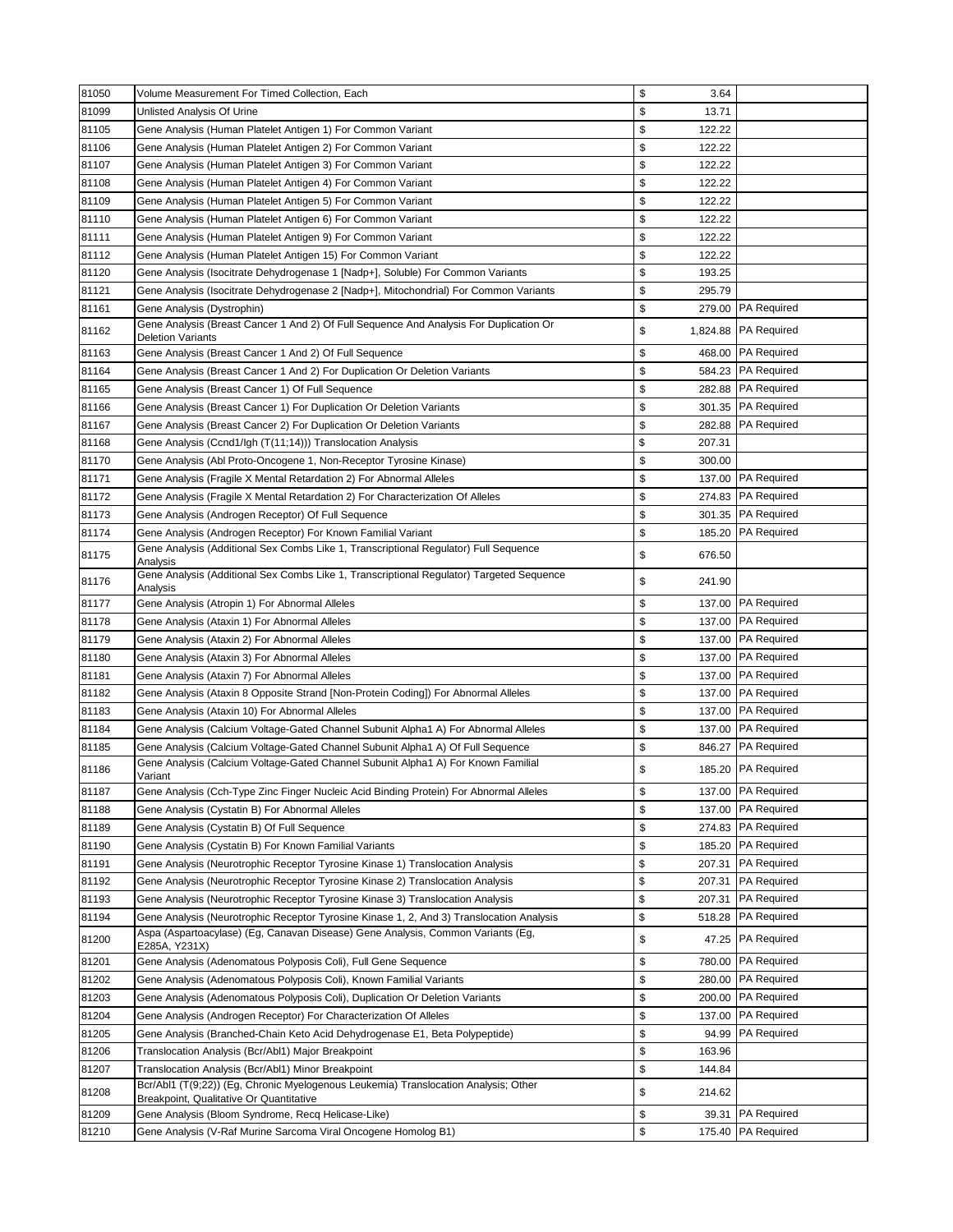| 81212 | Gene Analysis (Breast Cancer 1 And 2) For 185Delag, 5385Insc, 6174Delt Variants                                                                                                                                 | \$                     | 440.00 PA Required   |  |
|-------|-----------------------------------------------------------------------------------------------------------------------------------------------------------------------------------------------------------------|------------------------|----------------------|--|
| 81215 | Gene Analysis (Breast Cancer 1) For Known Familial Variant                                                                                                                                                      | \$                     | 375.25 PA Required   |  |
| 81216 | Gene Analysis (Breast Cancer 2) Of Full Sequence                                                                                                                                                                | \$                     | 185.12 PA Required   |  |
| 81217 | Gene Analysis (Breast Cancer 2) For Known Familial Variant                                                                                                                                                      | \$                     | 375.25 PA Required   |  |
| 81218 | Gene Analysis (Ccaat/Enhancer Binding Protein [C/Ebp], Alpha) Full Gene Sequence                                                                                                                                | \$<br>241.90           |                      |  |
| 81219 | Gene Analysis (Calreticulin), Common Variants                                                                                                                                                                   | \$<br>121.63           |                      |  |
| 81220 | Cftr (Cystic Fibrosis Transmembrane Conductance Regulator) (Eg, Cystic Fibrosis) Gene<br>Analysis; Common Variants (Eg, Acmg/Acog Guidelines)                                                                   | \$                     | 556.60 PA Required   |  |
| 81221 | Cftr (Cystic Fibrosis Transmembrane Conductance Regulator) (Eg, Cystic Fibrosis) Gene<br>Analysis; Known Familial Variants                                                                                      | \$                     | 97.22 PA Required    |  |
| 81222 | Cftr (Cystic Fibrosis Transmembrane Conductance Regulator) (Eg, Cystic Fibrosis) Gene<br>Analysis; Duplication/Deletion Variants                                                                                | \$                     | 435.07 PA Required   |  |
| 81223 | Cftr (Cystic Fibrosis Transmembrane Conductance Regulator) (Eg, Cystic Fibrosis) Gene<br>Analysis; Full Gene Sequence                                                                                           | \$                     | 499.00 PA Required   |  |
| 81224 | Cftr (Cystic Fibrosis Transmembrane Conductance Requlator) (Eq. Cystic Fibrosis) Gene<br>Analysis; Intron 8 Poly-T Analysis (Eg, Male Infertility)                                                              | \$                     | 168.75 PA Required   |  |
| 81225 | Gene Analysis (Cytochrome P450, Family 2, Subfamily C, Polypeptide 19) Common Variants                                                                                                                          | \$                     | 291.36 PA Required   |  |
| 81226 | Gene Analysis (Cytochrome P450, Family 2, Subfamily D, Polypeptide 6) Common Variants                                                                                                                           | \$                     | 450.91 PA Required   |  |
| 81227 | Gene Analysis (Cytochrome P450, Family 2, Subfamily C, Polypeptide 9) Common Variants                                                                                                                           | \$<br>174.81           | <b>PA Required</b>   |  |
| 81228 | Cytogenomic Constitutional (Genome-Wide) Microarray Analysis; Interrogation Of Genomic Regions For Co                                                                                                           | \$<br>900.00           | <b>PA Required</b>   |  |
| 81229 | Cytogenomic Constitutional (Genome-Wide) Microarray Analysis; Interrogation Of Genomic Regions For<br>Copy Number And Single Nucleotide Polymorphism (Snp) Variants For<br>Chromosomal Abnormalities            | \$                     | 1,160.00 PA Required |  |
| 81232 | Gene Analysis (Dihydropyrimidine Dehydrogenase) For Common Variant                                                                                                                                              | \$<br>174.81           |                      |  |
| 81233 | Gene Analysis (Bruton'S Tyrosine Kinase) For Common Variants                                                                                                                                                    | \$<br>175.40           | <b>PA Required</b>   |  |
| 81234 | Gene Analysis (Dm1 Protein Kinase) For Abnormal Alleles                                                                                                                                                         | \$<br>137.00           | <b>PA Required</b>   |  |
| 81235 | Gene Analysis (Epidermal Growth Factor Receptor), Common Variants                                                                                                                                               | \$<br>324.58           |                      |  |
| 81236 | Gene Analysis (Enhancer Of Zeste 2 Polycomb Repressive Complex 2 Subunit) Of Full<br>Sequence                                                                                                                   | \$                     | 282.88 PA Required   |  |
| 81237 | Gene Analysis (Enhancer Of Zeste 2 Polycomb Repressive Complex 2 Subunit) For<br><b>Common Variants</b>                                                                                                         | \$                     | 175.40 PA Required   |  |
| 81238 | Gene Analysis (Coagulation Factor Ix) Full Sequence Analysis                                                                                                                                                    | \$<br>600.00           |                      |  |
| 81239 | Gene Analysis (Dm1 Protein Kinase) For Characterization Of Alleles                                                                                                                                              | \$                     | 274.83 PA Required   |  |
| 81240 | Gene Analysis (Prothrombin, Coagulation Factor Ii) A Variant                                                                                                                                                    | \$                     | 65.69 PA Required    |  |
| 81241 | F5 (Coagulation Factor V) (Eg, Hereditary Hypercoagulability) Gene Analysis, Leiden Variant                                                                                                                     | \$<br>73.37            |                      |  |
| 81242 | Gene Analysis (Fanconi Anemia, Complementation Group C) Common Variant                                                                                                                                          | $\mathbb{S}$<br>36.62  |                      |  |
| 81243 | Fmr1 (Fragile X Mental Retardation 1) (Eg, Fragile X Mental Retardation) Gene Analysis;<br>Evaluation To Detect Abnormal (Eg, Expanded) Alleles                                                                 | $\mathbb{S}$<br>57.04  |                      |  |
| 81244 | Gene Analysis (Fragile X Mental Retardation 1) For Characterization Of Alleles                                                                                                                                  | \$                     | 44.89 PA Required    |  |
| 81245 | Gene Analysis (Fms-Related Tyrosine Kinase 3) Internal Tandem Duplication Variants                                                                                                                              | $\mathbb{S}$<br>165.51 |                      |  |
| 81246 | Test For Detecting Genes Associated With Blood Cancer                                                                                                                                                           | \$<br>83.00            |                      |  |
| 81247 | Gene Analysis (Glucose-6-Phosphate Dehydrogenase) For Common Variant                                                                                                                                            | \$<br>174.81           |                      |  |
| 81248 | Gene Analysis (Glucose-6-Phosphate Dehydrogenase) For Known Familial Variant                                                                                                                                    | \$<br>375.25           |                      |  |
| 81249 | Gene Analysis (Glucose-6-Phosphate Dehydrogenase) Full Sequence Analysis                                                                                                                                        | $\mathbb{S}$<br>600.00 |                      |  |
| 81250 | Gene Analysis (Glucose-6-Phosphatase, Catalytic Subunit) Common Variants                                                                                                                                        | \$<br>58.49            |                      |  |
| 81251 | Gene Analysis (Glucosidase, Beta, Acid) Common Variants                                                                                                                                                         | \$                     | 47.25 PA Required    |  |
| 81252 | Gene Analysis (Gap Junction Protein, Beta 2, 26Kda, Connexin 26), Full Gene Sequence                                                                                                                            | \$                     | 101.12 PA Required   |  |
| 81253 | Gene Analysis (Gap Junction Protein, Beta 2, 26Kda, Connexin 26), Known Familial Variants                                                                                                                       | \$                     | 61.52 PA Required    |  |
| 81254 | Gene Analysis (Gap Junction Protein, Beta 6, 30Kda, Connexin 30), Common Variants                                                                                                                               | \$                     | 35.00 PA Required    |  |
| 81255 | Hexa (Hexosaminidase A [Alpha Polypeptide]) (Eg, Tay-Sachs Disease) Gene Analysis,<br>Common Variants (Eg, 1278Instatc, 1421+1G>C, G269S)                                                                       | \$<br>51.45            |                      |  |
| 81256 | Hfe (Hemochromatosis) (Eg, Hereditary Hemochromatosis) Gene Analysis, Common<br>Variants (Eg, C282Y, H63D)                                                                                                      | $\mathbb{S}$<br>65.36  |                      |  |
| 81257 | Gene Analysis (Alpha Globin 1 And Alpha Globin 2) For Common Deletions Or Variant                                                                                                                               | \$                     | 102.26 PA Required   |  |
| 81258 | Gene Analysis (Alpha Globin 1 And Alpha Globin 2) For Known Familial Variant                                                                                                                                    | \$<br>375.25           | <b>PA Required</b>   |  |
| 81259 | Gene Analysis (Alpha Globin 1 And Alpha Globin 2) Full Sequence Analysis                                                                                                                                        | \$<br>600.00           | <b>PA Required</b>   |  |
| 81260 | Gene Analysis (Inhibitor Of Kappa Light Polypeptide Gene Enhancer In B-Cells, Kinase<br>Complex-Associated Protein) Common Variants                                                                             | \$                     | 39.31 PA Required    |  |
| 81261 | Igh@ (Immunoglobulin Heavy Chain Locus) (Eg, Leukemias And Lymphomas, B-Cell), Gene<br>Rearrangement Analysis To Detect Abnormal Clonal Population(S); Amplified Methodology (Eg,<br>Polymerase Chain Reaction) | \$<br>197.99           |                      |  |
| 81262 | Igh@ (Immunoglobulin Heavy Chain Locus) (Eg, Leukemias And Lymphomas, B-Cell), Gene<br>Rearrangement Analysis To Detect Abnormal Clonal Population(S); Direct Probe Methodology (Eg,<br>Southern Blot)          | \$<br>68.55            |                      |  |
| 81263 | Gene Rearrangement Analysis (Immunoglobulin Heavy Chain Locus), Variable Region                                                                                                                                 | \$<br>294.52           |                      |  |
| 81264 | <b>Somatic Mutation Analysis</b><br>Igk@ (Immunoglobulin Kappa Light Chain Locus) (Eg, Leukemia And Lymphoma, B-Cell), Gene                                                                                     | $\mathbb{S}$<br>172.73 |                      |  |
|       | Rearrangement Analysis, Evaluation To Detect Abnormal Clonal Population(S)                                                                                                                                      |                        |                      |  |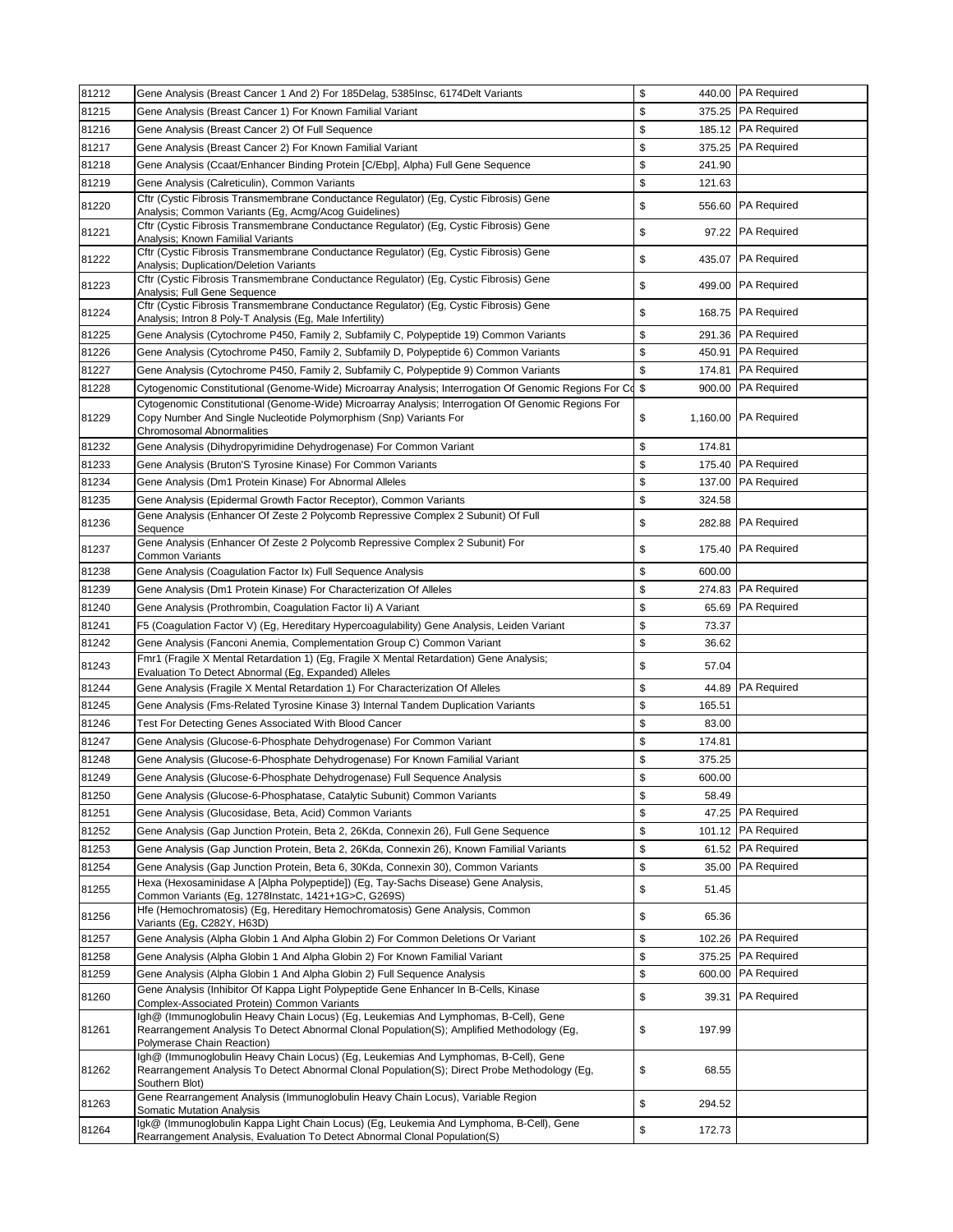| 81265 | Comparative Analysis Using Short Tandem Repeat (Str) Markers; Patient And Comparative Specimen<br>(Eg, Pre-Transplant Recipient And Donor Germline Testing, Post-Transplant Non-Hematopoietic<br>Recipient Germline [Eg, Buccal Swab Or Other Germline Tissue Sample] And | \$<br>233.07   |                    |
|-------|---------------------------------------------------------------------------------------------------------------------------------------------------------------------------------------------------------------------------------------------------------------------------|----------------|--------------------|
| 81266 | Comparative Analysis Using Short Tandem Repeat (Str) Markers Of Patient And Specimen,<br>Each Additional Specimen                                                                                                                                                         | \$<br>304.81   |                    |
| 81267 | Chimerism Analysis Post Transplantation, Without Cell Selection                                                                                                                                                                                                           | \$<br>207.46   |                    |
| 81268 | Chimerism Analysis Post Transplantation, With Cell Selection                                                                                                                                                                                                              | \$<br>260.79   |                    |
| 81269 | Gene Analysis (Alpha Globin 1 And Alpha Globin 2) For Duplication/Deletion Variants                                                                                                                                                                                       | \$<br>202.40   | <b>PA Required</b> |
| 81270 | Jak2 (Janus Kinase 2) (Eg, Myeloproliferative Disorder) Gene Analysis, P.Val617Phe<br>(V617F) Variant                                                                                                                                                                     | \$<br>91.66    |                    |
| 81271 | Gene Analysis (Huntingtin) For Abnormal Alleles                                                                                                                                                                                                                           | \$<br>137.00   | <b>PA Required</b> |
| 81272 | Gene Analysis (V-Kit Hardy-Zuckerman 4 Feline Sarcoma Viral Oncogene Homolog),<br>Targeted Sequence                                                                                                                                                                       | \$<br>329.51   | <b>PA Required</b> |
| 81273 | Gene Analysis (V-Kit Hardy-Zuckerman 4 Feline Sarcoma Viral Oncogene Homolog), D816<br>Variants                                                                                                                                                                           | \$<br>124.87   | <b>PA Required</b> |
| 81274 | Gene Analysis (Huntingtin) For Characterization Of Alleles                                                                                                                                                                                                                | \$<br>274.83   | <b>PA Required</b> |
| 81275 | Gene Analysis (V-Ki-Ras2 Kirsten Rat Sarcoma Viral Oncogene) Variants In Codons 12 And<br>13                                                                                                                                                                              | \$             | 193.25 PA Required |
| 81276 | Gene Analysis (Kirsten Rat Sarcoma Viral Oncogene Homolog), Additional Variants                                                                                                                                                                                           | \$<br>193.25   | <b>PA Required</b> |
| 81277 | Cancer Cytogenomic Array Gene Analysis                                                                                                                                                                                                                                    | \$<br>1,160.00 | <b>PA Required</b> |
| 81278 | Gene Analysis (Igh@/Bcl2 (T(14;18)) Translocation Analysis                                                                                                                                                                                                                | \$<br>207.31   |                    |
| 81279 | Gene Analysis (Janus Kinase 2) Targeted Sequence Analysis                                                                                                                                                                                                                 | \$<br>185.20   |                    |
| 81284 | Gene Analysis (Frataxin) For Abnormal Alleles                                                                                                                                                                                                                             | \$<br>137.00   | <b>PA Required</b> |
| 81285 | Gene Analysis (Frataxin) For Characterization Of Alleles                                                                                                                                                                                                                  | \$             | 274.83 PA Required |
| 81286 | Gene Analysis (Frataxin) Of Full Sequence                                                                                                                                                                                                                                 | \$             | 274.83 PA Required |
| 81287 | Gene Analysis (O-6-Methylguanine-Dna Methyltransferase) For Promoter Methylation                                                                                                                                                                                          | \$<br>124.64   |                    |
| 81288 | Test For Detecting Genes Associated With Colon Cancer, Promoter Methylation Analysis                                                                                                                                                                                      | \$             | 192.32 PA Required |
| 81289 | Gene Analysis (Frataxin) For Known Familial Variants                                                                                                                                                                                                                      | \$<br>185.20   | <b>PA Required</b> |
| 81290 | Mcoln1 (Mucolipin 1) (Eg, Mucolipidosis, Type Iv) Gene Analysis, Common Variants (Eg,<br>Ivs3-2A>G, Del6.4Kb)                                                                                                                                                             | \$<br>39.31    | <b>PA Required</b> |
| 81291 | Gene Analysis (5, 10-Methylenetetrahydrofolate Reductase) Common Variants                                                                                                                                                                                                 | \$<br>65.34    | <b>PA Required</b> |
|       | Gene Analysis (Mutl Homolog 1, Colon Cancer, Nonpolyposis Type 2) Full Sequence                                                                                                                                                                                           |                |                    |
| 81292 | Analysis                                                                                                                                                                                                                                                                  | \$<br>675.40   | <b>PA Required</b> |
| 81293 | Gene Analysis (Mutl Homolog 1, Colon Cancer, Nonpolyposis Type 2) Known Familial<br>Variants                                                                                                                                                                              | \$<br>331.00   | <b>PA Required</b> |
| 81294 | Gene Analysis (Mutl Homolog 1, Colon Cancer, Nonpolyposis Type 2) Duplication Or<br><b>Deletion Variants</b>                                                                                                                                                              | \$<br>202.40   | <b>PA Required</b> |
| 81295 | Gene Analysis (Muts Homolog 2, Colon Cancer, Nonpolyposis Type 1) Full Sequence<br>Analysis                                                                                                                                                                               | \$<br>381.70   | <b>PA Required</b> |
| 81296 | Gene Analysis (Muts Homolog 2, Colon Cancer, Nonpolyposis Type 1) Known Familial<br>Variants                                                                                                                                                                              | \$             | 337.73 PA Required |
| 81297 | Gene Analysis (Muts Homolog 2, Colon Cancer, Nonpolyposis Type 1) Duplication Or<br><b>Deletion Variants</b>                                                                                                                                                              | \$<br>213.30   | <b>PA Required</b> |
| 81298 | Msh6 (Muts Homolog 6 [E. Coli]) (Eg, Hereditary Non-Polyposis Colorectal Cancer, Lynch<br>Syndrome) Gene Analysis; Full Sequence Analysis                                                                                                                                 | \$             | 641.85 PA Required |
| 81299 | Msh6 (Muts Homolog 6 [E. Coli]) (Eg, Hereditary Non-Polyposis Colorectal Cancer, Lynch<br>Syndrome) Gene Analysis; Known Familial Variants                                                                                                                                | \$             | 308.00 PA Required |
| 81300 | Msh6 (Muts Homolog 6 [E. Coli]) (Eg, Hereditary Non-Polyposis Colorectal Cancer, Lynch<br>Syndrome) Gene Analysis; Duplication/Deletion Variants                                                                                                                          | \$             | 238.00 PA Required |
| 81301 | Microsatellite Instability Analysis (Eg, Hereditary Non-Polyposis Colorectal Cancer, Lynch Syndrome) Of<br>Markers For Mismatch Repair Deficiency (Eg, Bat25, Bat26), Includes<br>Comparison Of Neoplastic And Normal Tissue, If Performed                                | \$<br>348.56   | <b>PA Required</b> |
| 81302 | Mecp2 (Methyl Cpg Binding Protein 2) (Eg, Rett Syndrome) Gene Analysis; Full Sequence<br>Analysis                                                                                                                                                                         | \$<br>527.87   | <b>PA Required</b> |
| 81303 | Mecp2 (Methyl Cpg Binding Protein 2) (Eg, Rett Syndrome) Gene Analysis; Known Familial<br>Variant                                                                                                                                                                         | \$<br>120.00   | <b>PA Required</b> |
| 81304 | Mecp2 (Methyl Cpg Binding Protein 2) (Eg, Rett Syndrome) Gene Analysis;<br><b>Duplication/Deletion Variants</b>                                                                                                                                                           | \$<br>150.00   | <b>PA Required</b> |
| 81305 | Gene Analysis (Myeloid Differentiation Primary Response 88) For P.Leu265Pro Variant                                                                                                                                                                                       | \$<br>175.40   | <b>PA Required</b> |
| 81306 | Gene Analysis (Nudix Hydrolase 15) For Common Variants                                                                                                                                                                                                                    | \$             | 291.36 PA Required |
| 81307 | Gene Analysis (Partner And Localizer Of Brca2) Full Sequence Analysis                                                                                                                                                                                                     | \$             | 676.50 PA Required |
| 81308 | Gene Analysis (Partner And Localizer Of Brca2) For Detection Of Known Familial Variant                                                                                                                                                                                    | \$             | 301.35 PA Required |
| 81309 | Gene Analysis (Partner And Localizer Of Brca2) Targeted Sequence Analysis                                                                                                                                                                                                 | \$<br>274.83   | <b>PA Required</b> |
| 81310 | Npm1 (Nucleophosmin) (Eg, Acute Myeloid Leukemia) Gene Analysis, Exon 12 Variants                                                                                                                                                                                         | \$<br>246.52   |                    |
| 81311 | Gene Analysis For Cancer (Neuroblastoma)                                                                                                                                                                                                                                  | \$<br>295.79   | <b>PA Required</b> |
| 81312 | Gene Analysis (Poly[A] Binding Protein Nuclear 1) For Abnormal Alleles                                                                                                                                                                                                    | \$<br>137.00   | <b>PA Required</b> |
| 81313 | Test For Detecting Genes Associated With Prostate Cancer                                                                                                                                                                                                                  | \$<br>255.05   | <b>PA Required</b> |
| 81314 | Gene Analysis ((Platelet-Derived Growth Factor Receptor, Alpha Polypeptide) Targeted<br>Sequence                                                                                                                                                                          | \$<br>329.51   | <b>PA Required</b> |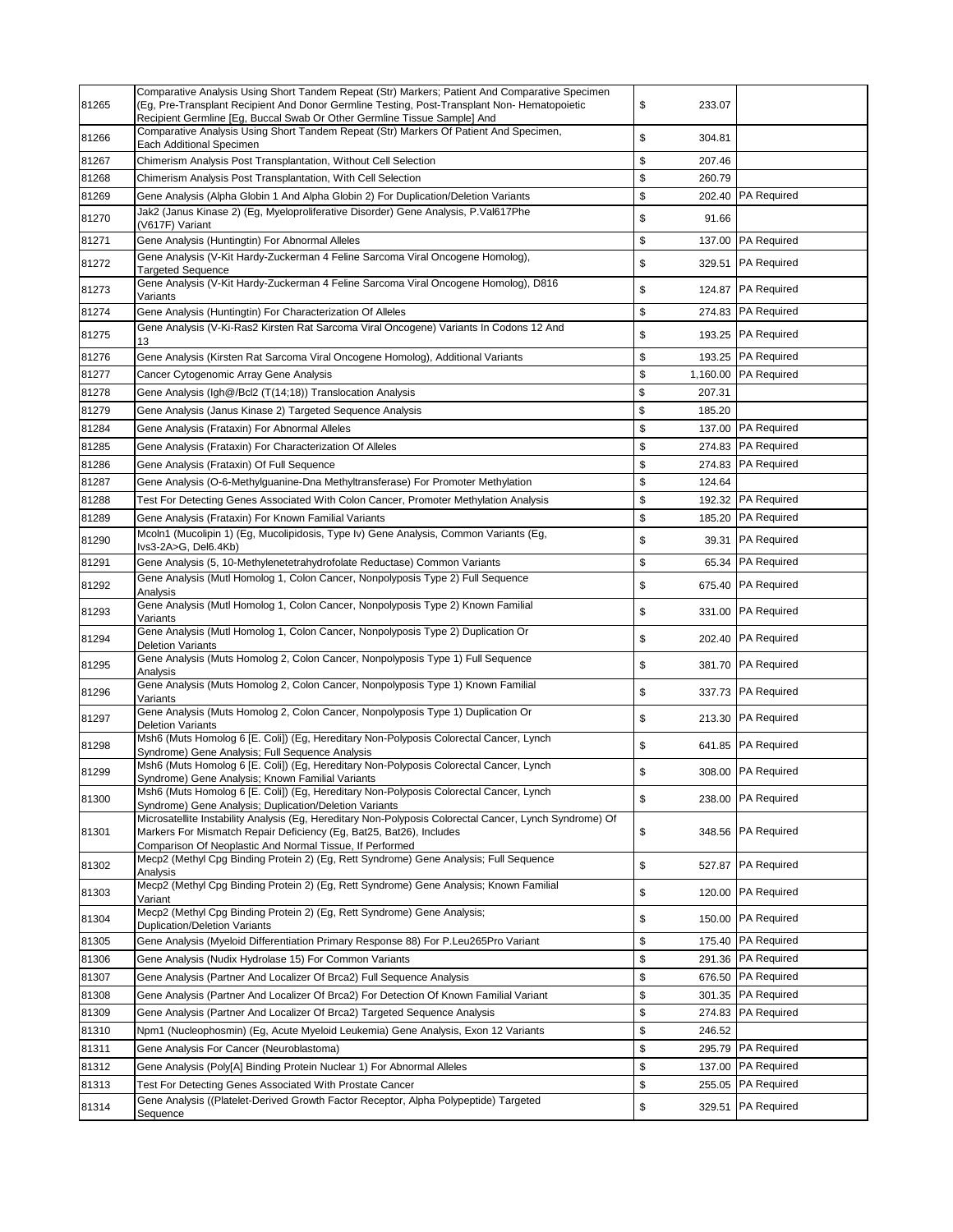| 81315 | Pml/Raralpha, (T(15;17)), (Promyelocytic Leukemia/Retinoic Acid Receptor Alpha) (Eg,<br>Promyelocytic Leukemia) Translocation Analysis; Common Breakpoints (Eg, Intron 3 And Intron 6),<br>Qualitative Or Quantitative       | \$<br>207.31 |                    |
|-------|------------------------------------------------------------------------------------------------------------------------------------------------------------------------------------------------------------------------------|--------------|--------------------|
| 81316 | Pml/Raralpha, (T(15;17)), (Promyelocytic Leukemia/Retinoic Acid Receptor Alpha) (Eg, Promyelocytic<br>Leukemia) Translocation Analysis; Single Breakpoint (Eg, Intron 3, Intron 6 Or<br>Exon 6), Qualitative Or Quantitative | \$<br>207.31 |                    |
| 81317 | Pms2 (Postmeiotic Segregation Increased 2 [S. Cerevisiae]) (Eg, Hereditary Non-Polyposis Colorectal<br>Cancer, Lynch Syndrome) Gene Analysis; Full Sequence Analysis                                                         | \$<br>676.50 | <b>PA Required</b> |
| 81318 | Pms2 (Postmeiotic Segregation Increased 2 [S. Cerevisiae]) (Eg, Hereditary Non-Polyposis Colorectal<br>Cancer, Lynch Syndrome) Gene Analysis; Known Familial Variants                                                        | \$<br>331.00 | <b>PA Required</b> |
| 81319 | Pms2 (Postmeiotic Segregation Increased 2 [S. Cerevisiae]) (Eg, Hereditary Non-Polyposis Colorectal<br>Cancer, Lynch Syndrome) Gene Analysis; Duplication/Deletion Variants                                                  | \$           | 203.50 PA Required |
| 81320 | Gene Analysis (Phospholipase C Gamma 2) For Common Variants                                                                                                                                                                  | \$           | 291.36 PA Required |
| 81321 | Gene Analysis (Phosphatase And Tensin Homolog), Full Sequence Analysis                                                                                                                                                       | \$           | 600.00 PA Required |
| 81322 | Gene Analysis (Phosphatase And Tensin Homolog), Known Familial Variant                                                                                                                                                       | \$<br>46.60  | <b>PA Required</b> |
| 81323 | Gene Analysis (Phosphatase And Tensin Homolog), Duplication Or Deletion Variant                                                                                                                                              | \$<br>300.00 | <b>PA Required</b> |
| 81324 | Gene Analysis (Peripheral Myelin Protein 22), Duplication Or Deletion Analysis                                                                                                                                               | \$           | 758.36 PA Required |
| 81325 | Gene Analysis (Peripheral Myelin Protein 22), Full Sequence Analysis                                                                                                                                                         | \$           | 769.58 PA Required |
| 81326 | Gene Analysis (Peripheral Myelin Protein 22), Known Familial Variant                                                                                                                                                         | \$           | 46.60 PA Required  |
| 81327 | Gene Analysis (Septin9) For Promoter Methylation                                                                                                                                                                             | \$           | 192.00 PA Required |
| 81328 | Gene Analysis (Solute Carrier Organic Anion Transporter Family, Member 1B1) For Common<br>Variant                                                                                                                            | \$<br>174.81 | <b>PA Required</b> |
| 81329 | Gene Analysis (Survival Of Motor Neuron 1, Telomeric) For Dosage/Deletion                                                                                                                                                    | \$<br>137.00 | <b>PA Required</b> |
| 81330 | Gene Analysis (Sphingomyelin Phosphodiesterase 1, Acid Lysosomal) Common Variants                                                                                                                                            | \$<br>47.00  | <b>PA Required</b> |
| 81331 | Snrpn/Ube3A (Small Nuclear Ribonucleoprotein Polypeptide N And Ubiquitin Protein Ligase E3A) (Eg,<br>Prader-Willi Syndrome And/Or Angelman Syndrome), Methylation Analysis                                                   | \$<br>51.07  | <b>PA Required</b> |
| 81332 | Gene Analysis (Serpin Peptidase Inhibitor, Clade A, Alpha-1 Antiproteinase, Antitrypsin,<br>Member 1) Common Variants                                                                                                        | \$<br>43.65  | <b>PA Required</b> |
| 81333 | Gene Analysis (Transforming Growth Factor Beta-Induced) For Common Variants                                                                                                                                                  | \$<br>137.00 | <b>PA Required</b> |
| 81334 | Gene Analysis (Runt Related Transcription Factor 1) Targeted Sequence Analysis                                                                                                                                               | \$<br>329.51 |                    |
| 81336 | Gene Analysis (Survival Of Motor Neuron 1, Telomeric) Of Full Sequence                                                                                                                                                       | \$<br>301.35 | <b>PA Required</b> |
| 81337 | Gene Analysis (Survival Of Motor Neuron 1, Telomeric) For Known Familial Sequence<br>Variants                                                                                                                                | \$<br>185.20 | <b>PA Required</b> |
| 81338 | Gene Analysis (Mpl Proto-Oncogene, Thrombopoietin Receptor) For Detection Of Common<br>Variants                                                                                                                              | \$<br>150.33 |                    |
| 81339 | Gene Analysis (Mpl Proto-Oncogene, Thrombopoietin Receptor) Sequence Analysis Of Exon                                                                                                                                        | \$<br>185.20 |                    |
| 81340 | Trb@ (T Cell Antigen Receptor, Beta) (Eg, Leukemia And Lymphoma), Gene Rearrangement Analysis To<br>Detect Abnormal Clonal Population(S); Using Amplification<br>Methodology (Eg, Polymerase Chain Reaction)                 | \$<br>208.92 |                    |
| 81341 | Trb@ (T Cell Antigen Receptor, Beta) (Eg, Leukemia And Lymphoma), Gene<br>Rearrangement Analysis To Detect Abnormal Clonal Population(S); Using Direct Probe Methodology (Eg,<br>Southern Blot)                              | \$<br>49.59  |                    |
| 81342 | Trg@ (T Cell Antigen Receptor, Gamma) (Eg, Leukemia And Lymphoma), Gene<br>Rearrangement Analysis, Evaluation To Detect Abnormal Clonal Population(S)                                                                        | \$<br>201.50 |                    |
| 81343 | Gene Analysis (Protein Phosphatase 2 Regulatory Subunit Bbeta) For Abnormal Alleles                                                                                                                                          | \$           | 137.00 PA Required |
| 81344 | Gene Analysis (Tata Box Binding Protein) For Abnormal Alleles                                                                                                                                                                | \$           | 137.00 PA Required |
| 81345 | Gene Analysis (Telomerase Reverse Transcriptase) Targeted Sequence Analysis                                                                                                                                                  | \$           | 185.20 PA Required |
| 81347 | Gene Analysis (Splicing Factor [3B] Subunit B1) For Detection Of Common Variants                                                                                                                                             | \$<br>193.25 | <b>PA Required</b> |
| 81348 | Gene Analysis (Serine And Arginine-Rich Splicing Factor 2) For Detection Of Common<br>Variants                                                                                                                               | \$<br>175.40 | <b>PA Required</b> |
| 81350 | Gene Analysis (Udp Glucuronosyltransferase 1 Family, Polypeptide A1) For Detection Of<br><b>Common Variants</b>                                                                                                              | \$<br>234.00 | <b>PA Required</b> |
| 81351 | Gene Analysis (Tumor Protein 53) Full Sequence Analysis                                                                                                                                                                      | \$<br>641.85 | <b>PA Required</b> |
| 81352 | Gene Analysis (Tumor Protein 53) Targeted Sequence Analysis                                                                                                                                                                  | \$<br>329.51 | <b>PA Required</b> |
| 81353 | Gene Analysis (Tumor Protein 53) Targeted Sequence Analysis For Detection Of Known<br><b>Familial Variant</b>                                                                                                                | \$<br>308.00 | <b>PA Required</b> |
| 81355 | Gene Analysis (Vitamin K Epoxide Reductase Complex Subunit 1) Common Variants                                                                                                                                                | \$<br>88.20  | <b>PA Required</b> |
| 81357 | Gene Analysis (U2 Small Nuclear Rna Auxiliary Factor 1) For Detection Of Common Variants                                                                                                                                     | \$<br>193.25 | <b>PA Required</b> |
| 81360 | Gene Analysis (Zinc Finger Ccch-Type, Rna Binding Motif And Serine/Arginine-Rich 2) For<br>Detection Of Common Variants                                                                                                      | \$<br>193.25 | <b>PA Required</b> |
| 81361 | Gene Analysis (Hemoglobin, Subunit Beta) For Common Variant                                                                                                                                                                  | \$<br>174.81 |                    |
| 81362 | Gene Analysis (Hemoglobin, Subunit Beta) For Known Familial Variant                                                                                                                                                          | \$<br>375.25 |                    |
| 81363 | Gene Analysis (Hemoglobin, Subunit Beta) For Duplication/Deletion Variant                                                                                                                                                    | \$<br>202.40 |                    |
| 81364 | Gene Analysis (Hemoglobin, Subunit Beta) Full Sequence Analysis                                                                                                                                                              | \$<br>324.58 |                    |
| 81370 | Hla Class I And Ii Typing Low Resolution Hla-A, -B, -C, -Drb1/3/4/5 And -Dqb1                                                                                                                                                | \$<br>402.12 |                    |
| 81371 | Hla Class I And Ii Typing, Low Resolution Hla-A, -B, And -Drb1                                                                                                                                                               | \$<br>404.52 |                    |
| 81372 | Hla Class I Typing, Low Resolution (Eg, Antigen Equivalents); Complete (le, Hla-A, -B, And -<br>C)                                                                                                                           | \$<br>403.59 |                    |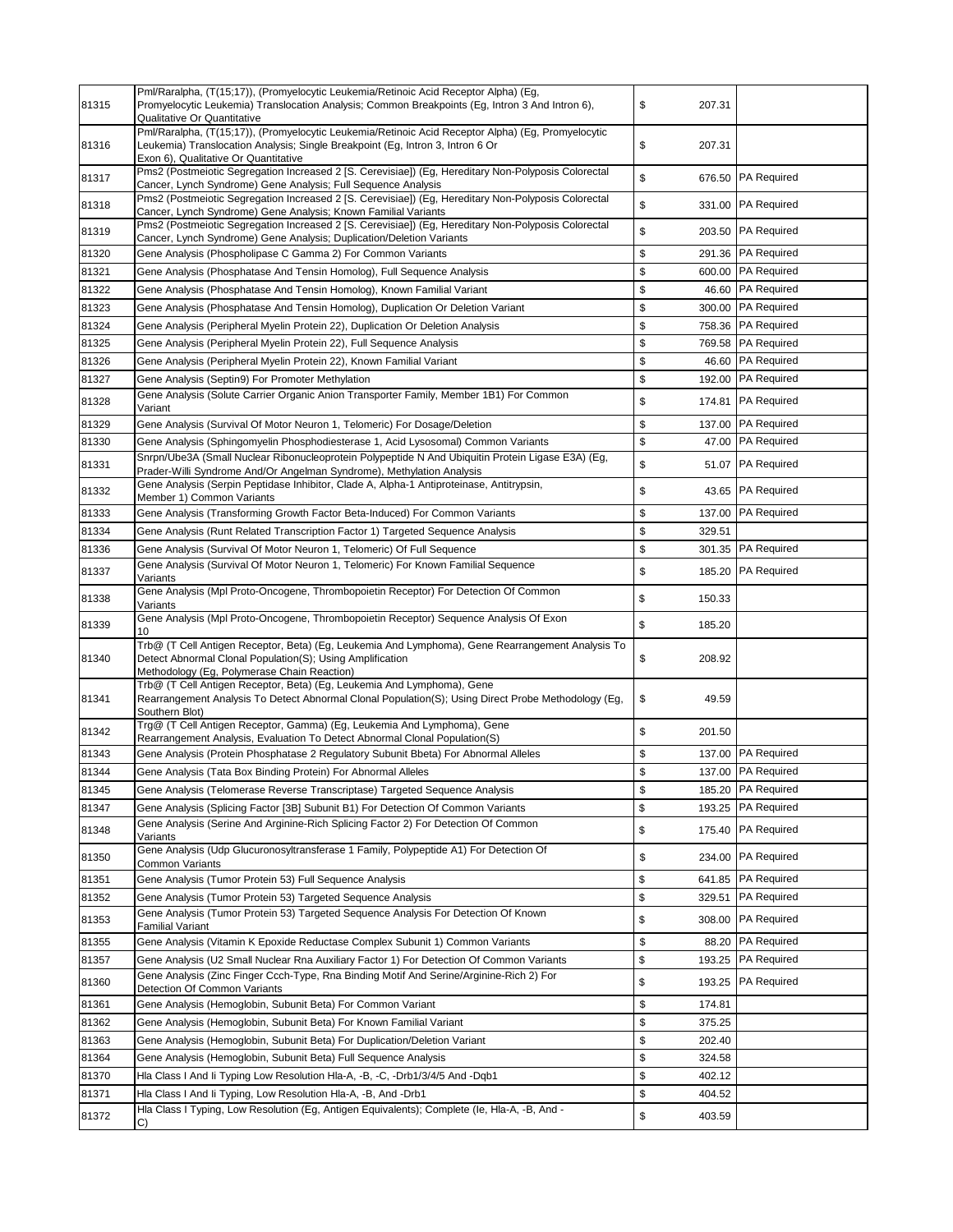| 81373 | Hla Class I Typing, Low Resolution (Eq. Antigen Equivalents); One Locus (Eq. Hla-A, -B, Or -<br>C), Each                       | \$<br>127.43   |                        |
|-------|--------------------------------------------------------------------------------------------------------------------------------|----------------|------------------------|
| 81374 | Hla Class I Typing, Low Resolution One Antigen Equivalent                                                                      | \$<br>74.33    |                        |
| 81375 | Hla Class li Typing, Low Resolution (Eg, Antigen Equivalents); Hla-Drb1/3/4/5 And -Dqb1                                        | \$<br>220.74   |                        |
| 81376 | Hla Class Ii Typing Low Resolution One Locus                                                                                   | \$<br>122.22   |                        |
| 81377 | Hla Class Ii Typing, Low Resolution (Eg, Antigen Equivalents); One Antigen Equivalent, Each                                    | \$<br>94.74    |                        |
| 81378 | Hla Class I And Ii Typing High Resolution Hla-A, -B, -C, And -Drb1                                                             | \$<br>345.57   |                        |
| 81379 | Hla Class I Typing, High Resolution (le, Alleles Or Allele Groups); Complete (le, Hla-A, -B,<br>And -C)                        | \$<br>335.38   |                        |
| 81380 | Hla Class I Typing, High Resolution (le, Alleles Or Allele Groups); One Locus (Eg, Hla-A, -B,<br>Or -C), Each                  | \$<br>177.25   |                        |
| 81381 | Hla Class I Typing, High Resolution (le, Alleles Or Allele Groups); One Allele Or Allele Group<br>(Eg, B*57:01P), Each         | \$<br>169.90   |                        |
| 81382 | Hla Class li Typing High Resolution One Locus                                                                                  | \$<br>123.68   |                        |
| 81383 | Hla Class li Typing, High Resolution (le, Alleles Or Allele Groups); One Allele Or Allele<br>Group (Eg, Hla-Dqb1*06:02P), Each | \$<br>109.13   |                        |
| 81400 | Molecular Pathology Procedure Level 1                                                                                          | \$             | 63.96 PA Required      |
| 81401 | Molecular Pathology Procedure Level 2                                                                                          | \$             | 137.00 PA Required     |
| 81402 | Molecular Pathology Procedure Level 3                                                                                          | \$             | 150.33 PA Required     |
| 81403 | Molecular Pathology Procedure Level 4                                                                                          | \$<br>185.20   | <b>PA Required</b>     |
| 81404 | Molecular Pathology Procedure Level 5                                                                                          | \$             | 274.83 PA Required     |
| 81405 | Molecular Pathology Procedure Level 6                                                                                          | \$             | 301.35   PA Required   |
| 81406 | Molecular Pathology Procedure Level 7                                                                                          | \$             | 282.88 PA Required     |
| 81407 | Molecular Pathology Procedure Level 8                                                                                          | \$             | 846.27 PA Required     |
| 81408 | Molecular Pathology Procedure Level 9                                                                                          | \$<br>2,000.00 | <b>PA Required</b>     |
| 81410 | Test For Detecting Genes Associated With Heart Disease, Genomic Sequence Analysis<br>Panel, At Least 9 Genes                   | \$<br>504.00   | <b>PA Required</b>     |
| 81411 | Test For Detecting Genes Associated With Heart Disease, Duplication/Deletion Analysis<br>Panel                                 | \$             | 1,350.19 PA Required   |
| 81412 | Test For Detecting Genes For Disorders Related To Ashkenazi Jews, Genomic Sequence<br>Analysis Panel, At Least 9 Genes         | \$             | 2,448.56 PA Required   |
| 81413 | Test For Detecting Genes Associated With Heart Disease, Genomic Sequence Analysis<br>Panel, At Least 10 Genes                  | \$             | 584.90 PA Required     |
| 81414 | Test For Detecting Genes Associated With Heart Disease, Duplication/Deletion Analysis<br>Panel, At Least 2 Genes               | \$             | 584.90 PA Required     |
| 81415 | Test For Detecting Exome, Sequence Analysis                                                                                    | \$             | 4,780.00   PA Required |
| 81416 | Test For Detecting Exome, Sequence Analysis, Each Comparator Exome                                                             | \$             | 12,000.00  PA Required |
| 81417 | Reevaluation Test Of Previously Obtained Exome Sequence                                                                        | \$<br>320.00   | <b>PA Required</b>     |
| 81419 | Gene Analysis Panel For Evaluation Of Genes Associated With Epilepsy                                                           | \$<br>2,448.56 | <b>PA Required</b>     |
| 81420 | Test For Detecting Genes Associated With Fetal Disease, Aneuploidy Genomic Sequence<br>Analvsis Panel                          | \$             | 759.05 PA Required     |
| 81422 | Test For Detecting Genes Associated With Fetal Disease, Microdeletion(S) Genomic<br>Sequence Analysis                          | \$             | 759.05 PA Required     |
| 81425 | Test For Detecting Genes Associated With Disease, Genome Sequence Analysis                                                     | \$             | 5,031.20 PA Required   |
| 81426 | Test For Detecting Genes Associated With Disease, Genome Sequence Analysis, Each<br><b>Additional Comparator Genome</b>        | \$             | 2.709.95 PA Required   |
| 81427 | Reevaluation Test Of Previously Obtained Genome Sequence                                                                       | \$             | 2,337.65 PA Required   |
| 81430 | Test For Detecting Genes Causing Hearing Loss Genomic Sequence Analysis Panel, At<br>Least 60 Genes                            | \$             | 1,625.00 PA Required   |
| 81431 | Test For Detecting Genes Causing Hearing Loss, Duplication/Deletion Analysis Panel                                             | \$<br>679.57   | <b>PA Required</b>     |
| 81432 | Test For Detecting Genes Associated With Inherited Breast Cancer-Related Disorders                                             | \$             | 679.05   PA Required   |
| 81433 | Gene Analysis (Breast And Related Cancers), Duplication Or Deletion Variants                                                   | \$<br>438.93   | <b>PA Required</b>     |
| 81434 | Gene Analysis (Retinal Disorders), Genomic Sequence                                                                            | \$<br>597.91   | <b>PA Required</b>     |
| 81435 | Test For Detecting Genes Associated With Colon Cancer, Genomic Sequence Analysis<br>Panel, At Least 10 Genes                   | \$<br>584.90   | <b>PA Required</b>     |
| 81436 | Test For Detecting Genes Associated With Colon Cancer, Duplication/Deletion Analysis<br>Panel, At Least 5 Genes                | \$<br>584.90   | <b>PA Required</b>     |
| 81437 | Gene Analysis (Neuroendocrine Tumors), Genomic Sequence                                                                        | \$<br>438.93   | <b>PA Required</b>     |
| 81438 | Gene Analysis (Neuroendocrine Tumors), Duplication And Deletion Variants                                                       | \$<br>438.93   | <b>PA Required</b>     |
| 81439 | Test For Detecting Genes Associated With Inherited Disease Of Heart Muscle                                                     | \$<br>584.90   | <b>PA Required</b>     |
| 81440 | Test For Detecting Genes                                                                                                       | \$<br>3,324.00 | <b>PA Required</b>     |
| 81442 | Gene Analysis (Noonan Syndrome) Genomic Sequence Analysis                                                                      | \$<br>2,143.60 | PA Required            |
| 81443 | Genomic Sequence Analysis Panel For Severe Inherited Conditions With Sequencing Of 15<br>Or More Genes                         | \$             | 2,448.56 PA Required   |
| 81445 | Test For Detecting Genes Associated With Cancer Of Body Organ                                                                  | \$<br>597.91   | <b>PA Required</b>     |
| 81448 | Gene Analysis Panel For Hereditary Disorders Of The Peripheral Nervous System                                                  | \$<br>584.90   | <b>PA Required</b>     |
| 81450 | Test For Detecting Genes Associated With Blood Related Cancer                                                                  | \$<br>759.53   | <b>PA Required</b>     |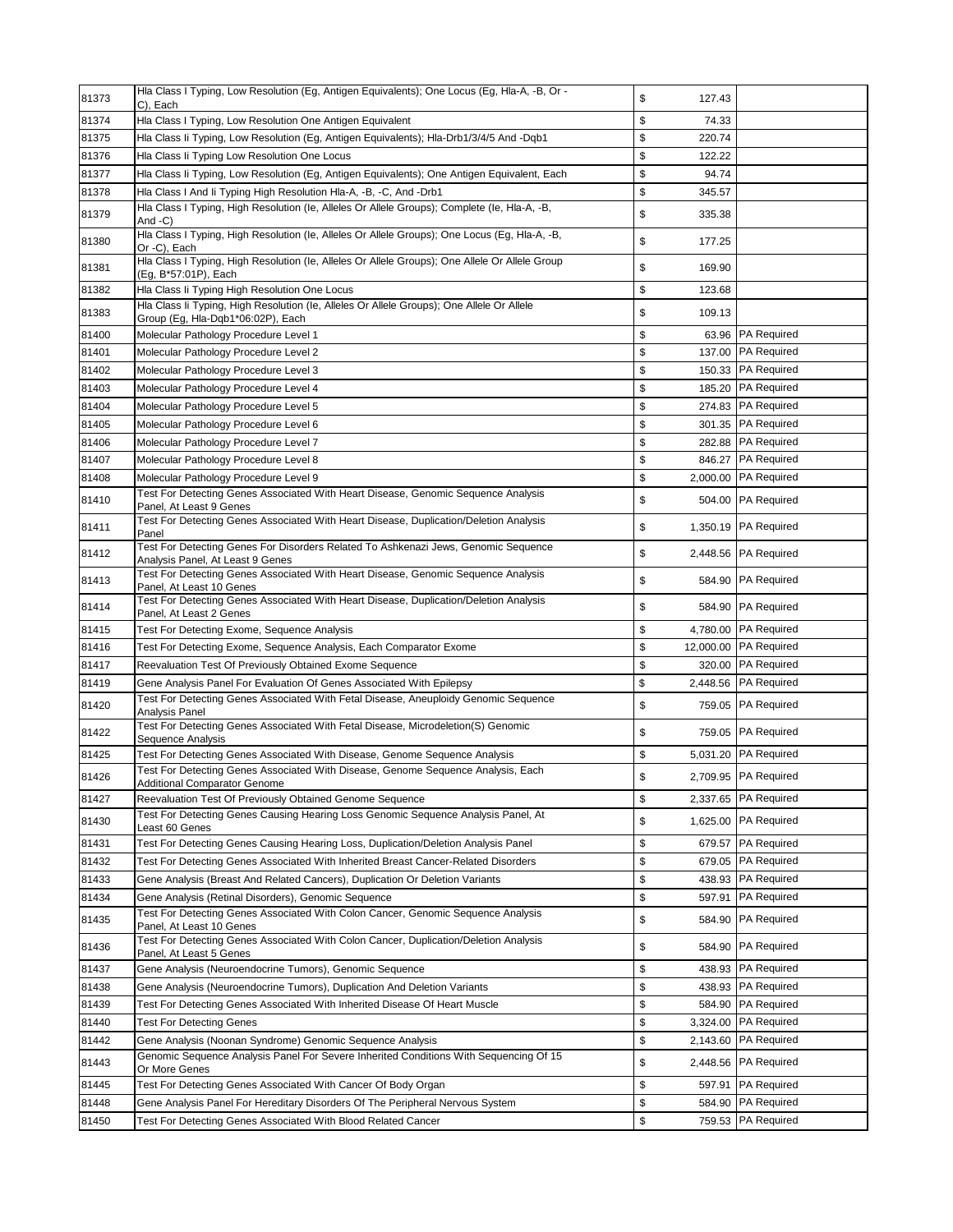| 81455 | Test For Detecting Genes Associated With Cancer                                                                                                                                                                                  | \$              | 2,919.60 PA Required   |
|-------|----------------------------------------------------------------------------------------------------------------------------------------------------------------------------------------------------------------------------------|-----------------|------------------------|
| 81460 | Test For Detecting Genes Associated With Disease, Genomic Sequence, Must Include<br>Sequence Analysis Of Entire Mitochondrial Genome                                                                                             | \$              | 1,287.00 PA Required   |
| 81465 | Test For Detecting Genes Associated With Disease, Whole Mitochondrial Genome                                                                                                                                                     | \$<br>936.00    | <b>PA Required</b>     |
| 81470 | Test For Detecting Genes Associated With Intellectual Disability, Genomic Sequence<br>Analysis Panel, At Least 60 Genes                                                                                                          | \$              | 914.00 PA Required     |
| 81471 | Test For Detecting Genes Associated With Intellectual Disability, Duplication/Deletion Gene<br>Analysis, At Least 60 Genes                                                                                                       | \$<br>914.00    | <b>PA Required</b>     |
| 81479 | Molecular Pathology Procedure                                                                                                                                                                                                    | \$<br>702.44    | <b>PA Required</b>     |
| 81490 | Test For Detecting Genes Associated With Rheumatoid Arthritis Using Immunoassay<br>Technique                                                                                                                                     | \$              | 840.65 PA Required     |
| 81493 | Test For Detecting Genes Associated With Heart Vessels Diseases                                                                                                                                                                  | \$              | 1,050.00   PA Required |
| 81500 | Genetic Profiling On Oncology Biopsy Of Ovarian Lesions, Assays Of Two Proteins                                                                                                                                                  | \$              | 260.50 PA Required     |
| 81503 | Genetic Profiling On Oncology Biopsy Of Ovarian Lesions, Assays Of Five Proteins                                                                                                                                                 | \$              | 897.00 PA Required     |
| 81504 | Genetic Profiling On Oncology Biopsy Lesions                                                                                                                                                                                     | \$<br>520.00    | <b>PA Required</b>     |
| 81506 | Endocrinology (Type 2 Diabetes), Biochemical Assays Of Seven Analytes (Glucose, Hba1C, Insulin, Hs-<br>Crp, Adiponectin, Ferritin, Interleukin 2-Receptor Alpha), Utilizing Serum Or<br>Plasma, Algorithm Reporting A Risk Score | \$<br>68.92     |                        |
| 81507 | Dna Analysis Using Maternal Plasma                                                                                                                                                                                               | \$<br>795.00    | <b>PA Required</b>     |
| 81508 | Fetal Congenital Abnormalities, Biochemical Assays Of Two Proteins (Papp-A, Hcg [Any<br>Form]), Utilizing Maternal Serum, Algorithm Reported As A Risk Score                                                                     | \$<br>54.30     |                        |
| 81509 | Fetal Congenital Abnormalities, Biochemical Assays Of Three Proteins (Papp-A, Hcq [Any<br>Form], Dia), Utilizing Maternal Serum, Algorithm Reported As A Risk Score                                                              | \$<br>1,487.37  |                        |
| 81510 | Fetal Congenital Abnormalities, Biochemical Assays Of Three Analytes (Afp, Ue3, Hcg [Any<br>Form]), Utilizing Maternal Serum, Algorithm Reported As A Risk Score                                                                 | \$<br>55.54     |                        |
| 81511 | Fetal Congenital Abnormalities, Biochemical Assays Of Four Analytes (Afp, Ue3, Hcq [Any<br>Form], Dia) Utilizing Maternal Serum, Algorithm Reported As A Risk Score                                                              | \$<br>153.50    |                        |
| 81512 | Fetal Congenital Abnormalities, Biochemical Assays Of Five Analytes (Afp, Ue3, Total Hcg,<br>Hyperglycosylated Hcg, Dia) Utilizing Maternal Serum, Algorithm Reported As A Risk Score                                            | \$              | 69.52 PA Required      |
| 81513 | Measurement Of Rna Of Bacteria In Vaginal Fluid Specimen                                                                                                                                                                         | \$<br>142.63    | <b>PA Required</b>     |
| 81514 | Measurement Of Dna Of Bacteria In Vaginal Fluid Specimen                                                                                                                                                                         | \$<br>262.99    | <b>PA Required</b>     |
| 81518 | Mrna Gene Analysis Of 11 Genes In Breast Tumor Tissue                                                                                                                                                                            | \$<br>3,873.00  | <b>PA Required</b>     |
| 81519 | Test For Detecting Genes Associated With Breast Cancer                                                                                                                                                                           | \$<br>3,873.00  | <b>PA Required</b>     |
| 81520 | Gene Analysis Of Breast Tumor Tissue, Profiling By Hybrid Capture Of 58 Genes                                                                                                                                                    | \$<br>2,510.21  |                        |
| 81521 | Gene Analysis Of Breast Tumor Tissue, Profiling Of 70 Content Genes And 465<br><b>Housekeeping Genes</b>                                                                                                                         | \$<br>3,873.00  |                        |
| 81522 | Mrna Gene Expression Analysis Of 12 Genes In Breast Tumor Tissue                                                                                                                                                                 | \$<br>3,873.00  | <b>PA Required</b>     |
| 81525 | Gene Analysis (Colon Related Cancer)                                                                                                                                                                                             | \$<br>3,116.00  | <b>PA Required</b>     |
| 81528 | Gene Analysis (Colorectal Cancer)                                                                                                                                                                                                | \$<br>508.87    |                        |
| 81529 | Mrna Gene Analysis Of 31 Genes In Skin Melanoma Tissue Specimen                                                                                                                                                                  | \$<br>7,193.00  |                        |
| 81535 | Culture Of Live Tumor Cells And Chemotherapy Drug Response By Staining, First Single<br>Drug Or Drug Combination                                                                                                                 | \$              | 579.46 PA Required     |
| 81536 | Culture Of Live Tumor Cells And Chemotherapy Drug Response By Staining, Each<br>Additional Single Drug Or Drug Combination                                                                                                       | \$<br>177.56    |                        |
| 81538 | Testing Of Lung Tumor Cells For Prediction Of Survival                                                                                                                                                                           | \$              | 2,871.00 PA Required   |
| 81539 | Measurement Of Proteins Associated With Prostate Cancer                                                                                                                                                                          | \$              | 760.00 PA Required     |
| 81540 | Gene Analysis (Cancer)                                                                                                                                                                                                           | \$<br>3,750.00  | <b>PA Required</b>     |
| 81541 | Gene Analysis Of Prostate Tumor Tissue, Profiling By Real-Time Rt-Pcr Of 46 Genes                                                                                                                                                | \$<br>3,873.00  |                        |
| 81542 | Mrna Gene Expression Analysis Of 22 Genes In Prostate Tumor Tissue                                                                                                                                                               | \$<br>3,873.00  | PA Required            |
| 81546 | Mrna Gene Analysis Of 10,196 Genes In Fine Needle Aspiration Thyroid Specimen,<br>Reported As Category Result (E.G. Benign, Suspicious)                                                                                          | \$<br>3,600.00  | <b>PA Required</b>     |
| 81551 | Gene Analysis Of Prostate Tumor Tissue, Profiling By Real-Time Pcr Of 3 Genes                                                                                                                                                    | \$<br>2,030.00  |                        |
| 81552 | Mrna Gene Expression Analysis Of 15 Genes In Eye Melanoma O Tissue Or Fine Needle<br>Aspirate<br>Mrna Gene Analysis Of 190 Genes Associated With Lung Disease (Idiopathic Pulmonary                                              | \$<br>7,776.00  | <b>PA Required</b>     |
| 81554 | Fibrosis) In Transbronchial Biopsy Specimen Of Lung                                                                                                                                                                              | \$<br>5,500.00  | <b>PA Required</b>     |
| 81595 | Test For Detecting Genes Associated With Heart Diseases                                                                                                                                                                          | \$<br>3,240.00  |                        |
| 81596 | Biochemical Assays For Evaluation Of Chronic Hepatitis C Virus Infection                                                                                                                                                         | \$<br>72.19     |                        |
| 81599 | Multianalyte Assay Procedure With Algorithmic Analysis                                                                                                                                                                           | Price by Report | <b>PA Required</b>     |
| 82009 | Ketone Bodies Analysis, Qualitative                                                                                                                                                                                              | \$<br>4.52      |                        |
| 82010 | Ketone Bodies Analysis, Quantitative                                                                                                                                                                                             | \$<br>8.17      |                        |
| 82013 | Acetylcholinesterase                                                                                                                                                                                                             | \$<br>12.29     |                        |
| 82016 | Acylcarnitines; Qualitative, Each Specimen                                                                                                                                                                                       | \$<br>16.49     |                        |
| 82017 | Acylcarnitines; Quantitative, Each Specimen (For Carnitine, See 82379)                                                                                                                                                           | \$<br>16.87     |                        |
| 82024 | Adrenocorticotropic Hormone (Acth)                                                                                                                                                                                               | \$<br>38.62     |                        |
| 82030 | Adenosine, 5-Monophosphate, Cyclic (Cyclic Amp) Level                                                                                                                                                                            | \$<br>25.80     |                        |
| 82040 | Albumin; Serum, Plasma Or Whole Blood                                                                                                                                                                                            | \$<br>4.95      |                        |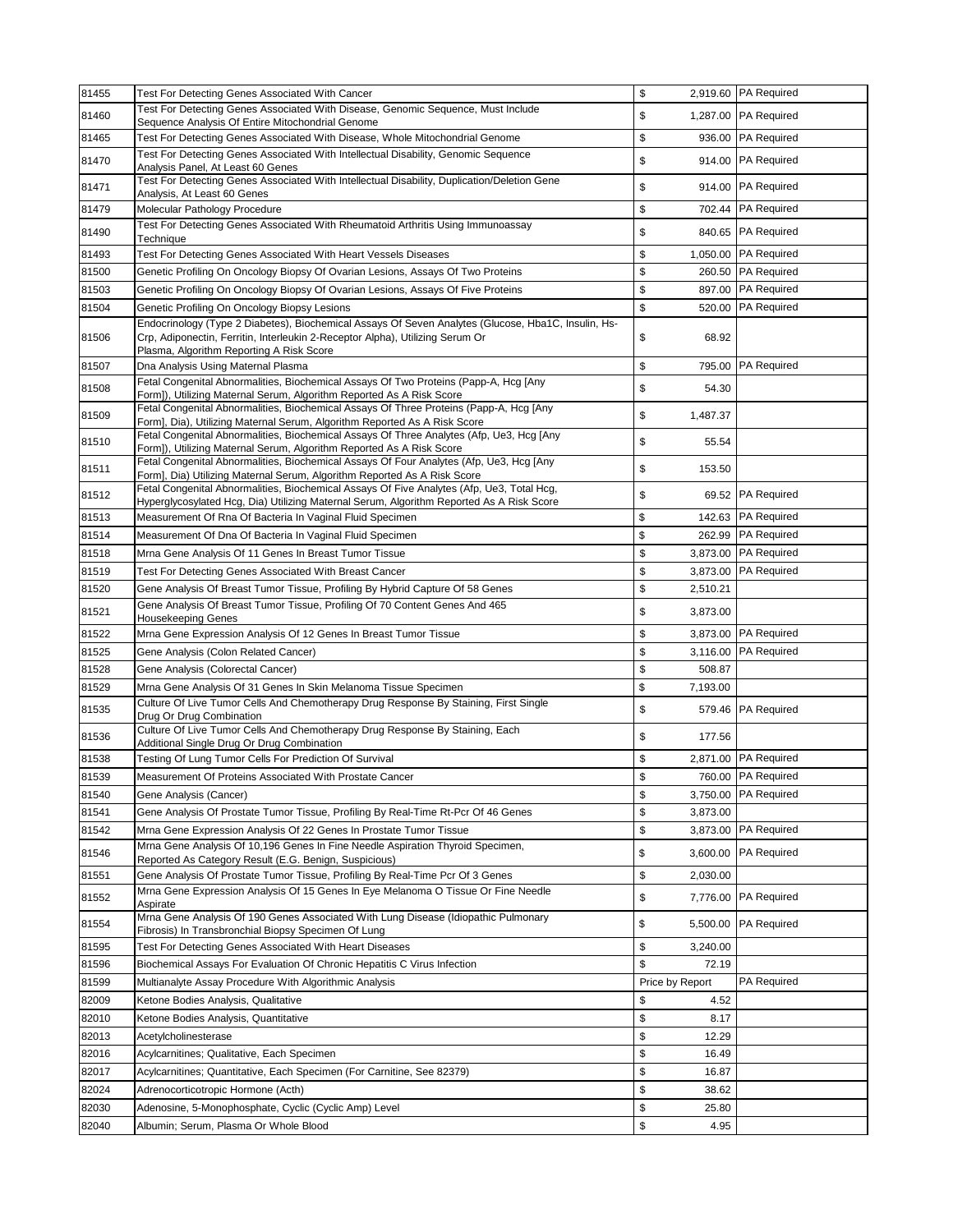| 82042 | Cerebrospinal Fluid, Or Amniotic Fluid Albumin (Protein) Level                                                                                                                                                                                                     | \$<br>7.78  |  |
|-------|--------------------------------------------------------------------------------------------------------------------------------------------------------------------------------------------------------------------------------------------------------------------|-------------|--|
| 82043 | Urine Microalbumin (Protein) Level                                                                                                                                                                                                                                 | \$<br>5.78  |  |
| 82044 | Urine Microalbumin (Protein) Analysis                                                                                                                                                                                                                              | \$<br>6.23  |  |
| 82045 | Albumin; Ischemia Modified                                                                                                                                                                                                                                         | \$<br>33.94 |  |
| 82075 | Measurement Of Alcohol Level In Breath Specimen                                                                                                                                                                                                                    | \$<br>30.00 |  |
| 82077 | Measurement Of Alcohol Level In Specimen Other Than Breath Or Urine                                                                                                                                                                                                | \$<br>17.27 |  |
| 82085 | Aldolase                                                                                                                                                                                                                                                           | \$<br>9.71  |  |
| 82088 | Aldosterone;                                                                                                                                                                                                                                                       | \$<br>40.75 |  |
| 82103 | Alpha-1-Antitrypsin (Protein) Blood Test, Total                                                                                                                                                                                                                    | \$<br>13.44 |  |
|       | Alpha-1-Antitrypsin (Protein) Blood Test, Phenotype                                                                                                                                                                                                                | \$<br>14.46 |  |
| 82104 |                                                                                                                                                                                                                                                                    |             |  |
| 82105 | Alpha-Fetoprotein (Afp) Level, Serum                                                                                                                                                                                                                               | \$<br>16.77 |  |
| 82106 | Alpha-Fetoprotein (Afp) Level, Amniotic Fluid                                                                                                                                                                                                                      | \$<br>17.00 |  |
| 82107 | Afp-L3 Fraction Isoform And Total Afp (Including Ratio)                                                                                                                                                                                                            | \$<br>64.41 |  |
| 82108 | Aluminum                                                                                                                                                                                                                                                           | \$<br>25.48 |  |
| 82120 | Amines, Vaginal Fluid, Qualitative                                                                                                                                                                                                                                 | \$<br>5.99  |  |
| 82127 | Amino Acid Analysis, Qualitative, Each Specimen                                                                                                                                                                                                                    | \$<br>14.18 |  |
| 82128 | Amino Acid Analysis, Multiple Amino Acids, Qualitative, Each Specimen                                                                                                                                                                                              | \$<br>13.87 |  |
| 82131 | Amino Acid Analysis, Quantitative, Each Specimen                                                                                                                                                                                                                   | \$<br>22.98 |  |
| 82135 | Aminolevulinic Acid, Delta (Ala)                                                                                                                                                                                                                                   | \$<br>16.45 |  |
| 82136 | Amino Acid Level, 2 To 5 Amino Acids, Quantitative, Each Specimen                                                                                                                                                                                                  | \$<br>19.61 |  |
| 82139 | Amino Acid Level, 6 Or More Amino Acids, Quantitative, Each Specimen                                                                                                                                                                                               | \$<br>16.87 |  |
| 82140 | Ammonia                                                                                                                                                                                                                                                            | \$<br>14.57 |  |
| 82143 | Amniotic Fluid Scan (Spectrophotometric)                                                                                                                                                                                                                           | \$<br>9.35  |  |
| 82150 | Amylase                                                                                                                                                                                                                                                            | \$<br>6.48  |  |
| 82154 | Androstanediol Glucuronide                                                                                                                                                                                                                                         | \$<br>28.83 |  |
| 82157 | Androstenedione                                                                                                                                                                                                                                                    | \$<br>29.28 |  |
| 82160 | Androsterone                                                                                                                                                                                                                                                       | \$<br>25.55 |  |
| 82163 | Angiotensin li                                                                                                                                                                                                                                                     | \$<br>20.52 |  |
| 82164 | Angiotensin I - Converting Enzyme (Ace)                                                                                                                                                                                                                            | \$<br>14.60 |  |
| 82172 | Apolipoprotein, Each                                                                                                                                                                                                                                               | \$<br>21.09 |  |
| 82175 | Arsenic                                                                                                                                                                                                                                                            | \$<br>18.97 |  |
|       |                                                                                                                                                                                                                                                                    |             |  |
| 82180 | Ascorbic Acid (Vitamin C) Level, Blood                                                                                                                                                                                                                             | \$<br>9.89  |  |
| 82190 | Atomic Absorption Spectroscopy, Each Analyte                                                                                                                                                                                                                       | \$<br>15.90 |  |
| 82207 | <b>Fecal Occult Blood Test</b>                                                                                                                                                                                                                                     | \$<br>4.17  |  |
| 82232 | Beta-2 Microglobulin                                                                                                                                                                                                                                               | \$<br>16.18 |  |
| 82239 | Bile Acids Level, Total                                                                                                                                                                                                                                            | \$<br>17.12 |  |
| 82240 | Bile Acids Level, Cholylglycine                                                                                                                                                                                                                                    | \$<br>26.58 |  |
| 82247 | Bilirubin Level, Total                                                                                                                                                                                                                                             | \$<br>5.02  |  |
| 82248 | <b>Bilirubin Level, Direct</b>                                                                                                                                                                                                                                     | \$<br>5.02  |  |
| 82252 | Bilirubin; Feces, Qualitative                                                                                                                                                                                                                                      | \$<br>4.56  |  |
| 82261 | Biotinidase, Each Specimen                                                                                                                                                                                                                                         | \$<br>16.87 |  |
| 82270 | Blood, Occult, By Peroxidase Activity (Eg, Guaiac), Qualitative; Feces, Consecutive Collected Specimens<br>With Single Determination, For Colorectal Neoplasm Screening (le, Patient Was Provided Three Cards Or<br>Single Triple Card For Consecutive Collection) | \$<br>4.38  |  |
| 82271 | Blood, Occult, By Peroxidase Activity (Eg, Guaiac), Qualitative; Other Sources                                                                                                                                                                                     | \$<br>5.32  |  |
| 82272 | Stool Analysis For Blood, By Peroxidase Activity                                                                                                                                                                                                                   | \$<br>4.23  |  |
| 82274 | Stool Analysis For Blood, By Fecal Hemoglobin Determination By Immunoassay                                                                                                                                                                                         | \$<br>15.92 |  |
| 82286 | Bradykinin                                                                                                                                                                                                                                                         | \$<br>5.16  |  |
| 82300 | Cadmium                                                                                                                                                                                                                                                            | \$<br>23.64 |  |
| 82306 | Vitamin D; 25 Hydroxy, Includes Fraction(S), If Performed                                                                                                                                                                                                          | \$<br>29.60 |  |
| 82308 | Calcitonin                                                                                                                                                                                                                                                         | \$<br>26.79 |  |
| 82310 | Calcium Level, Total                                                                                                                                                                                                                                               | \$<br>5.16  |  |
| 82330 | Calcium Level, Ionized                                                                                                                                                                                                                                             | \$<br>13.68 |  |
| 82331 | Calcium Level, After Calcium Infusion Test                                                                                                                                                                                                                         | \$<br>13.34 |  |
| 82340 | Calcium; Urine Quantitative, Timed Specimen                                                                                                                                                                                                                        | \$<br>6.03  |  |
| 82355 | Calculus; Qualitative Analysis                                                                                                                                                                                                                                     | \$<br>11.58 |  |
| 82360 |                                                                                                                                                                                                                                                                    | \$          |  |
|       | Calculus (Stone); Quantitative Analysis, Chemical                                                                                                                                                                                                                  | 12.87       |  |
| 82365 | Calculus (Stone), Quantitative; Infrared Spectroscopy                                                                                                                                                                                                              | \$<br>12.90 |  |
| 82370 | Calculus (Stone), Quantitative; X-Ray Diffraction                                                                                                                                                                                                                  | \$<br>12.52 |  |
| 82373 | Carbohydrate Deficient Transferrin                                                                                                                                                                                                                                 | \$<br>18.06 |  |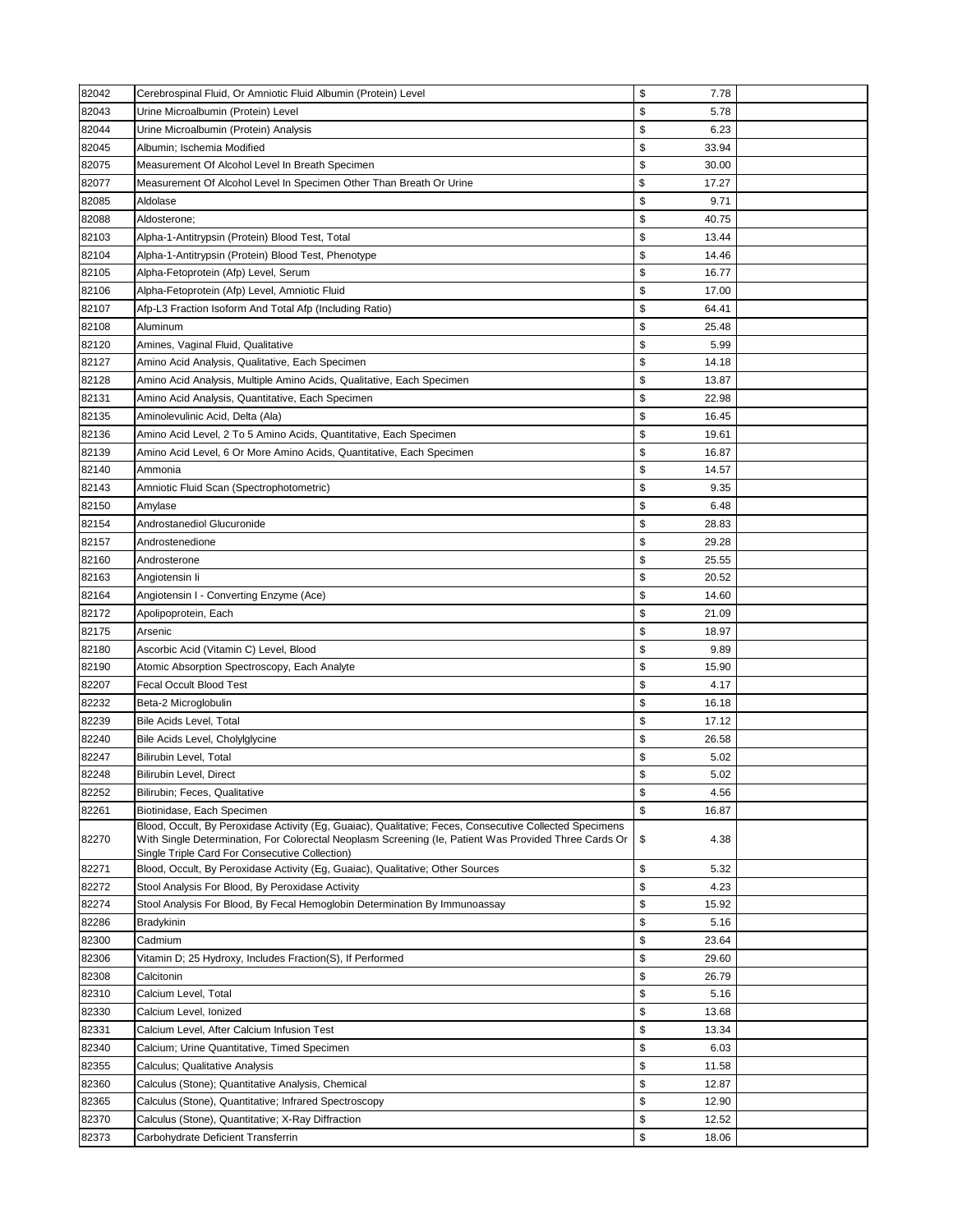| 82374          | Carbon Dioxide (Bicarbonate)                                                                        | \$<br>4.88                |  |
|----------------|-----------------------------------------------------------------------------------------------------|---------------------------|--|
| 82375          | Carbon Monoxide, (Carboxyhemoglobin); Quantitative                                                  | \$<br>12.32               |  |
| 82376          | Carboxyhemoglobin; Qualitative                                                                      | \$<br>14.07               |  |
| 82378          | Carcinoembryonic Antigen (Cea)                                                                      | \$<br>18.96               |  |
| 82379          | Carnitine (Total And Free), Quantitative, Each Specimen                                             | \$<br>16.87               |  |
| 82380          | Carotene                                                                                            | \$<br>9.22                |  |
| 82382          | Catecholamines; Total Urine                                                                         | \$<br>27.30               |  |
| 82383          | Catecholamines (Dopamine, Norepinephrine, Epinephrine); Blood                                       | \$<br>29.08               |  |
| 82384          | Catecholamines (Dopamine, Norepinephrine, Epinephrine); Fractionated                                | \$<br>25.25               |  |
| 82387          | Cathepsin-D                                                                                         | \$<br>18.06               |  |
| 82390          | Ceruloplasmin                                                                                       | \$<br>10.74               |  |
| 82397          | <b>Chemiluminescent Assay</b>                                                                       | \$<br>14.12               |  |
| 82415          | Chloramphenicol                                                                                     | \$<br>12.67               |  |
| 82435          | Chloride; Blood                                                                                     | \$<br>4.60                |  |
| 82436          | Chloride; Urine                                                                                     | \$<br>5.75                |  |
| 82438          | Chloride; Other Source                                                                              | \$<br>5.00                |  |
| 82441          | Chlorinated Hydrocarbons, Screen                                                                    | \$<br>6.01                |  |
| 82465          | Cholesterol, Serum Or Whole Blood, Total                                                            | \$<br>4.35                |  |
| 82480          | Cholinesterase (Enzyme) Level, To Test For Exposure To Chemical Or Liver Disease                    | \$<br>7.87                |  |
| 82482          | Cholinesterase; Rbc                                                                                 | \$<br>9.81                |  |
|                |                                                                                                     | \$                        |  |
| 82485          | Chondroitin B Sulfate, Quantitative                                                                 | 20.65<br>\$               |  |
| 82495          | Chromium                                                                                            | 20.28                     |  |
| 82507          | Citrate                                                                                             | \$<br>27.80               |  |
| 82523          | Collagen Cross Links Test, (Urine Test To Evaluate Bone Health)                                     | \$<br>18.68               |  |
| 82525          | Copper                                                                                              | \$<br>12.41               |  |
| 82528          | Corticosterone                                                                                      | \$<br>22.52               |  |
| 82530          | Cortisol (Hormone) Measurement, Free                                                                | \$<br>16.71               |  |
| 82533          | Cortisol (Hormone) Measurement, Total                                                               | \$<br>16.30<br>\$         |  |
| 82540          | Creatine                                                                                            | 4.64                      |  |
| 82542          | Chemical Analysis Using Chromatography Technique                                                    | \$<br>24.09<br>\$<br>6.51 |  |
| 82550<br>82552 | Creatine Kinase (Cardiac Enzyme) Level, Total<br>Creatine Kinase (Cardiac Enzyme) Level, Isoenzymes | \$<br>13.39               |  |
| 82553          | Creatine Kinase (Cardiac Enzyme) Level, Mb Fraction Only                                            | \$<br>11.55               |  |
| 82554          | Creatine Kinase (Cardiac Enzyme) Level, Isoforms                                                    | \$<br>11.87               |  |
| 82565          | Creatinine; Blood                                                                                   | \$<br>5.12                |  |
| 82570          | Creatinine; Other Source                                                                            | \$<br>5.18                |  |
| 82575          | Creatinine; Clearance                                                                               | \$<br>9.46                |  |
| 82585          | Cryofibrinogen                                                                                      | \$<br>14.14               |  |
| 82595          | Cryoglobulin, Qualitative Or Semi-Quantitative (Eg, Cryocrit)                                       | \$<br>6.47                |  |
| 82600          | Cyanide                                                                                             | \$<br>19.40               |  |
| 82607          | Cyanocobalamin (Vitamin B-12);                                                                      | \$<br>15.08               |  |
| 82608          | Cyanocobalamin (Vitamin B-12) Level, Unsaturated Binding Capacity                                   | \$<br>14.32               |  |
| 82610          | Cystatin C                                                                                          | \$<br>18.52               |  |
| 82615          | Cystine And Homocystine, Urine; Qualitative                                                         | \$<br>9.55                |  |
| 82626          | Dehydroepiandrosterone (Dhea)                                                                       | \$<br>25.27               |  |
| 82627          | Dehydroepiandrosterone-Sulfate (Dhea-S)                                                             | \$<br>22.23               |  |
| 82633          | Desoxycorticosterone, 11 (Hormone) Level                                                            | \$<br>30.98               |  |
| 82634          | Deoxycortisol, 11 (Hormone) Level                                                                   | \$<br>29.28               |  |
| 82638          | Dibucaine Number                                                                                    | \$<br>12.25               |  |
| 82642          | Measurement Of Dihydrotestosterone                                                                  | \$<br>29.28               |  |
| 82652          | Dihydroxyvitamin D, 1, 25 Level                                                                     | \$<br>38.50               |  |
| 82656          | Elastase, Pancreatic (El-1), Fecal, Qualitative Or Semi-Quantitative                                | \$<br>11.53               |  |
| 82657          | Enzyme Activity Measurement, Nonradioactive Substrate                                               | \$<br>22.17               |  |
| 82658          | Enzyme Activity Measurement, Radioactive Substrate                                                  | \$<br>44.03               |  |
| 82664          | Electrophoresis, Laboratory Testing Technique                                                       | \$<br>61.50               |  |
| 82668          | Erythropoietin                                                                                      | \$<br>18.79               |  |
| 82670          | Measurement Of Total Estradiol (Hormone)                                                            | \$<br>27.94               |  |
| 82671          | Estrogen Analysis, Fractionated                                                                     | \$<br>32.30               |  |
| 82672          | Estrogen Analysis, Total                                                                            | \$<br>21.70               |  |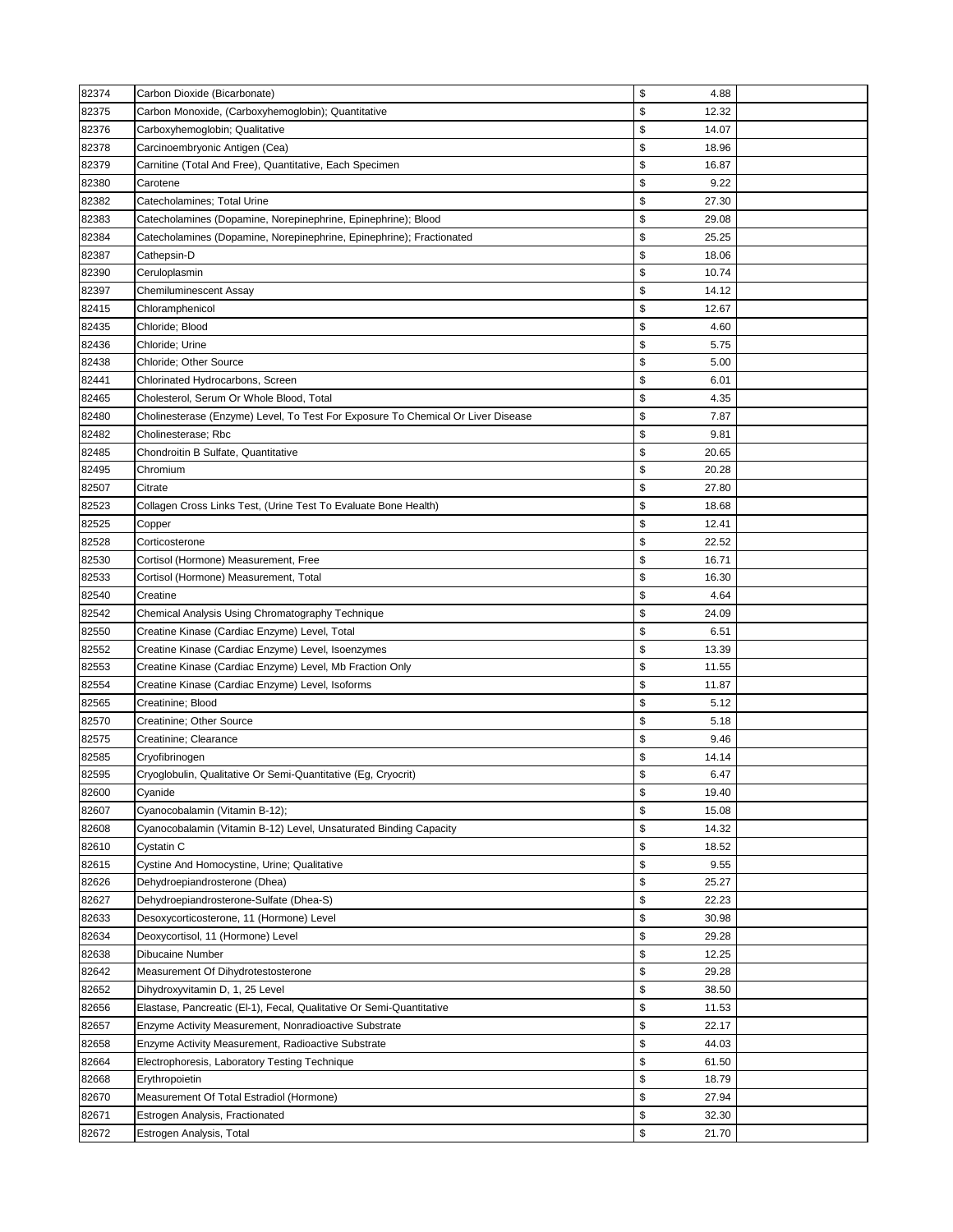| 82677 | Estriol                                                                                                                                 | \$<br>24.18 |  |
|-------|-----------------------------------------------------------------------------------------------------------------------------------------|-------------|--|
| 82679 | Estrone                                                                                                                                 | \$<br>24.95 |  |
| 82681 | Direct Measurement Of Free Estradiol (Hormone)                                                                                          | \$<br>27.94 |  |
| 82693 | Ethylene Glycol                                                                                                                         | \$<br>14.90 |  |
| 82696 | Etiocholanolone                                                                                                                         | \$<br>26.24 |  |
| 82705 | Stool Fat Or Lipids Analysis, Qualitative                                                                                               | \$<br>5.10  |  |
| 82710 | Stool Fat Or Lipids Analysis, Quantitative                                                                                              | \$<br>16.80 |  |
| 82715 | Stool Fat Differential Measurement, Quantitative                                                                                        | \$<br>22.97 |  |
| 82725 | Fatty Acids, Nonesterified                                                                                                              | \$<br>18.77 |  |
| 82726 | Very Long Chain Fatty Acids                                                                                                             | \$<br>19.75 |  |
| 82728 | Ferritin                                                                                                                                | \$<br>13.63 |  |
| 82731 | Fetal Fibronectin, Cervicovaginal Secretions, Semi-Quantitative                                                                         | \$<br>64.41 |  |
| 82735 | Fluoride                                                                                                                                | \$<br>18.54 |  |
| 82746 | Folic Acid Level, Serum                                                                                                                 | \$<br>14.70 |  |
| 82747 | Folic Acid Level, Rbc                                                                                                                   | \$<br>17.65 |  |
| 82757 | Fructose, Semen                                                                                                                         | \$<br>17.34 |  |
| 82759 | Galactokinase, Rbc                                                                                                                      | \$<br>21.48 |  |
| 82760 | Galactose                                                                                                                               | \$<br>11.20 |  |
| 82775 | Galactose-1-Phosphate Uridyl Transferase; Quantitative                                                                                  | \$<br>21.07 |  |
| 82776 | Galactose-1-Phosphate Uridyl Transferase; Screen                                                                                        | \$<br>11.74 |  |
| 82784 | Gammaglobulin (Immunoglobulin); Iga, Igd, Igg, Igm, Each                                                                                | \$<br>9.30  |  |
| 82785 | Gammaglobulin (Immunoglobulin); Ige                                                                                                     | \$<br>16.46 |  |
| 82787 | Gammaglobulin (Immune System Protein) Measurement, Immunoglobulin Subclasses                                                            | \$<br>8.02  |  |
| 82800 | Gases, Blood: Ph Only                                                                                                                   | \$<br>11.00 |  |
|       | Gases, Blood, Any Combination Of Ph, Pco2, Po2, Co2, Hco2 (Including Calculated O2                                                      |             |  |
| 82803 | Saturation);                                                                                                                            | \$<br>26.07 |  |
| 82805 | Blood Gases Measurement, With O2 Saturation                                                                                             | \$<br>78.77 |  |
| 82810 | Blood Gas, Oxygen Saturation Measurement                                                                                                | \$<br>9.77  |  |
| 82820 | Hemoglobin-Oxygen Affinity (Po2 For 50% Hemoglobin Saturation With Oxygen)                                                              | \$<br>13.34 |  |
| 82930 | Gastric Acid Analysis, Includes Ph If Performed, Each Specimen                                                                          | \$<br>6.71  |  |
| 82938 | Gastrin (Gi Tract Hormone) Level, After Secretin Stimulation                                                                            | \$<br>17.69 |  |
| 82941 | Gastrin                                                                                                                                 | \$<br>17.63 |  |
| 82943 | Glucagon                                                                                                                                | \$<br>14.29 |  |
| 82945 | Glucose, Body Fluid, Other Than Blood                                                                                                   | \$<br>3.93  |  |
| 82946 | Glucagon Tolerance Test                                                                                                                 | \$<br>17.77 |  |
| 82947 | Glucose; Quantitative, Blood (Except Reagent Strip)                                                                                     | \$<br>3.93  |  |
| 82948 | Glucose; Blood, Reagent Strip                                                                                                           | \$<br>5.04  |  |
| 82950 | Glucose; Post Glucose Dose (Includes Glucose)                                                                                           | \$<br>4.75  |  |
| 82951 | Blood Glucose (Sugar) Tolerance Test, 3 Specimens                                                                                       | \$<br>12.87 |  |
| 82952 | Blood Glucose (Sugar) Tolerance Test, Each Additional Beyond 3 Specimens                                                                | 3.92<br>P.  |  |
| 82955 | Glucose-6-Phosphate Dehydrogenase (G6Pd) Quantitative                                                                                   | \$<br>9.70  |  |
| 82960 | Glucose-6-Phosphate Dehydrogenase (G6Pd); Screen<br>Glucose, Blood, By Glucose Monitoring Device(S) Cleared By The Fda Specifically For | \$<br>6.05  |  |
| 82962 | Home Use                                                                                                                                | \$<br>3.28  |  |
| 82963 | Glucosidase, Beta                                                                                                                       | \$<br>21.48 |  |
| 82965 | Glutamate Dehydrogenase                                                                                                                 | \$<br>13.15 |  |
| 82977 | Glutamyltransferase, Gamma (Ggt)                                                                                                        | \$<br>7.20  |  |
| 82978 | Glutathione                                                                                                                             | \$<br>15.45 |  |
| 82979 | Glutathione Reductase, Rbc                                                                                                              | \$<br>9.44  |  |
| 82985 | Glycated Protein                                                                                                                        | \$<br>16.76 |  |
| 83001 | Gonadotropin, Follicle Stimulating (Reproductive Hormone) Level                                                                         | \$<br>18.58 |  |
| 83002 | Gonadotropin, Luteinizing (Reproductive Hormone) Level                                                                                  | \$<br>18.52 |  |
| 83003 | Growth Hormone, Human (Hgh) (Somatotropin)                                                                                              | \$<br>16.67 |  |
| 83006 | Test For Detecting Genes Associated With Growth Stimulation                                                                             | \$<br>75.60 |  |
| 83009 | Helicobacter Pylori, Blood Test Analysis For Urease Activity, Non-Radioactive Isotope (Eg, C-<br>13)                                    | \$<br>67.36 |  |
| 83010 | Haptoglobin; Quantitative                                                                                                               | \$<br>12.58 |  |
| 83012 | Haptoglobin; Phenotypes                                                                                                                 | \$<br>26.89 |  |
| 83013 | Helicobacter Pylori; Breath Test Analysis For Urease Activity, Non-Radioactive Isotope (Eg,<br>$C-13$                                   | \$<br>67.36 |  |
| 83014 | Helicobacter Pylori; Drug Administration                                                                                                | \$<br>7.86  |  |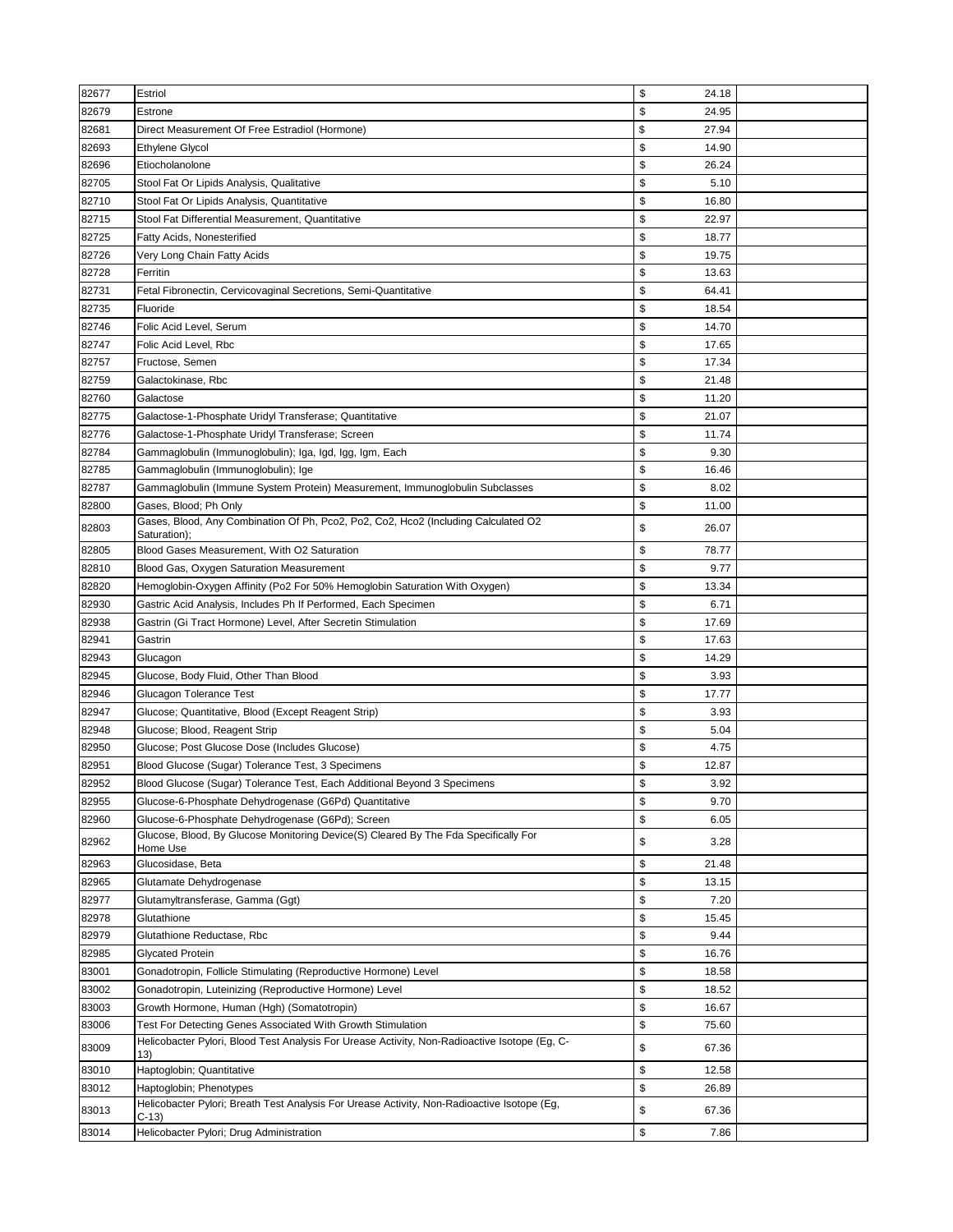| \$<br>83018<br>Heavy Metal Level<br>21.96<br>\$<br>83020<br>12.87<br>Hemoglobin Analysis And Measurement, Electrophoresis<br>\$<br>83021<br>Hemoglobin Analysis And Measurement, Chromatography<br>18.06<br>\$<br>83026<br>Hemoglobin; By Copper Sulfate Method, Non-Automated<br>4.01<br>\$<br>83030<br>Hemoglobin; F(Fetal), Chemical<br>10.74<br>\$<br>83033<br>Hemoglobin; F (Fetal), Qualitative<br>8.00<br>\$<br>83036<br>Hemoglobin; Glycosylated (A1C)<br>9.71<br>\$<br>83037<br>Hemoglobin A1C Level, By Device For Home Use<br>9.71<br>\$<br>83045<br>Methemoglobin (Hemoglobin) Analysis, Qualitative<br>6.49<br>\$<br>83050<br>Methemoglobin (Hemoglobin) Analysis, Quantitative<br>8.20<br>\$<br>83051<br>7.31<br>Hemoglobin; Plasma<br>\$<br>83060<br>Hemoglobin; Sulfhemoglobin, Quantitative<br>8.80<br>\$<br>83065<br>Hemoglobin; Thermolabile<br>9.00<br>\$<br>83068<br>Hemoglobin; Unstable, Screen<br>9.47<br>\$<br>83069<br>Hemoglobin Urine<br>3.95<br>\$<br>83070<br>4.75<br>Hemosiderin (Hemoglobin Breakdown Product) Analysis<br>\$<br>83080<br>B-Hexosaminidase, Each Assay<br>16.87<br>\$<br>83088<br>29.53<br>Histamine<br>\$<br>83090<br>17.92<br>Homocystine<br>\$<br>83150<br>22.41<br>Homovanillic Acid (Hva)<br>83491<br>\$<br>Hydroxycorticosteroids, 17 (Adrenal Gland Hormone) Level<br>17.90<br>\$<br>83497<br>Hydroxyindolacetic Acid, 5-(Hiaa)<br>12.90<br>\$<br>83498<br>Hydroxyprogesterone, 17-D (Synthetic Hormone) Level<br>27.17<br>\$<br>83500<br>Hydroxyproline (Amino Acid) Measurement, Free<br>22.65<br>\$<br>24.30<br>83505<br>Hydroxyproline (Amino Acid) Measurement, Total<br>\$<br>83516<br>11.53<br>Analysis Of Substance Using Immunoassay Technique, Multiple Step Method<br>\$<br>83518<br>Analysis Of Substance Using Immunoassay Technique, Single Step Method<br>9.64<br>\$<br>83519<br>Measurement Of Substance Using Immunoassay Technique, By Radioimmunoassay<br>18.40<br>Immunoassay For Analyte Other Than Infectious Agent Antibody Or Infectious Agent<br>\$<br>83520<br>17.27<br>Antigen; Quantitative, Not Otherwise Specified<br>\$<br>83525<br>Insulin Measurement, Total<br>11.43<br>83527<br>Insulin Measurement, Free<br>\$<br>12.95<br>\$<br>83528<br><b>Intrinsic Factor</b><br>19.82<br>\$<br>83540<br>Iron<br>6.47<br>\$<br>83550<br>Iron Binding Capacity<br>8.74<br>\$<br>83570<br>Isocitric Dehydrogenase (Idh)<br>8.85<br>\$<br>83582<br>Ketogenic Steroids; Fractionation<br>15.47<br>\$<br>83586<br>12.80<br>Ketosteroids, 17 (Hormone) Measurement, Total<br>\$<br>83593<br>Ketosteroids, 17 (Hormone) Measurement, Fractionation<br>28.50<br>\$<br>83605<br>11.57<br>Lactate (Lactic Acid)<br>\$<br>83615<br>Lactate Dehydrogenase (Ld), (Ldh)<br>6.04<br>\$<br>83625<br>Lactate Dehydrogenase (Ld), (Ldh) Isoenzymes, Separation And Quantitation<br>12.79<br>\$<br>83630<br>19.70<br>Lactoferrin, Fecal; Qualitative<br>\$<br>83631<br>Lactoferrin, Fecal; Quantitative<br>19.63<br>\$<br>83632<br>Lactogen, Human Placental (Hpl) Human Chorionic Somatomammotropin<br>20.22<br>\$<br>83633<br>11.25<br>Urine Lactose (Carbohydrate) Analysis<br>\$<br>83655<br>12.11<br>Lead<br>\$<br>83661<br>Fetal Lung Maturity Assessment, Lecithin Sphingomyelin (L/S) Ratio<br>21.99<br>\$<br>83662<br>Fetal Lung Maturity Assessment, Foam Stability Test<br>18.91<br>\$<br>83663<br>Fetal Lung Maturity Assessment, Fluorescence Polarization<br>18.91<br>\$<br>83664<br>Fetal Lung Maturity Assessment, Lamellar Body Density<br>19.32<br>\$<br>83670<br>Leucine Aminopeptidase (Lap)<br>9.81<br>\$<br>83690<br>Lipase<br>6.89<br>\$<br>83695<br>Lipoprotein (A)<br>14.32<br>\$<br>83698<br>Lipoprotein-Associated Phospholipase A2 (Lp-Pla2)<br>46.31<br>\$<br>83700<br>Lipoprotein Level, Electrophoretic Separation And Quantitation<br>11.26<br>Lipoprotein, Blood; High Resolution Fractionation And Quantitation Of Lipoproteins Including Lipoprotein<br>\$<br>83701<br>33.86<br>Subclasses When Performed (Eg, Electrophoresis, Ultracentrifugation)<br>\$<br>83704<br>Lipoprotein Level, Quantitation Of Lipoprotein Particle Number(S)<br>34.19 | 83015 | Heavy Metal Screening Test | \$<br>20.94 |  |
|--------------------------------------------------------------------------------------------------------------------------------------------------------------------------------------------------------------------------------------------------------------------------------------------------------------------------------------------------------------------------------------------------------------------------------------------------------------------------------------------------------------------------------------------------------------------------------------------------------------------------------------------------------------------------------------------------------------------------------------------------------------------------------------------------------------------------------------------------------------------------------------------------------------------------------------------------------------------------------------------------------------------------------------------------------------------------------------------------------------------------------------------------------------------------------------------------------------------------------------------------------------------------------------------------------------------------------------------------------------------------------------------------------------------------------------------------------------------------------------------------------------------------------------------------------------------------------------------------------------------------------------------------------------------------------------------------------------------------------------------------------------------------------------------------------------------------------------------------------------------------------------------------------------------------------------------------------------------------------------------------------------------------------------------------------------------------------------------------------------------------------------------------------------------------------------------------------------------------------------------------------------------------------------------------------------------------------------------------------------------------------------------------------------------------------------------------------------------------------------------------------------------------------------------------------------------------------------------------------------------------------------------------------------------------------------------------------------------------------------------------------------------------------------------------------------------------------------------------------------------------------------------------------------------------------------------------------------------------------------------------------------------------------------------------------------------------------------------------------------------------------------------------------------------------------------------------------------------------------------------------------------------------------------------------------------------------------------------------------------------------------------------------------------------------------------------------------------------------------------------------------------------------------------------------------------------------------------------------------------------------------------------------------------------------------------------------------------------------------------------------------------------------------------------------------------------------------------------------------------------------------------------------------------------------------------------------------------------------------------------------------------------------------------------------------------------------------------------------------------------------------------------------|-------|----------------------------|-------------|--|
|                                                                                                                                                                                                                                                                                                                                                                                                                                                                                                                                                                                                                                                                                                                                                                                                                                                                                                                                                                                                                                                                                                                                                                                                                                                                                                                                                                                                                                                                                                                                                                                                                                                                                                                                                                                                                                                                                                                                                                                                                                                                                                                                                                                                                                                                                                                                                                                                                                                                                                                                                                                                                                                                                                                                                                                                                                                                                                                                                                                                                                                                                                                                                                                                                                                                                                                                                                                                                                                                                                                                                                                                                                                                                                                                                                                                                                                                                                                                                                                                                                                                                                                                                  |       |                            |             |  |
|                                                                                                                                                                                                                                                                                                                                                                                                                                                                                                                                                                                                                                                                                                                                                                                                                                                                                                                                                                                                                                                                                                                                                                                                                                                                                                                                                                                                                                                                                                                                                                                                                                                                                                                                                                                                                                                                                                                                                                                                                                                                                                                                                                                                                                                                                                                                                                                                                                                                                                                                                                                                                                                                                                                                                                                                                                                                                                                                                                                                                                                                                                                                                                                                                                                                                                                                                                                                                                                                                                                                                                                                                                                                                                                                                                                                                                                                                                                                                                                                                                                                                                                                                  |       |                            |             |  |
|                                                                                                                                                                                                                                                                                                                                                                                                                                                                                                                                                                                                                                                                                                                                                                                                                                                                                                                                                                                                                                                                                                                                                                                                                                                                                                                                                                                                                                                                                                                                                                                                                                                                                                                                                                                                                                                                                                                                                                                                                                                                                                                                                                                                                                                                                                                                                                                                                                                                                                                                                                                                                                                                                                                                                                                                                                                                                                                                                                                                                                                                                                                                                                                                                                                                                                                                                                                                                                                                                                                                                                                                                                                                                                                                                                                                                                                                                                                                                                                                                                                                                                                                                  |       |                            |             |  |
|                                                                                                                                                                                                                                                                                                                                                                                                                                                                                                                                                                                                                                                                                                                                                                                                                                                                                                                                                                                                                                                                                                                                                                                                                                                                                                                                                                                                                                                                                                                                                                                                                                                                                                                                                                                                                                                                                                                                                                                                                                                                                                                                                                                                                                                                                                                                                                                                                                                                                                                                                                                                                                                                                                                                                                                                                                                                                                                                                                                                                                                                                                                                                                                                                                                                                                                                                                                                                                                                                                                                                                                                                                                                                                                                                                                                                                                                                                                                                                                                                                                                                                                                                  |       |                            |             |  |
|                                                                                                                                                                                                                                                                                                                                                                                                                                                                                                                                                                                                                                                                                                                                                                                                                                                                                                                                                                                                                                                                                                                                                                                                                                                                                                                                                                                                                                                                                                                                                                                                                                                                                                                                                                                                                                                                                                                                                                                                                                                                                                                                                                                                                                                                                                                                                                                                                                                                                                                                                                                                                                                                                                                                                                                                                                                                                                                                                                                                                                                                                                                                                                                                                                                                                                                                                                                                                                                                                                                                                                                                                                                                                                                                                                                                                                                                                                                                                                                                                                                                                                                                                  |       |                            |             |  |
|                                                                                                                                                                                                                                                                                                                                                                                                                                                                                                                                                                                                                                                                                                                                                                                                                                                                                                                                                                                                                                                                                                                                                                                                                                                                                                                                                                                                                                                                                                                                                                                                                                                                                                                                                                                                                                                                                                                                                                                                                                                                                                                                                                                                                                                                                                                                                                                                                                                                                                                                                                                                                                                                                                                                                                                                                                                                                                                                                                                                                                                                                                                                                                                                                                                                                                                                                                                                                                                                                                                                                                                                                                                                                                                                                                                                                                                                                                                                                                                                                                                                                                                                                  |       |                            |             |  |
|                                                                                                                                                                                                                                                                                                                                                                                                                                                                                                                                                                                                                                                                                                                                                                                                                                                                                                                                                                                                                                                                                                                                                                                                                                                                                                                                                                                                                                                                                                                                                                                                                                                                                                                                                                                                                                                                                                                                                                                                                                                                                                                                                                                                                                                                                                                                                                                                                                                                                                                                                                                                                                                                                                                                                                                                                                                                                                                                                                                                                                                                                                                                                                                                                                                                                                                                                                                                                                                                                                                                                                                                                                                                                                                                                                                                                                                                                                                                                                                                                                                                                                                                                  |       |                            |             |  |
|                                                                                                                                                                                                                                                                                                                                                                                                                                                                                                                                                                                                                                                                                                                                                                                                                                                                                                                                                                                                                                                                                                                                                                                                                                                                                                                                                                                                                                                                                                                                                                                                                                                                                                                                                                                                                                                                                                                                                                                                                                                                                                                                                                                                                                                                                                                                                                                                                                                                                                                                                                                                                                                                                                                                                                                                                                                                                                                                                                                                                                                                                                                                                                                                                                                                                                                                                                                                                                                                                                                                                                                                                                                                                                                                                                                                                                                                                                                                                                                                                                                                                                                                                  |       |                            |             |  |
|                                                                                                                                                                                                                                                                                                                                                                                                                                                                                                                                                                                                                                                                                                                                                                                                                                                                                                                                                                                                                                                                                                                                                                                                                                                                                                                                                                                                                                                                                                                                                                                                                                                                                                                                                                                                                                                                                                                                                                                                                                                                                                                                                                                                                                                                                                                                                                                                                                                                                                                                                                                                                                                                                                                                                                                                                                                                                                                                                                                                                                                                                                                                                                                                                                                                                                                                                                                                                                                                                                                                                                                                                                                                                                                                                                                                                                                                                                                                                                                                                                                                                                                                                  |       |                            |             |  |
|                                                                                                                                                                                                                                                                                                                                                                                                                                                                                                                                                                                                                                                                                                                                                                                                                                                                                                                                                                                                                                                                                                                                                                                                                                                                                                                                                                                                                                                                                                                                                                                                                                                                                                                                                                                                                                                                                                                                                                                                                                                                                                                                                                                                                                                                                                                                                                                                                                                                                                                                                                                                                                                                                                                                                                                                                                                                                                                                                                                                                                                                                                                                                                                                                                                                                                                                                                                                                                                                                                                                                                                                                                                                                                                                                                                                                                                                                                                                                                                                                                                                                                                                                  |       |                            |             |  |
|                                                                                                                                                                                                                                                                                                                                                                                                                                                                                                                                                                                                                                                                                                                                                                                                                                                                                                                                                                                                                                                                                                                                                                                                                                                                                                                                                                                                                                                                                                                                                                                                                                                                                                                                                                                                                                                                                                                                                                                                                                                                                                                                                                                                                                                                                                                                                                                                                                                                                                                                                                                                                                                                                                                                                                                                                                                                                                                                                                                                                                                                                                                                                                                                                                                                                                                                                                                                                                                                                                                                                                                                                                                                                                                                                                                                                                                                                                                                                                                                                                                                                                                                                  |       |                            |             |  |
|                                                                                                                                                                                                                                                                                                                                                                                                                                                                                                                                                                                                                                                                                                                                                                                                                                                                                                                                                                                                                                                                                                                                                                                                                                                                                                                                                                                                                                                                                                                                                                                                                                                                                                                                                                                                                                                                                                                                                                                                                                                                                                                                                                                                                                                                                                                                                                                                                                                                                                                                                                                                                                                                                                                                                                                                                                                                                                                                                                                                                                                                                                                                                                                                                                                                                                                                                                                                                                                                                                                                                                                                                                                                                                                                                                                                                                                                                                                                                                                                                                                                                                                                                  |       |                            |             |  |
|                                                                                                                                                                                                                                                                                                                                                                                                                                                                                                                                                                                                                                                                                                                                                                                                                                                                                                                                                                                                                                                                                                                                                                                                                                                                                                                                                                                                                                                                                                                                                                                                                                                                                                                                                                                                                                                                                                                                                                                                                                                                                                                                                                                                                                                                                                                                                                                                                                                                                                                                                                                                                                                                                                                                                                                                                                                                                                                                                                                                                                                                                                                                                                                                                                                                                                                                                                                                                                                                                                                                                                                                                                                                                                                                                                                                                                                                                                                                                                                                                                                                                                                                                  |       |                            |             |  |
|                                                                                                                                                                                                                                                                                                                                                                                                                                                                                                                                                                                                                                                                                                                                                                                                                                                                                                                                                                                                                                                                                                                                                                                                                                                                                                                                                                                                                                                                                                                                                                                                                                                                                                                                                                                                                                                                                                                                                                                                                                                                                                                                                                                                                                                                                                                                                                                                                                                                                                                                                                                                                                                                                                                                                                                                                                                                                                                                                                                                                                                                                                                                                                                                                                                                                                                                                                                                                                                                                                                                                                                                                                                                                                                                                                                                                                                                                                                                                                                                                                                                                                                                                  |       |                            |             |  |
|                                                                                                                                                                                                                                                                                                                                                                                                                                                                                                                                                                                                                                                                                                                                                                                                                                                                                                                                                                                                                                                                                                                                                                                                                                                                                                                                                                                                                                                                                                                                                                                                                                                                                                                                                                                                                                                                                                                                                                                                                                                                                                                                                                                                                                                                                                                                                                                                                                                                                                                                                                                                                                                                                                                                                                                                                                                                                                                                                                                                                                                                                                                                                                                                                                                                                                                                                                                                                                                                                                                                                                                                                                                                                                                                                                                                                                                                                                                                                                                                                                                                                                                                                  |       |                            |             |  |
|                                                                                                                                                                                                                                                                                                                                                                                                                                                                                                                                                                                                                                                                                                                                                                                                                                                                                                                                                                                                                                                                                                                                                                                                                                                                                                                                                                                                                                                                                                                                                                                                                                                                                                                                                                                                                                                                                                                                                                                                                                                                                                                                                                                                                                                                                                                                                                                                                                                                                                                                                                                                                                                                                                                                                                                                                                                                                                                                                                                                                                                                                                                                                                                                                                                                                                                                                                                                                                                                                                                                                                                                                                                                                                                                                                                                                                                                                                                                                                                                                                                                                                                                                  |       |                            |             |  |
|                                                                                                                                                                                                                                                                                                                                                                                                                                                                                                                                                                                                                                                                                                                                                                                                                                                                                                                                                                                                                                                                                                                                                                                                                                                                                                                                                                                                                                                                                                                                                                                                                                                                                                                                                                                                                                                                                                                                                                                                                                                                                                                                                                                                                                                                                                                                                                                                                                                                                                                                                                                                                                                                                                                                                                                                                                                                                                                                                                                                                                                                                                                                                                                                                                                                                                                                                                                                                                                                                                                                                                                                                                                                                                                                                                                                                                                                                                                                                                                                                                                                                                                                                  |       |                            |             |  |
|                                                                                                                                                                                                                                                                                                                                                                                                                                                                                                                                                                                                                                                                                                                                                                                                                                                                                                                                                                                                                                                                                                                                                                                                                                                                                                                                                                                                                                                                                                                                                                                                                                                                                                                                                                                                                                                                                                                                                                                                                                                                                                                                                                                                                                                                                                                                                                                                                                                                                                                                                                                                                                                                                                                                                                                                                                                                                                                                                                                                                                                                                                                                                                                                                                                                                                                                                                                                                                                                                                                                                                                                                                                                                                                                                                                                                                                                                                                                                                                                                                                                                                                                                  |       |                            |             |  |
|                                                                                                                                                                                                                                                                                                                                                                                                                                                                                                                                                                                                                                                                                                                                                                                                                                                                                                                                                                                                                                                                                                                                                                                                                                                                                                                                                                                                                                                                                                                                                                                                                                                                                                                                                                                                                                                                                                                                                                                                                                                                                                                                                                                                                                                                                                                                                                                                                                                                                                                                                                                                                                                                                                                                                                                                                                                                                                                                                                                                                                                                                                                                                                                                                                                                                                                                                                                                                                                                                                                                                                                                                                                                                                                                                                                                                                                                                                                                                                                                                                                                                                                                                  |       |                            |             |  |
|                                                                                                                                                                                                                                                                                                                                                                                                                                                                                                                                                                                                                                                                                                                                                                                                                                                                                                                                                                                                                                                                                                                                                                                                                                                                                                                                                                                                                                                                                                                                                                                                                                                                                                                                                                                                                                                                                                                                                                                                                                                                                                                                                                                                                                                                                                                                                                                                                                                                                                                                                                                                                                                                                                                                                                                                                                                                                                                                                                                                                                                                                                                                                                                                                                                                                                                                                                                                                                                                                                                                                                                                                                                                                                                                                                                                                                                                                                                                                                                                                                                                                                                                                  |       |                            |             |  |
|                                                                                                                                                                                                                                                                                                                                                                                                                                                                                                                                                                                                                                                                                                                                                                                                                                                                                                                                                                                                                                                                                                                                                                                                                                                                                                                                                                                                                                                                                                                                                                                                                                                                                                                                                                                                                                                                                                                                                                                                                                                                                                                                                                                                                                                                                                                                                                                                                                                                                                                                                                                                                                                                                                                                                                                                                                                                                                                                                                                                                                                                                                                                                                                                                                                                                                                                                                                                                                                                                                                                                                                                                                                                                                                                                                                                                                                                                                                                                                                                                                                                                                                                                  |       |                            |             |  |
|                                                                                                                                                                                                                                                                                                                                                                                                                                                                                                                                                                                                                                                                                                                                                                                                                                                                                                                                                                                                                                                                                                                                                                                                                                                                                                                                                                                                                                                                                                                                                                                                                                                                                                                                                                                                                                                                                                                                                                                                                                                                                                                                                                                                                                                                                                                                                                                                                                                                                                                                                                                                                                                                                                                                                                                                                                                                                                                                                                                                                                                                                                                                                                                                                                                                                                                                                                                                                                                                                                                                                                                                                                                                                                                                                                                                                                                                                                                                                                                                                                                                                                                                                  |       |                            |             |  |
|                                                                                                                                                                                                                                                                                                                                                                                                                                                                                                                                                                                                                                                                                                                                                                                                                                                                                                                                                                                                                                                                                                                                                                                                                                                                                                                                                                                                                                                                                                                                                                                                                                                                                                                                                                                                                                                                                                                                                                                                                                                                                                                                                                                                                                                                                                                                                                                                                                                                                                                                                                                                                                                                                                                                                                                                                                                                                                                                                                                                                                                                                                                                                                                                                                                                                                                                                                                                                                                                                                                                                                                                                                                                                                                                                                                                                                                                                                                                                                                                                                                                                                                                                  |       |                            |             |  |
|                                                                                                                                                                                                                                                                                                                                                                                                                                                                                                                                                                                                                                                                                                                                                                                                                                                                                                                                                                                                                                                                                                                                                                                                                                                                                                                                                                                                                                                                                                                                                                                                                                                                                                                                                                                                                                                                                                                                                                                                                                                                                                                                                                                                                                                                                                                                                                                                                                                                                                                                                                                                                                                                                                                                                                                                                                                                                                                                                                                                                                                                                                                                                                                                                                                                                                                                                                                                                                                                                                                                                                                                                                                                                                                                                                                                                                                                                                                                                                                                                                                                                                                                                  |       |                            |             |  |
|                                                                                                                                                                                                                                                                                                                                                                                                                                                                                                                                                                                                                                                                                                                                                                                                                                                                                                                                                                                                                                                                                                                                                                                                                                                                                                                                                                                                                                                                                                                                                                                                                                                                                                                                                                                                                                                                                                                                                                                                                                                                                                                                                                                                                                                                                                                                                                                                                                                                                                                                                                                                                                                                                                                                                                                                                                                                                                                                                                                                                                                                                                                                                                                                                                                                                                                                                                                                                                                                                                                                                                                                                                                                                                                                                                                                                                                                                                                                                                                                                                                                                                                                                  |       |                            |             |  |
|                                                                                                                                                                                                                                                                                                                                                                                                                                                                                                                                                                                                                                                                                                                                                                                                                                                                                                                                                                                                                                                                                                                                                                                                                                                                                                                                                                                                                                                                                                                                                                                                                                                                                                                                                                                                                                                                                                                                                                                                                                                                                                                                                                                                                                                                                                                                                                                                                                                                                                                                                                                                                                                                                                                                                                                                                                                                                                                                                                                                                                                                                                                                                                                                                                                                                                                                                                                                                                                                                                                                                                                                                                                                                                                                                                                                                                                                                                                                                                                                                                                                                                                                                  |       |                            |             |  |
|                                                                                                                                                                                                                                                                                                                                                                                                                                                                                                                                                                                                                                                                                                                                                                                                                                                                                                                                                                                                                                                                                                                                                                                                                                                                                                                                                                                                                                                                                                                                                                                                                                                                                                                                                                                                                                                                                                                                                                                                                                                                                                                                                                                                                                                                                                                                                                                                                                                                                                                                                                                                                                                                                                                                                                                                                                                                                                                                                                                                                                                                                                                                                                                                                                                                                                                                                                                                                                                                                                                                                                                                                                                                                                                                                                                                                                                                                                                                                                                                                                                                                                                                                  |       |                            |             |  |
|                                                                                                                                                                                                                                                                                                                                                                                                                                                                                                                                                                                                                                                                                                                                                                                                                                                                                                                                                                                                                                                                                                                                                                                                                                                                                                                                                                                                                                                                                                                                                                                                                                                                                                                                                                                                                                                                                                                                                                                                                                                                                                                                                                                                                                                                                                                                                                                                                                                                                                                                                                                                                                                                                                                                                                                                                                                                                                                                                                                                                                                                                                                                                                                                                                                                                                                                                                                                                                                                                                                                                                                                                                                                                                                                                                                                                                                                                                                                                                                                                                                                                                                                                  |       |                            |             |  |
|                                                                                                                                                                                                                                                                                                                                                                                                                                                                                                                                                                                                                                                                                                                                                                                                                                                                                                                                                                                                                                                                                                                                                                                                                                                                                                                                                                                                                                                                                                                                                                                                                                                                                                                                                                                                                                                                                                                                                                                                                                                                                                                                                                                                                                                                                                                                                                                                                                                                                                                                                                                                                                                                                                                                                                                                                                                                                                                                                                                                                                                                                                                                                                                                                                                                                                                                                                                                                                                                                                                                                                                                                                                                                                                                                                                                                                                                                                                                                                                                                                                                                                                                                  |       |                            |             |  |
|                                                                                                                                                                                                                                                                                                                                                                                                                                                                                                                                                                                                                                                                                                                                                                                                                                                                                                                                                                                                                                                                                                                                                                                                                                                                                                                                                                                                                                                                                                                                                                                                                                                                                                                                                                                                                                                                                                                                                                                                                                                                                                                                                                                                                                                                                                                                                                                                                                                                                                                                                                                                                                                                                                                                                                                                                                                                                                                                                                                                                                                                                                                                                                                                                                                                                                                                                                                                                                                                                                                                                                                                                                                                                                                                                                                                                                                                                                                                                                                                                                                                                                                                                  |       |                            |             |  |
|                                                                                                                                                                                                                                                                                                                                                                                                                                                                                                                                                                                                                                                                                                                                                                                                                                                                                                                                                                                                                                                                                                                                                                                                                                                                                                                                                                                                                                                                                                                                                                                                                                                                                                                                                                                                                                                                                                                                                                                                                                                                                                                                                                                                                                                                                                                                                                                                                                                                                                                                                                                                                                                                                                                                                                                                                                                                                                                                                                                                                                                                                                                                                                                                                                                                                                                                                                                                                                                                                                                                                                                                                                                                                                                                                                                                                                                                                                                                                                                                                                                                                                                                                  |       |                            |             |  |
|                                                                                                                                                                                                                                                                                                                                                                                                                                                                                                                                                                                                                                                                                                                                                                                                                                                                                                                                                                                                                                                                                                                                                                                                                                                                                                                                                                                                                                                                                                                                                                                                                                                                                                                                                                                                                                                                                                                                                                                                                                                                                                                                                                                                                                                                                                                                                                                                                                                                                                                                                                                                                                                                                                                                                                                                                                                                                                                                                                                                                                                                                                                                                                                                                                                                                                                                                                                                                                                                                                                                                                                                                                                                                                                                                                                                                                                                                                                                                                                                                                                                                                                                                  |       |                            |             |  |
|                                                                                                                                                                                                                                                                                                                                                                                                                                                                                                                                                                                                                                                                                                                                                                                                                                                                                                                                                                                                                                                                                                                                                                                                                                                                                                                                                                                                                                                                                                                                                                                                                                                                                                                                                                                                                                                                                                                                                                                                                                                                                                                                                                                                                                                                                                                                                                                                                                                                                                                                                                                                                                                                                                                                                                                                                                                                                                                                                                                                                                                                                                                                                                                                                                                                                                                                                                                                                                                                                                                                                                                                                                                                                                                                                                                                                                                                                                                                                                                                                                                                                                                                                  |       |                            |             |  |
|                                                                                                                                                                                                                                                                                                                                                                                                                                                                                                                                                                                                                                                                                                                                                                                                                                                                                                                                                                                                                                                                                                                                                                                                                                                                                                                                                                                                                                                                                                                                                                                                                                                                                                                                                                                                                                                                                                                                                                                                                                                                                                                                                                                                                                                                                                                                                                                                                                                                                                                                                                                                                                                                                                                                                                                                                                                                                                                                                                                                                                                                                                                                                                                                                                                                                                                                                                                                                                                                                                                                                                                                                                                                                                                                                                                                                                                                                                                                                                                                                                                                                                                                                  |       |                            |             |  |
|                                                                                                                                                                                                                                                                                                                                                                                                                                                                                                                                                                                                                                                                                                                                                                                                                                                                                                                                                                                                                                                                                                                                                                                                                                                                                                                                                                                                                                                                                                                                                                                                                                                                                                                                                                                                                                                                                                                                                                                                                                                                                                                                                                                                                                                                                                                                                                                                                                                                                                                                                                                                                                                                                                                                                                                                                                                                                                                                                                                                                                                                                                                                                                                                                                                                                                                                                                                                                                                                                                                                                                                                                                                                                                                                                                                                                                                                                                                                                                                                                                                                                                                                                  |       |                            |             |  |
|                                                                                                                                                                                                                                                                                                                                                                                                                                                                                                                                                                                                                                                                                                                                                                                                                                                                                                                                                                                                                                                                                                                                                                                                                                                                                                                                                                                                                                                                                                                                                                                                                                                                                                                                                                                                                                                                                                                                                                                                                                                                                                                                                                                                                                                                                                                                                                                                                                                                                                                                                                                                                                                                                                                                                                                                                                                                                                                                                                                                                                                                                                                                                                                                                                                                                                                                                                                                                                                                                                                                                                                                                                                                                                                                                                                                                                                                                                                                                                                                                                                                                                                                                  |       |                            |             |  |
|                                                                                                                                                                                                                                                                                                                                                                                                                                                                                                                                                                                                                                                                                                                                                                                                                                                                                                                                                                                                                                                                                                                                                                                                                                                                                                                                                                                                                                                                                                                                                                                                                                                                                                                                                                                                                                                                                                                                                                                                                                                                                                                                                                                                                                                                                                                                                                                                                                                                                                                                                                                                                                                                                                                                                                                                                                                                                                                                                                                                                                                                                                                                                                                                                                                                                                                                                                                                                                                                                                                                                                                                                                                                                                                                                                                                                                                                                                                                                                                                                                                                                                                                                  |       |                            |             |  |
|                                                                                                                                                                                                                                                                                                                                                                                                                                                                                                                                                                                                                                                                                                                                                                                                                                                                                                                                                                                                                                                                                                                                                                                                                                                                                                                                                                                                                                                                                                                                                                                                                                                                                                                                                                                                                                                                                                                                                                                                                                                                                                                                                                                                                                                                                                                                                                                                                                                                                                                                                                                                                                                                                                                                                                                                                                                                                                                                                                                                                                                                                                                                                                                                                                                                                                                                                                                                                                                                                                                                                                                                                                                                                                                                                                                                                                                                                                                                                                                                                                                                                                                                                  |       |                            |             |  |
|                                                                                                                                                                                                                                                                                                                                                                                                                                                                                                                                                                                                                                                                                                                                                                                                                                                                                                                                                                                                                                                                                                                                                                                                                                                                                                                                                                                                                                                                                                                                                                                                                                                                                                                                                                                                                                                                                                                                                                                                                                                                                                                                                                                                                                                                                                                                                                                                                                                                                                                                                                                                                                                                                                                                                                                                                                                                                                                                                                                                                                                                                                                                                                                                                                                                                                                                                                                                                                                                                                                                                                                                                                                                                                                                                                                                                                                                                                                                                                                                                                                                                                                                                  |       |                            |             |  |
|                                                                                                                                                                                                                                                                                                                                                                                                                                                                                                                                                                                                                                                                                                                                                                                                                                                                                                                                                                                                                                                                                                                                                                                                                                                                                                                                                                                                                                                                                                                                                                                                                                                                                                                                                                                                                                                                                                                                                                                                                                                                                                                                                                                                                                                                                                                                                                                                                                                                                                                                                                                                                                                                                                                                                                                                                                                                                                                                                                                                                                                                                                                                                                                                                                                                                                                                                                                                                                                                                                                                                                                                                                                                                                                                                                                                                                                                                                                                                                                                                                                                                                                                                  |       |                            |             |  |
|                                                                                                                                                                                                                                                                                                                                                                                                                                                                                                                                                                                                                                                                                                                                                                                                                                                                                                                                                                                                                                                                                                                                                                                                                                                                                                                                                                                                                                                                                                                                                                                                                                                                                                                                                                                                                                                                                                                                                                                                                                                                                                                                                                                                                                                                                                                                                                                                                                                                                                                                                                                                                                                                                                                                                                                                                                                                                                                                                                                                                                                                                                                                                                                                                                                                                                                                                                                                                                                                                                                                                                                                                                                                                                                                                                                                                                                                                                                                                                                                                                                                                                                                                  |       |                            |             |  |
|                                                                                                                                                                                                                                                                                                                                                                                                                                                                                                                                                                                                                                                                                                                                                                                                                                                                                                                                                                                                                                                                                                                                                                                                                                                                                                                                                                                                                                                                                                                                                                                                                                                                                                                                                                                                                                                                                                                                                                                                                                                                                                                                                                                                                                                                                                                                                                                                                                                                                                                                                                                                                                                                                                                                                                                                                                                                                                                                                                                                                                                                                                                                                                                                                                                                                                                                                                                                                                                                                                                                                                                                                                                                                                                                                                                                                                                                                                                                                                                                                                                                                                                                                  |       |                            |             |  |
|                                                                                                                                                                                                                                                                                                                                                                                                                                                                                                                                                                                                                                                                                                                                                                                                                                                                                                                                                                                                                                                                                                                                                                                                                                                                                                                                                                                                                                                                                                                                                                                                                                                                                                                                                                                                                                                                                                                                                                                                                                                                                                                                                                                                                                                                                                                                                                                                                                                                                                                                                                                                                                                                                                                                                                                                                                                                                                                                                                                                                                                                                                                                                                                                                                                                                                                                                                                                                                                                                                                                                                                                                                                                                                                                                                                                                                                                                                                                                                                                                                                                                                                                                  |       |                            |             |  |
|                                                                                                                                                                                                                                                                                                                                                                                                                                                                                                                                                                                                                                                                                                                                                                                                                                                                                                                                                                                                                                                                                                                                                                                                                                                                                                                                                                                                                                                                                                                                                                                                                                                                                                                                                                                                                                                                                                                                                                                                                                                                                                                                                                                                                                                                                                                                                                                                                                                                                                                                                                                                                                                                                                                                                                                                                                                                                                                                                                                                                                                                                                                                                                                                                                                                                                                                                                                                                                                                                                                                                                                                                                                                                                                                                                                                                                                                                                                                                                                                                                                                                                                                                  |       |                            |             |  |
|                                                                                                                                                                                                                                                                                                                                                                                                                                                                                                                                                                                                                                                                                                                                                                                                                                                                                                                                                                                                                                                                                                                                                                                                                                                                                                                                                                                                                                                                                                                                                                                                                                                                                                                                                                                                                                                                                                                                                                                                                                                                                                                                                                                                                                                                                                                                                                                                                                                                                                                                                                                                                                                                                                                                                                                                                                                                                                                                                                                                                                                                                                                                                                                                                                                                                                                                                                                                                                                                                                                                                                                                                                                                                                                                                                                                                                                                                                                                                                                                                                                                                                                                                  |       |                            |             |  |
|                                                                                                                                                                                                                                                                                                                                                                                                                                                                                                                                                                                                                                                                                                                                                                                                                                                                                                                                                                                                                                                                                                                                                                                                                                                                                                                                                                                                                                                                                                                                                                                                                                                                                                                                                                                                                                                                                                                                                                                                                                                                                                                                                                                                                                                                                                                                                                                                                                                                                                                                                                                                                                                                                                                                                                                                                                                                                                                                                                                                                                                                                                                                                                                                                                                                                                                                                                                                                                                                                                                                                                                                                                                                                                                                                                                                                                                                                                                                                                                                                                                                                                                                                  |       |                            |             |  |
|                                                                                                                                                                                                                                                                                                                                                                                                                                                                                                                                                                                                                                                                                                                                                                                                                                                                                                                                                                                                                                                                                                                                                                                                                                                                                                                                                                                                                                                                                                                                                                                                                                                                                                                                                                                                                                                                                                                                                                                                                                                                                                                                                                                                                                                                                                                                                                                                                                                                                                                                                                                                                                                                                                                                                                                                                                                                                                                                                                                                                                                                                                                                                                                                                                                                                                                                                                                                                                                                                                                                                                                                                                                                                                                                                                                                                                                                                                                                                                                                                                                                                                                                                  |       |                            |             |  |
|                                                                                                                                                                                                                                                                                                                                                                                                                                                                                                                                                                                                                                                                                                                                                                                                                                                                                                                                                                                                                                                                                                                                                                                                                                                                                                                                                                                                                                                                                                                                                                                                                                                                                                                                                                                                                                                                                                                                                                                                                                                                                                                                                                                                                                                                                                                                                                                                                                                                                                                                                                                                                                                                                                                                                                                                                                                                                                                                                                                                                                                                                                                                                                                                                                                                                                                                                                                                                                                                                                                                                                                                                                                                                                                                                                                                                                                                                                                                                                                                                                                                                                                                                  |       |                            |             |  |
|                                                                                                                                                                                                                                                                                                                                                                                                                                                                                                                                                                                                                                                                                                                                                                                                                                                                                                                                                                                                                                                                                                                                                                                                                                                                                                                                                                                                                                                                                                                                                                                                                                                                                                                                                                                                                                                                                                                                                                                                                                                                                                                                                                                                                                                                                                                                                                                                                                                                                                                                                                                                                                                                                                                                                                                                                                                                                                                                                                                                                                                                                                                                                                                                                                                                                                                                                                                                                                                                                                                                                                                                                                                                                                                                                                                                                                                                                                                                                                                                                                                                                                                                                  |       |                            |             |  |
|                                                                                                                                                                                                                                                                                                                                                                                                                                                                                                                                                                                                                                                                                                                                                                                                                                                                                                                                                                                                                                                                                                                                                                                                                                                                                                                                                                                                                                                                                                                                                                                                                                                                                                                                                                                                                                                                                                                                                                                                                                                                                                                                                                                                                                                                                                                                                                                                                                                                                                                                                                                                                                                                                                                                                                                                                                                                                                                                                                                                                                                                                                                                                                                                                                                                                                                                                                                                                                                                                                                                                                                                                                                                                                                                                                                                                                                                                                                                                                                                                                                                                                                                                  |       |                            |             |  |
|                                                                                                                                                                                                                                                                                                                                                                                                                                                                                                                                                                                                                                                                                                                                                                                                                                                                                                                                                                                                                                                                                                                                                                                                                                                                                                                                                                                                                                                                                                                                                                                                                                                                                                                                                                                                                                                                                                                                                                                                                                                                                                                                                                                                                                                                                                                                                                                                                                                                                                                                                                                                                                                                                                                                                                                                                                                                                                                                                                                                                                                                                                                                                                                                                                                                                                                                                                                                                                                                                                                                                                                                                                                                                                                                                                                                                                                                                                                                                                                                                                                                                                                                                  |       |                            |             |  |
|                                                                                                                                                                                                                                                                                                                                                                                                                                                                                                                                                                                                                                                                                                                                                                                                                                                                                                                                                                                                                                                                                                                                                                                                                                                                                                                                                                                                                                                                                                                                                                                                                                                                                                                                                                                                                                                                                                                                                                                                                                                                                                                                                                                                                                                                                                                                                                                                                                                                                                                                                                                                                                                                                                                                                                                                                                                                                                                                                                                                                                                                                                                                                                                                                                                                                                                                                                                                                                                                                                                                                                                                                                                                                                                                                                                                                                                                                                                                                                                                                                                                                                                                                  |       |                            |             |  |
|                                                                                                                                                                                                                                                                                                                                                                                                                                                                                                                                                                                                                                                                                                                                                                                                                                                                                                                                                                                                                                                                                                                                                                                                                                                                                                                                                                                                                                                                                                                                                                                                                                                                                                                                                                                                                                                                                                                                                                                                                                                                                                                                                                                                                                                                                                                                                                                                                                                                                                                                                                                                                                                                                                                                                                                                                                                                                                                                                                                                                                                                                                                                                                                                                                                                                                                                                                                                                                                                                                                                                                                                                                                                                                                                                                                                                                                                                                                                                                                                                                                                                                                                                  |       |                            |             |  |
|                                                                                                                                                                                                                                                                                                                                                                                                                                                                                                                                                                                                                                                                                                                                                                                                                                                                                                                                                                                                                                                                                                                                                                                                                                                                                                                                                                                                                                                                                                                                                                                                                                                                                                                                                                                                                                                                                                                                                                                                                                                                                                                                                                                                                                                                                                                                                                                                                                                                                                                                                                                                                                                                                                                                                                                                                                                                                                                                                                                                                                                                                                                                                                                                                                                                                                                                                                                                                                                                                                                                                                                                                                                                                                                                                                                                                                                                                                                                                                                                                                                                                                                                                  |       |                            |             |  |
|                                                                                                                                                                                                                                                                                                                                                                                                                                                                                                                                                                                                                                                                                                                                                                                                                                                                                                                                                                                                                                                                                                                                                                                                                                                                                                                                                                                                                                                                                                                                                                                                                                                                                                                                                                                                                                                                                                                                                                                                                                                                                                                                                                                                                                                                                                                                                                                                                                                                                                                                                                                                                                                                                                                                                                                                                                                                                                                                                                                                                                                                                                                                                                                                                                                                                                                                                                                                                                                                                                                                                                                                                                                                                                                                                                                                                                                                                                                                                                                                                                                                                                                                                  |       |                            |             |  |
|                                                                                                                                                                                                                                                                                                                                                                                                                                                                                                                                                                                                                                                                                                                                                                                                                                                                                                                                                                                                                                                                                                                                                                                                                                                                                                                                                                                                                                                                                                                                                                                                                                                                                                                                                                                                                                                                                                                                                                                                                                                                                                                                                                                                                                                                                                                                                                                                                                                                                                                                                                                                                                                                                                                                                                                                                                                                                                                                                                                                                                                                                                                                                                                                                                                                                                                                                                                                                                                                                                                                                                                                                                                                                                                                                                                                                                                                                                                                                                                                                                                                                                                                                  |       |                            |             |  |
|                                                                                                                                                                                                                                                                                                                                                                                                                                                                                                                                                                                                                                                                                                                                                                                                                                                                                                                                                                                                                                                                                                                                                                                                                                                                                                                                                                                                                                                                                                                                                                                                                                                                                                                                                                                                                                                                                                                                                                                                                                                                                                                                                                                                                                                                                                                                                                                                                                                                                                                                                                                                                                                                                                                                                                                                                                                                                                                                                                                                                                                                                                                                                                                                                                                                                                                                                                                                                                                                                                                                                                                                                                                                                                                                                                                                                                                                                                                                                                                                                                                                                                                                                  |       |                            |             |  |
|                                                                                                                                                                                                                                                                                                                                                                                                                                                                                                                                                                                                                                                                                                                                                                                                                                                                                                                                                                                                                                                                                                                                                                                                                                                                                                                                                                                                                                                                                                                                                                                                                                                                                                                                                                                                                                                                                                                                                                                                                                                                                                                                                                                                                                                                                                                                                                                                                                                                                                                                                                                                                                                                                                                                                                                                                                                                                                                                                                                                                                                                                                                                                                                                                                                                                                                                                                                                                                                                                                                                                                                                                                                                                                                                                                                                                                                                                                                                                                                                                                                                                                                                                  |       |                            |             |  |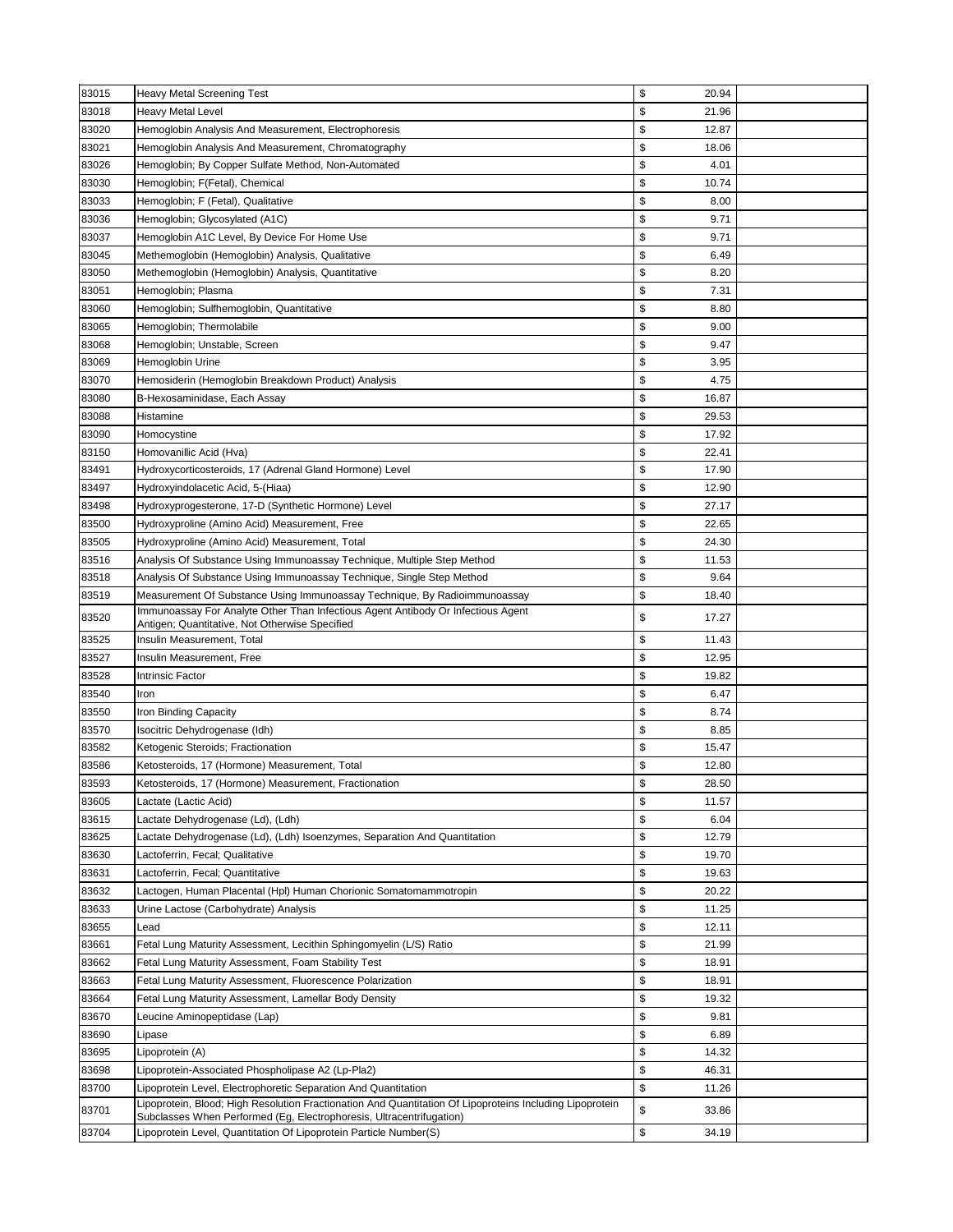| 83718 | Lipoprotein, Direct Measurement; High Density Cholesterol (Hdl Cholesterol)                   | \$<br>8.19  |  |
|-------|-----------------------------------------------------------------------------------------------|-------------|--|
| 83719 | Lipoprotein, Direct Measurement; Direct Measurement, VIdl Cholesterol                         | \$<br>12.75 |  |
| 83721 | Lipoprotein, Direct Measurement; Direct Measurement, Ldl Cholesterol                          | \$<br>10.50 |  |
| 83722 | Measurement Of Small Dense Low Density Lipoprotein Cholesterol                                | \$<br>34.19 |  |
| 83727 | Luteinizing Releasing Factor (Lrh)                                                            | \$<br>17.19 |  |
| 83735 | Magnesium                                                                                     | \$<br>6.70  |  |
| 83775 | Malate Dehydrogenase                                                                          | \$<br>7.37  |  |
| 83785 | Manganese                                                                                     | \$<br>26.65 |  |
| 83789 | Mass Spectrometry (Laboratory Testing Method)                                                 | \$<br>24.11 |  |
| 83825 | Mercury, Quantitative                                                                         | \$<br>16.26 |  |
| 83835 | Metanephrines                                                                                 | \$<br>16.94 |  |
| 83857 | Methemalbumin                                                                                 | \$<br>10.74 |  |
| 83861 | Microfluidic Analysis Utilizing An Integrated Collection And Analysis Device, Tear Osmolarity | \$<br>22.48 |  |
| 83864 | Mucopolysaccharides (Protein) Level                                                           | \$<br>28.50 |  |
| 83872 | Mucin, Synovial Fluid (Ropes Test)                                                            | \$<br>5.86  |  |
| 83873 | Myelin Basic Protein (Nerve Protein) Level, Spinal Fluid                                      | \$<br>17.20 |  |
| 83874 | Myoglobin                                                                                     | \$<br>12.92 |  |
| 83876 | Myeloperoxidase (Mpo)                                                                         | \$<br>50.86 |  |
| 83880 | Natriuretic Peptide                                                                           | \$<br>39.26 |  |
| 83883 | Nephelometry, Test Method Using Light                                                         | \$<br>13.60 |  |
| 83885 | Nickel                                                                                        | \$<br>24.51 |  |
| 83915 | Nucleotidase 5' (Enzyme) Level                                                                | \$<br>11.15 |  |
| 83916 | Oligoclonal Immune (Oligoclonal Bands)                                                        | \$<br>27.39 |  |
| 83918 | Organic Acids; Total, Quantitative, Each Specimen                                             | \$<br>23.60 |  |
| 83919 | Organic Acids; Qualitative, Each Specimen                                                     | \$<br>16.45 |  |
| 83921 | Organic Acid, Single, Quantitative                                                            | \$<br>21.21 |  |
| 83930 | Osmolality; Blood                                                                             | \$<br>6.61  |  |
| 83935 | Osmolality; Urine                                                                             | \$<br>6.82  |  |
| 83937 | Osteocalcin (Bone G1A Protein)                                                                | \$<br>29.85 |  |
| 83945 | Oxalate                                                                                       | \$<br>14.45 |  |
| 83950 | Oncoprotein; Her-2/Neu                                                                        | \$<br>64.41 |  |
| 83951 | Oncoprotein; Des-Gamma-Carboxy-Prothrombin (Dcp)                                              | \$<br>64.41 |  |
| 83970 | Parathormone (Parathyroid Hormone)                                                            | \$<br>41.28 |  |
| 83986 | Ph; Body Fluid, Not Otherwise Specified                                                       | \$<br>3.58  |  |
| 83987 | Ph; Exhaled Breath Condensate                                                                 | \$<br>3.58  |  |
| 83992 | Phencyclidine (Pcp)                                                                           | \$<br>24.10 |  |
| 83993 | Calprotectin, Fecal                                                                           | \$<br>19.63 |  |
| 84030 | Phenylalanine, Pku (Amino Acid) Level                                                         | \$<br>5.50  |  |
| 84035 | Phenylketones, Qualitative                                                                    | \$<br>3.98  |  |
| 84060 | Phosphatase (Enzyme) Measurement, Acid, Total                                                 | \$<br>7.64  |  |
| 84066 | Phosphatase, Prostatic (Prostate Enzyme) Level                                                | \$<br>9.66  |  |
| 84075 | Phosphatase (Enzyme) Level, Alkaline                                                          | \$<br>5.18  |  |
| 84078 | Phosphatase (Enzyme) Level, Alkaline, Heat Stable                                             | \$<br>8.26  |  |
| 84080 | Phosphatase (Enzyme) Measurement, Alkaline, Isoenzymes                                        | \$<br>14.78 |  |
| 84081 | Phosphatidylgycerol                                                                           | \$<br>16.52 |  |
| 84085 | Phosphogluconate, 6, Dehydrogenase (Enzyme) Level                                             | \$<br>9.44  |  |
| 84087 | Phosphohexose Isomerase                                                                       | \$<br>10.73 |  |
| 84100 | Phosphorus Inorganic (Phosphate)                                                              | \$<br>4.74  |  |
| 84105 | Phosphorus (Phosphate); Urine                                                                 | \$<br>5.78  |  |
| 84106 | Porphobilinogen, Urine; Qualitative                                                           | \$<br>5.82  |  |
| 84110 | Porphobilinogen, Urine; Quantitative                                                          | \$<br>8.44  |  |
| 84112 | Cervicovaginal Secretion Of Placenta Protein                                                  | \$<br>98.11 |  |
| 84119 | Porphyrins, Urine; Qualitative                                                                | \$<br>13.36 |  |
| 84120 | Porphyrins, Urine; Quantitation And Fractionation                                             | \$<br>14.71 |  |
| 84126 | Stool Porphyrins (Metabolism Substance) Level                                                 | \$<br>39.11 |  |
| 84132 | Potassium; Serum, Plasma Or Whole Blood                                                       | \$<br>4.76  |  |
| 84133 | Potassium; Urine                                                                              | \$<br>4.73  |  |
| 84134 | Prealbumin                                                                                    | \$<br>14.59 |  |
| 84135 | Pregnanediol                                                                                  | \$<br>21.27 |  |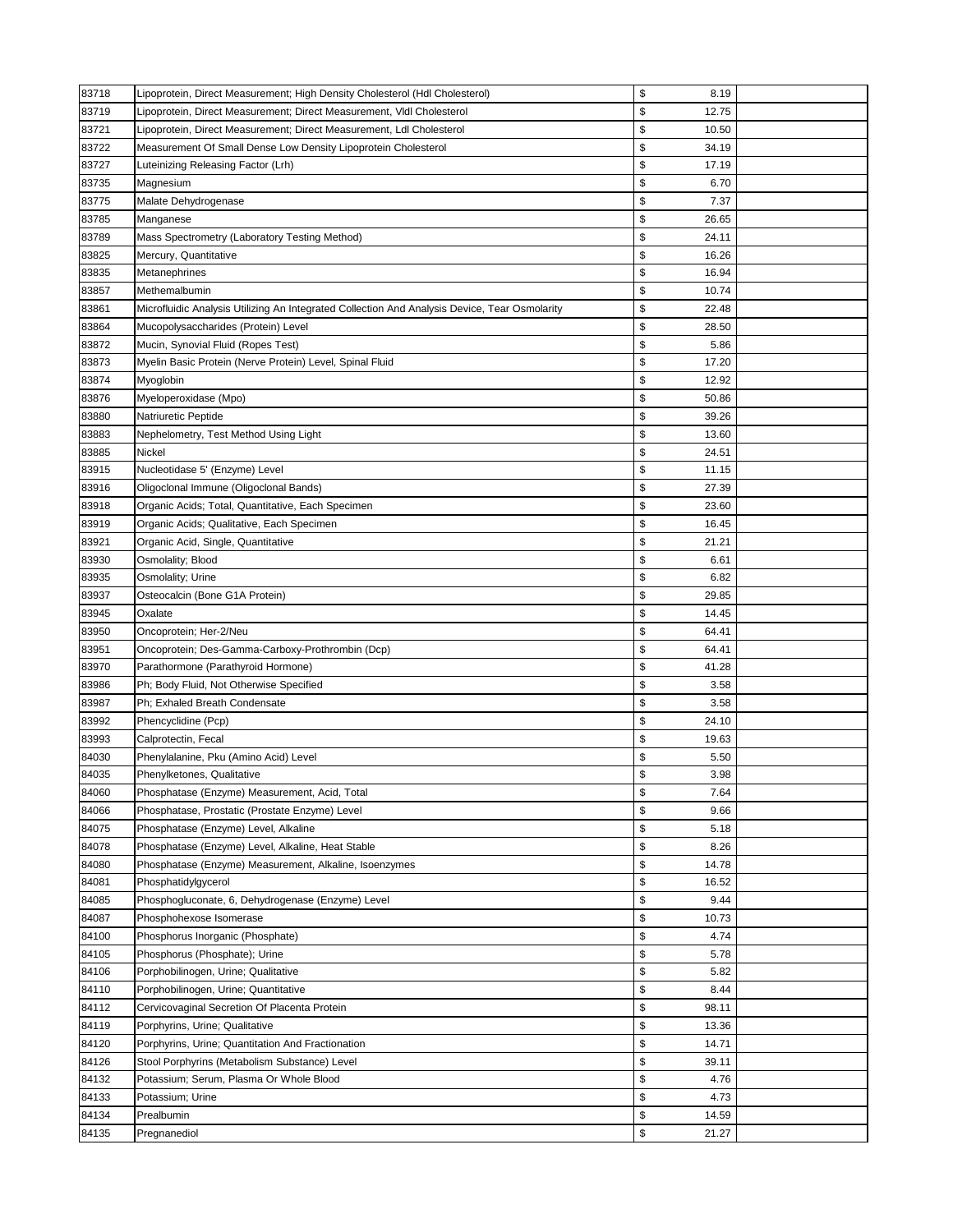| 84138 | Pregnanetriol                                                                    | \$<br>21.05 |  |
|-------|----------------------------------------------------------------------------------|-------------|--|
| 84140 | Pregnenolone                                                                     | \$<br>20.67 |  |
| 84143 | 17-Hydroxypregnenolone                                                           | \$<br>22.81 |  |
| 84144 | Progesterone                                                                     | \$<br>20.86 |  |
| 84145 | Procalcitonin (Pct)                                                              | \$<br>27.22 |  |
| 84146 | Prolactin                                                                        | \$<br>19.38 |  |
| 84150 | Prostaglandin, Each                                                              | \$<br>41.77 |  |
| 84152 | Psa (Prostate Specific Antigen) Measurement, Complexed                           | \$<br>18.39 |  |
| 84153 | Psa (Prostate Specific Antigen) Measurement, Total                               | \$<br>18.39 |  |
| 84154 | Psa (Prostate Specific Antigen) Measurement, Free                                | \$<br>18.39 |  |
| 84155 | Total Protein Level, Blood                                                       | \$<br>3.67  |  |
| 84156 | Total Protein Level, Urine                                                       | \$<br>3.67  |  |
| 84157 | Total Protein Level, Body Fluid                                                  | \$<br>4.00  |  |
| 84160 | Protein, Total, By Refractometry, Any Source                                     | \$<br>5.61  |  |
| 84163 | Pregnancy-Associated Plasma Protein-A (Papp-A)                                   | \$<br>15.05 |  |
| 84165 | Protein Measurement, Serum                                                       | \$<br>10.74 |  |
| 84166 | Protein Measurement, Body Fluid                                                  | \$<br>17.83 |  |
| 84181 | Protein; Western Blot, With Interpretation And Report, Blood Or Other Body Fluid | \$<br>17.03 |  |
| 84182 | Protein Measurement, Immunological Probe For Band Identification                 | \$<br>29.21 |  |
| 84202 | Protoporphyrin, Rbc; Quantitative                                                | \$<br>14.35 |  |
| 84203 | Protoporphyrin, Rbc; Screen                                                      | \$<br>9.74  |  |
| 84206 | Proinsulin                                                                       | \$<br>26.69 |  |
| 84207 | Pyridoxal Phosphate (Vitamin B-6)                                                | \$<br>28.10 |  |
| 84210 | Pyruvate                                                                         | \$<br>14.48 |  |
| 84220 | Pyruvate Kinase                                                                  | \$<br>9.44  |  |
| 84228 | Quinine                                                                          | \$<br>11.63 |  |
| 84233 | Receptor Assay; Estrogen                                                         | \$<br>87.88 |  |
| 84234 | Receptor Assay; Progesterone                                                     | \$<br>64.88 |  |
| 84235 | Receptor Assay; Endocrine, Other Than Estrogen Or Progesterone (Specify Hormone) | \$<br>71.23 |  |
| 84238 | Receptor Assay; Non-Endocrine (Specify Receptor)                                 | \$<br>36.57 |  |
| 84244 | Renin                                                                            | \$<br>21.99 |  |
| 84252 | Riboflavin (Vitamin B-2)                                                         | \$<br>20.24 |  |
| 84255 | Selenium                                                                         | \$<br>25.53 |  |
| 84260 | Serotonin                                                                        | \$<br>30.98 |  |
| 84270 | Sex Hormone Binding Globulin (Shbg)                                              | \$<br>21.73 |  |
| 84275 | Sialic Acid                                                                      | \$<br>13.44 |  |
| 84285 | Silica                                                                           | \$<br>25.21 |  |
| 84295 | Sodium; Serum, Plasma Or Whole Blood                                             | \$<br>4.81  |  |
| 84300 | Sodium; Urine                                                                    | \$<br>5.06  |  |
| 84302 | Sodium; Other Source                                                             | \$<br>4.86  |  |
| 84305 | Somatomedin                                                                      | \$<br>21.26 |  |
| 84307 | Somatostatin                                                                     | \$<br>18.28 |  |
| 84311 | Spectrophotometry, Analyte Not Elsewhere Specified                               | \$<br>8.10  |  |
| 84315 | Specific Gravity (Except Urine)                                                  | \$<br>3.28  |  |
| 84375 | Sugars, Chromatographic, Tlc Or Paper Chromatography                             | \$<br>39.00 |  |
| 84376 | Carbohydrate Analysis, Single Qualitative                                        | \$<br>5.50  |  |
| 84377 | Carbohydrate Analysis, Multiple Qualitative                                      | \$<br>5.50  |  |
| 84378 | Carbohydrate Analysis, Single Quantitative                                       | \$<br>11.53 |  |
| 84379 | Carbohydrate Analysis, Multiple Quantitative                                     | \$<br>11.53 |  |
| 84392 | Sulfate, Urine                                                                   | \$<br>5.49  |  |
| 84402 | Testosterone (Hormone) Level, Free                                               | \$<br>25.47 |  |
| 84403 | Testosterone (Hormone) Level, Total                                              | \$<br>25.81 |  |
| 84410 | <b>Testosterone Level</b>                                                        | \$<br>51.28 |  |
| 84425 | Thiamine (Vitamin B-1)                                                           | \$<br>21.23 |  |
| 84430 | Thiocyanate                                                                      | \$<br>11.63 |  |
| 84431 | Thromboxane Metabolite(S), Including Thromboxane If Performed, Urine             | \$<br>35.11 |  |
| 84432 | Thyroglobulin                                                                    | \$<br>16.06 |  |
| 84436 | Thyroxine (Thyroid Chemical), Total                                              | \$<br>6.87  |  |
| 84437 | Thyroxine (Thyroid Chemical), Requiring Elution                                  | \$<br>6.47  |  |
|       |                                                                                  |             |  |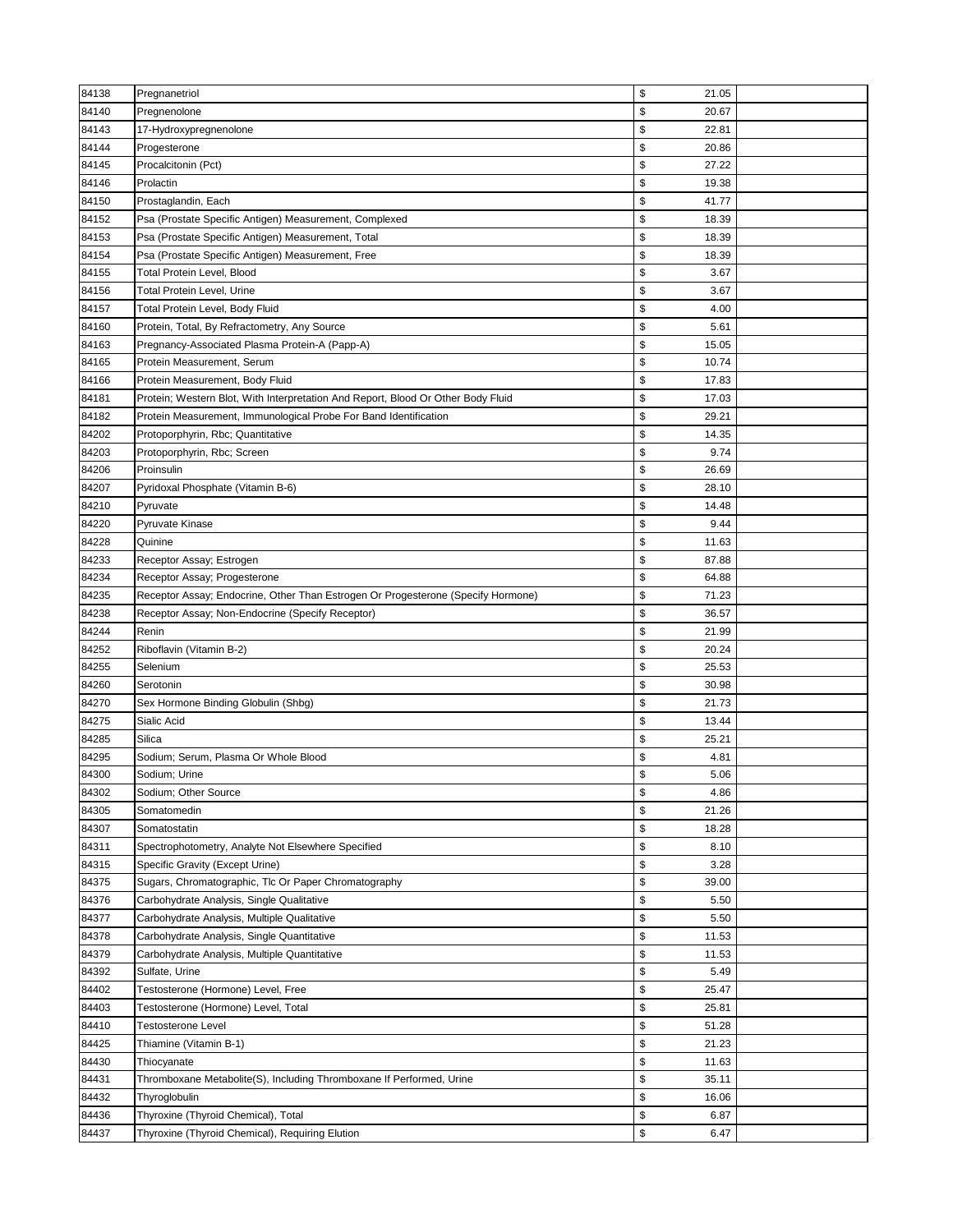| 84439          | Thyroxine (Thyroid Chemical), Free                                                      | \$<br>9.02           |  |
|----------------|-----------------------------------------------------------------------------------------|----------------------|--|
| 84442          | Thyroxine Binding Globulin (Tbg)                                                        | \$<br>14.78          |  |
| 84443          | Blood Test, Thyroid Stimulating Hormone (Tsh)                                           | \$<br>16.80          |  |
| 84445          | Thyroid Stimulating Immune Globulins (Tsi)                                              | \$<br>50.86          |  |
| 84446          | Tocopherol Alpha (Vitamin E)                                                            | \$<br>14.18          |  |
| 84449          | Transcortin (Cortisol Binding Globulin)                                                 | \$<br>18.00          |  |
| 84450          | Liver Enzyme (Sgot), Level                                                              | \$<br>5.18           |  |
| 84460          | Liver Enzyme (Sgpt), Level                                                              | \$<br>5.30           |  |
| 84466          | Transferrin                                                                             | \$<br>12.76          |  |
| 84478          | Triglycerides                                                                           | \$<br>5.74           |  |
| 84479          | Thyroid Hormone (T3 Or T4) Uptake Or Thyroid Hormone Binding Ratio (Thbr)               | \$<br>6.47           |  |
| 84480          | Thyroid Hormone, T3 Measurement, Total                                                  | \$<br>14.18          |  |
| 84481          | Thyroid Hormone, T3 Measurement, Free                                                   | \$<br>16.94          |  |
| 84482          | Thyroid Hormone, T3 Measurement, Reverse                                                | \$<br>15.76          |  |
| 84484          | Troponin (Protein) Analysis, Quantitative                                               | \$<br>12.47          |  |
| 84485          | Trypsin (Pancreatic Enzyme) Measurement, Intestinal Fluid                               | \$<br>7.20           |  |
| 84488          |                                                                                         | \$<br>7.30           |  |
|                | Trypsin (Pancreatic Enzyme) Analysis, Stool                                             | \$<br>9.93           |  |
| 84490          | Stool Trypsin (Pancreatic Enzyme) Analysis, 24-Hour Collection                          |                      |  |
| 84510          | Tyrosine                                                                                | \$<br>10.63          |  |
| 84512          | Troponin (Protein) Analysis, Qualitative                                                | \$<br>10.09          |  |
| 84520          | Urea Nitrogen Level To Assess Kidney Function, Quantitative                             | \$<br>3.95           |  |
| 84525          | Urea Nitrogen Level To Assess Kidney Function, Semiquantitative                         | \$<br>5.13           |  |
| 84540          | Urea Nitrogen Level To Assess Kidney Function, Urine                                    | \$<br>5.56           |  |
| 84545          | Urea Nitrogen Level To Assess Kidney Function, Clearance                                | \$<br>7.20           |  |
| 84550          | Uric Acid Level, Blood                                                                  | \$<br>4.52           |  |
| 84560          | Uric Acid; Other Source                                                                 | \$<br>5.08           |  |
| 84577          | Urobilinogen (Metabolism Substance) Level, Stool                                        | \$<br>16.80          |  |
| 84578          | Urobilinogen (Metabolism Substance) Analysis, Urine                                     | \$<br>4.47<br>\$     |  |
| 84580          | Urobilinogen (Metabolism Substance) Level, Urine                                        | 9.55                 |  |
| 84583          | Urobilinogen (Metabolism Substance) Measurement, Urine                                  | \$<br>6.05<br>\$     |  |
| 84585<br>84586 | Vanillymandelic Acid (Vma), Urine<br>Vasoactive Intestinal Peptide (Vip)                | 15.50<br>\$<br>35.33 |  |
| 84588          | Vasopressin (Antidiuretic Hormone, Adh)                                                 | \$<br>33.94          |  |
| 84590          | Vitamin A                                                                               | \$<br>11.61          |  |
| 84591          | Vitamin, Not Otherwise Specified                                                        | \$<br>17.06          |  |
| 84597          | Vitamin K                                                                               | \$<br>13.72          |  |
| 84600          | <b>Volatile Chemical Measurement</b>                                                    | \$<br>17.11          |  |
| 84620          | Xylose Tolerance Test, Blood (Administration, See 99070)                                | \$<br>12.91          |  |
| 84630          | Zinc                                                                                    | \$<br>11.39          |  |
| 84681          | C-Peptide                                                                               | \$<br>20.81          |  |
| 84702          | Gonadotropin, Chorionic (Reproductive Hormone) Level                                    | \$<br>15.05          |  |
| 84703          | Gonadotropin, Chorionic Qualitative                                                     | \$<br>7.52           |  |
| 84704          | Gonadotropin, Chorionic (Reproductive Hormone) Measurement                              | \$<br>15.29          |  |
| 84830          | Ovulation Tests, By Visual Color Comparison Methods For Human Luteinizing Hormone       | \$<br>12.70          |  |
| 84999          | <b>Unlisted Chemistry Procedure</b>                                                     | Price by Report      |  |
| 85002          | <b>Bleeding Time</b>                                                                    | \$<br>4.82           |  |
| 85004          | Blood Count; Automated Differential Wbc Count                                           | \$<br>6.47           |  |
| 85007          | Blood Count; Blood Smear, Microscopic Examination With Manual Differential Wbc Count    | \$<br>3.80           |  |
| 85008          | Blood Count; Blood Smear, Microscopic Examination Without Manual Differential Wbc Count | \$<br>3.43           |  |
| 85009          | Blood Count; Manual Differential Wbc Count, Buffy Coat                                  | \$<br>5.07           |  |
| 85013          | Blood Count; Spun Microhematocrit                                                       | \$<br>7.00           |  |
| 85014          | Blood Count; Hematocrit (Hct)                                                           | \$<br>2.37           |  |
| 85018          | Blood Count, Hemoglobin                                                                 | \$<br>2.37           |  |
| 85025          | Complete Blood Cell Count (Red Cells, White Blood Cell, Platelets), Automated Test And  | \$<br>7.77           |  |
|                | Automated Differential White Blood Cell Count                                           |                      |  |
| 85027          | Complete Blood Cell Count (Red Cells, White Blood Cell, Platelets), Automated Test      | \$<br>6.47           |  |
| 85032          | Blood Count; Manual Cell Count (Erythrocyte, Leukocyte, Or Platelet) Each               | \$<br>4.31           |  |
| 85041          | Red Blood Cell Count, Automated Test                                                    | \$<br>3.02           |  |
| 85044          | Red Blood Count, Manual Test                                                            | \$<br>4.31           |  |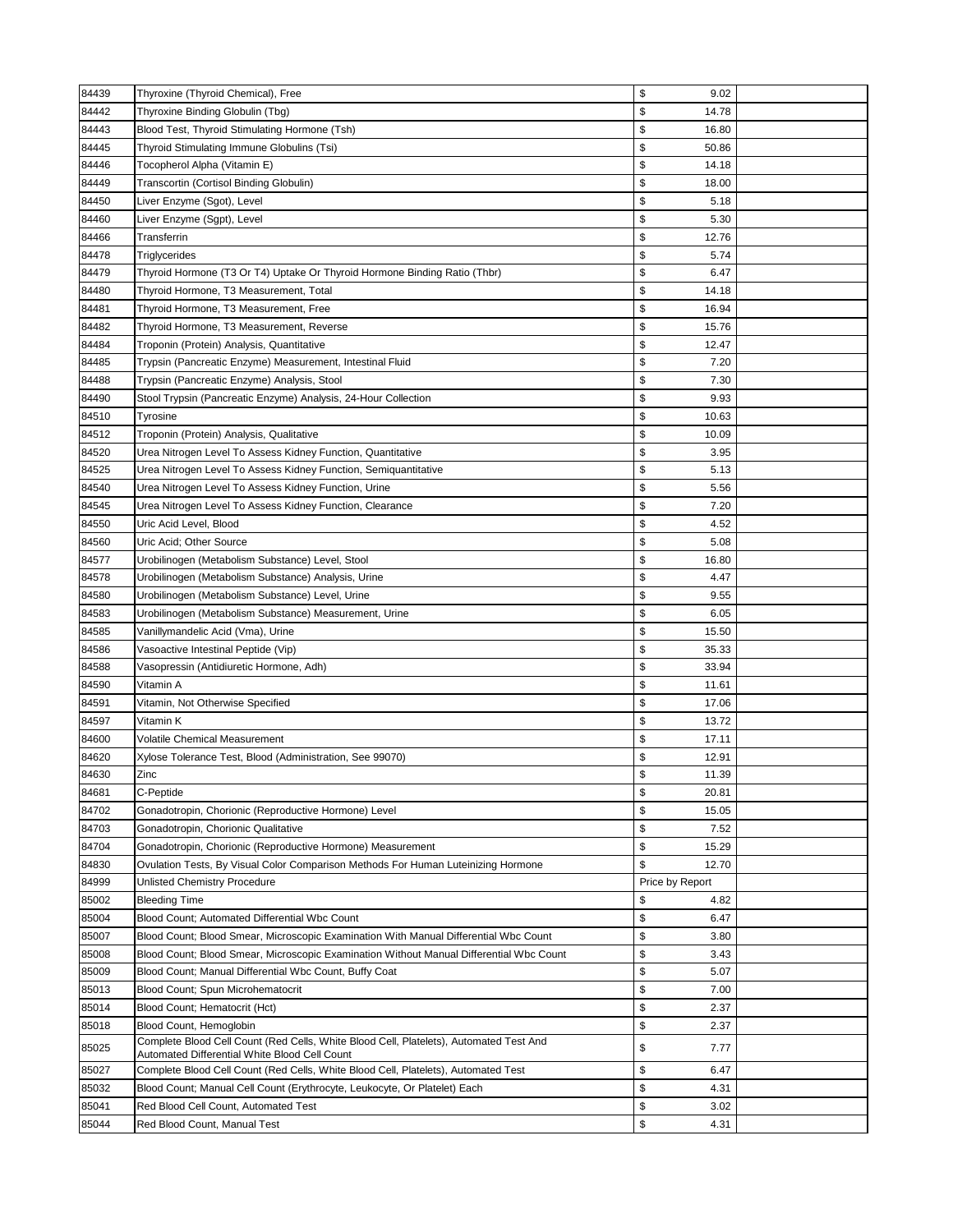| 85045 | Red Blood Count, Automated Test                                                                                       | \$<br>3.99  |  |
|-------|-----------------------------------------------------------------------------------------------------------------------|-------------|--|
| 85046 | Red Blood Count Automated, With Additional Calculations                                                               | \$<br>5.57  |  |
| 85048 | Blood Count; Leukocyte (Wbc), Automated                                                                               | \$<br>2.54  |  |
| 85049 | <b>Platelet Count, Automated Test</b>                                                                                 | \$<br>4.48  |  |
| 85055 | <b>Reticulated Platelet Assay</b>                                                                                     | \$<br>35.74 |  |
| 85060 | Blood Smear, Peripheral, Interpretation By Physician With Written Report                                              | \$<br>11.80 |  |
| 85097 | Bone Marrow, Smear Interpretation                                                                                     | \$<br>52.74 |  |
| 85130 | Chromogenic Substrate Assay                                                                                           | \$<br>11.89 |  |
| 85170 | Blood Clot Evaluation, (Retraction Time)                                                                              | \$<br>16.30 |  |
| 85175 | Blood Clot Evaluation, (Clot Dissolving Time)                                                                         | \$<br>20.37 |  |
| 85210 | Clotting Factor Ii Prothrombin, Measurement                                                                           | \$<br>12.98 |  |
| 85220 | Clotting Factor V (Acg Or Proaccelerin) Measurement                                                                   | \$<br>17.65 |  |
| 85230 | Clotting Factor Vii (Proconvertin, Stable Factor)                                                                     | \$<br>17.90 |  |
| 85240 | Clotting; Factor Viii (Ahg), One Stage                                                                                | \$<br>17.90 |  |
| 85244 | Clotting; Factor Viii Related Antigen                                                                                 | \$<br>20.42 |  |
| 85245 | Clotting; Factor Viii, Vw Factor, Ristocetin Cofactor                                                                 | \$<br>22.94 |  |
| 85246 | Clotting; Factor Viii, Vw Factor Antigen                                                                              | \$<br>22.94 |  |
| 85247 | Clotting; Factor Viii, Von Willebrand'S Factor, Multimetric Analysis                                                  | \$<br>22.94 |  |
| 85250 | Clotting; Factor Ix (Ptc Or Christmas)                                                                                | \$<br>19.04 |  |
| 85260 | Clotting; Factor X (Stuart-Prower)                                                                                    | \$<br>17.90 |  |
| 85270 | Clotting; Factor Xi (Pta)                                                                                             | \$<br>17.90 |  |
| 85280 | Clotting; Factor Xii (Hageman)                                                                                        | \$<br>19.35 |  |
| 85290 | Clotting; Factor Xiii (Fibrin Stabilizing)                                                                            | \$<br>16.34 |  |
| 85291 | Clotting; Factor Xiii (Fibrin Stabilizing), Screen Solubility                                                         | \$<br>9.11  |  |
| 85292 | Clotting; Prekallikrein Assay (Fletcher Factor Assay)                                                                 | \$<br>18.93 |  |
| 85293 | Clotting; High Molecular Weight Kinninogen Assay (Fitzgerald Factor Assay)                                            | \$<br>18.93 |  |
| 85300 | Clotting Inhibitors Or Anticoagulants; Antithrombin Iii, Activity                                                     | \$<br>11.85 |  |
| 85301 | Clotting Inhibitors Or Anticoagulants; Antithrombin lii, Antigen Assay                                                | \$<br>10.81 |  |
| 85302 | Protein C, (Clotting Inhibitor) Activity                                                                              | \$<br>12.01 |  |
| 85303 | Clotting Inhibitors Or Anticoagulants; Protein C, Activity                                                            | \$<br>13.84 |  |
| 85305 | Clotting Inhibitors Or Anticoagulants; Protein S, Total                                                               | \$<br>11.61 |  |
| 85306 | Clotting Inhibitors Or Anticoagulants; Protein S, Free                                                                | \$<br>15.32 |  |
| 85307 | Activated Protein C (Apc) Resistance Assay                                                                            | \$<br>15.32 |  |
| 85335 | <b>Factor Inhibitor Test</b>                                                                                          | \$<br>12.87 |  |
| 85337 | Thrombomodulin                                                                                                        | \$<br>17.27 |  |
| 85345 | Coagulation Time Measurement, Lee And White                                                                           | \$<br>4.69  |  |
| 85347 | Coaqulation Time Measurement, Activated                                                                               | \$<br>4.28  |  |
| 85348 | Coaqulation Time Measurement, Other Methods                                                                           | \$<br>4.49  |  |
| 85360 | Euglobulin Lysis                                                                                                      | \$<br>8.41  |  |
| 85362 | Coagulation Function Analysis, Agglutination Slide, Semiquantitative                                                  | \$<br>6.89  |  |
| 85366 | Coagulation Function Measurement, Paracoagulation                                                                     | \$<br>80.46 |  |
| 85370 | Coagulation Function Measurement, Quantitative                                                                        | \$<br>12.43 |  |
| 85378 | Coagulation Function Measurement, Qualitative Or Semiquantitative                                                     | \$<br>9.72  |  |
| 85379 | Coagulation Function Measurement, D-Dimer; Quantitative                                                               | \$<br>10.18 |  |
| 85380 | Coagulation Function Measurement, Ultrasensitive, Qualitative Or Semiquantitative                                     | \$<br>10.18 |  |
| 85384 | Fibrinogen; Activity                                                                                                  | \$<br>9.72  |  |
| 85385 | Fibrinogen; Antigen                                                                                                   | \$<br>14.46 |  |
| 85390 | Fibrinolysins Or Coagulopathy Screen, Interpretation And Report                                                       | \$<br>15.48 |  |
| 85396 | Coaqulation Or Fibrinolysis (Clot Dissolving) Function Measurement With Interpretation And<br>Written Report, Per Day | \$<br>19.94 |  |
| 85397 | Coagulation And Fibrinolysis, Functional Activity, Not Otherwise Specified (Eg, Adamts-13),<br>Each Analyte           | \$<br>30.86 |  |
| 85400 | Fibrinolytic Factors And Inhibitors; Plasmin                                                                          | \$<br>7.71  |  |
| 85410 | Fibrinolytic Mechanisms; Antiplasmin                                                                                  | \$<br>7.71  |  |
| 85415 | Fibrinolytic Factors And Inhibitors; Plasminogen Activator                                                            | \$<br>17.19 |  |
| 85420 | Fibrinolytic Mechanisms; Plasminogen                                                                                  | \$<br>6.53  |  |
| 85421 | Fibrinolytic Mechanisms Plasminogen, Antigenic Assay                                                                  | \$<br>10.18 |  |
| 85441 | Evaluation Of Red Blood Cell Defect (Heinz Bodies), Direct                                                            | \$<br>4.20  |  |
| 85445 | Evaluation Of Red Blood Cell Defect (Heinz Bodies), Induced                                                           | \$<br>6.82  |  |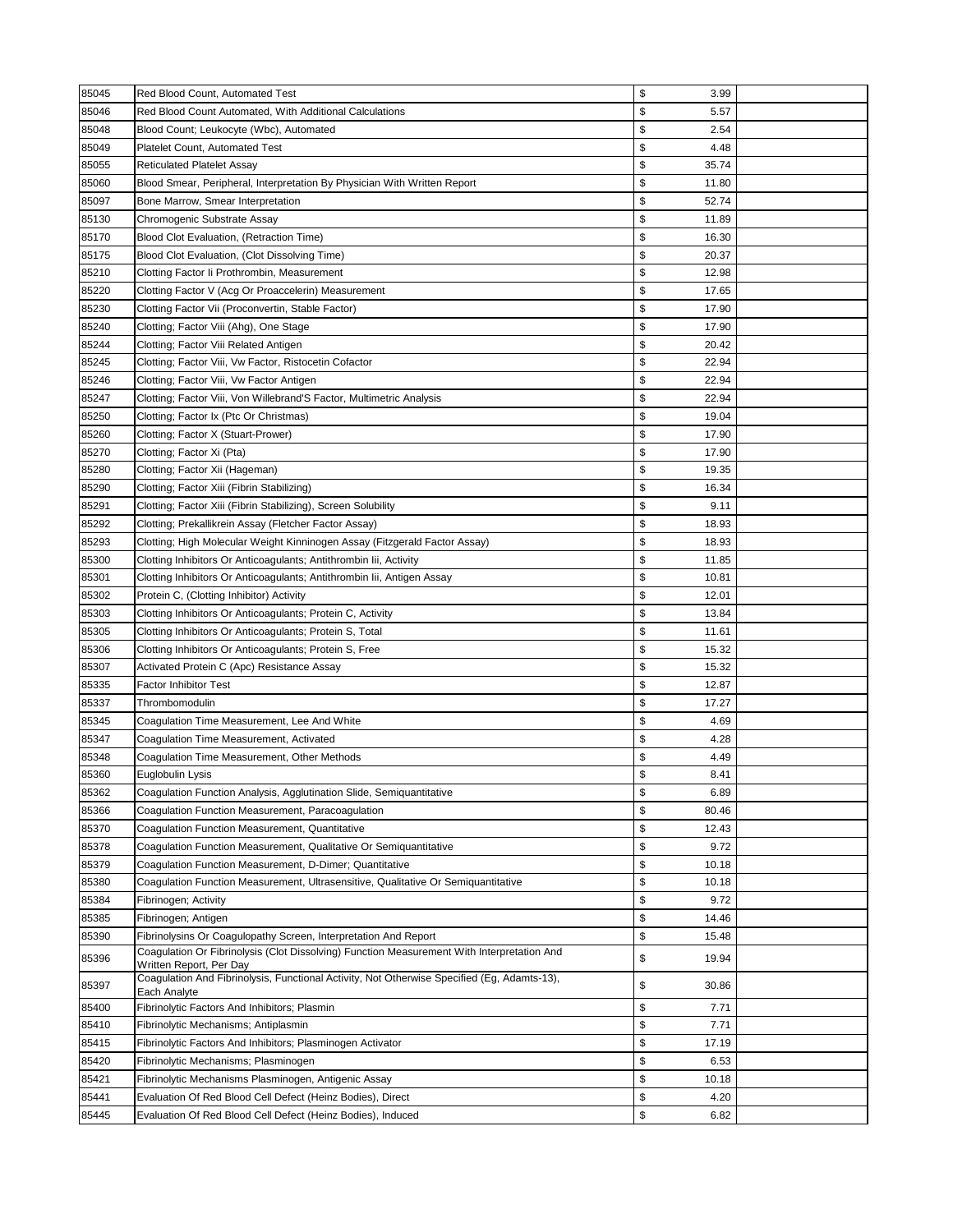| 85460 | Fetal Hemoglobin Or Red Blood Cells Measurement For Assessment Of Fetal-Maternal<br>Circulation, Differential Lysis                                                                                   | \$<br>7.73   |  |
|-------|-------------------------------------------------------------------------------------------------------------------------------------------------------------------------------------------------------|--------------|--|
| 85461 | Fetal Hemoglobin Or Red Blood Cells Measurement For Assessment Of Fetal-Maternal<br>Circulation, Rosette                                                                                              | \$<br>9.36   |  |
| 85475 | Hemolysin, Acid                                                                                                                                                                                       | \$<br>8.87   |  |
| 85520 | Heparin Assay                                                                                                                                                                                         | \$<br>13.09  |  |
| 85525 | <b>Heparin Neutralization</b>                                                                                                                                                                         | \$<br>11.84  |  |
| 85530 | Heparin-Protamine Tolerance Test                                                                                                                                                                      | \$<br>13.09  |  |
| 85536 | Iron Stain, Peripheral Blood                                                                                                                                                                          | \$<br>6.88   |  |
| 85540 | Leukocyte Alkaline Phosphatase With Count                                                                                                                                                             | \$<br>8.60   |  |
| 85547 | Mechanical Fragility, Rbc                                                                                                                                                                             | \$<br>8.60   |  |
| 85549 | Muramidase                                                                                                                                                                                            | \$<br>18.75  |  |
| 85555 | Red Blood Cell Fragility Measurement, Unincubated                                                                                                                                                     | \$<br>7.47   |  |
| 85557 | Red Blood Cell Fragility Measurement, Incubated                                                                                                                                                       | \$<br>13.36  |  |
| 85576 | <b>Platelet Aggregation Function Test</b>                                                                                                                                                             | \$<br>24.91  |  |
| 85597 | Phospholipid Neutralization; Platelet                                                                                                                                                                 | \$<br>17.98  |  |
| 85598 | Phospholipid Neutralization; Hexagonal Phospholipid                                                                                                                                                   | \$<br>17.98  |  |
| 85610 | Blood Test, Clotting Time                                                                                                                                                                             | \$<br>4.29   |  |
| 85611 | Blood Test, Clotting Time, Substitution                                                                                                                                                               | \$<br>3.94   |  |
| 85612 | Clotting Factor X Assessment Test, Undiluted                                                                                                                                                          | \$<br>17.49  |  |
| 85613 | Clotting Factor X Assessment Test, Diluted                                                                                                                                                            | \$<br>9.58   |  |
| 85635 | <b>Reptilase Test</b>                                                                                                                                                                                 | \$<br>9.85   |  |
| 85651 | Red Blood Cell Sedimentation Rate, To Detect Inflammation, Non-Automated                                                                                                                              | \$<br>4.27   |  |
| 85652 | Red Blood Cell Sedimentation Rate, To Detect Inflammation, Automated                                                                                                                                  | \$<br>2.70   |  |
| 85660 | Sickling Of Rbc, Reduction, Slide Method                                                                                                                                                              | \$<br>5.51   |  |
| 85670 | Thrombin Time, Fibrinogen Screening Test, Plasma                                                                                                                                                      | \$<br>5.77   |  |
| 85675 | Thrombin Time, Fibrinogen Screening Test, Titer                                                                                                                                                       | \$<br>6.85   |  |
| 85705 | Thromboplastin Inhibition; Tissue                                                                                                                                                                     | \$<br>9.63   |  |
| 85730 | Coagulation Assessment Blood Test, Plasma Or Whole Blood                                                                                                                                              | \$<br>6.01   |  |
| 85732 | Coagulation Assessment Blood Test, Substitution, Plasma Fractions                                                                                                                                     | \$<br>6.47   |  |
| 85810 | Viscosity                                                                                                                                                                                             | \$<br>11.67  |  |
| 85999 | Unlisted Hematology Procedure                                                                                                                                                                         | \$<br>8.47   |  |
| 86000 | Agglutinins, Febrile (Eg, Brucella, Francisella, Murine Typhus, Q Fever, Rocky Mountain                                                                                                               | \$<br>6.98   |  |
|       | Spotted Fever, Scrub Typhus), Each Antigen                                                                                                                                                            |              |  |
| 86001 | Measurement Of Antibody (Igg) To Allergic Substance, Each Allergen                                                                                                                                    | \$<br>7.82   |  |
| 86003 | Measurement Of Antibody (Ige) To Allergic Substance, Crude Allergen Extract, Each                                                                                                                     | \$<br>5.22   |  |
| 86005 | Measurement Of Antibody (Ige) To Allergic Substance, Multiallergen Screen                                                                                                                             | \$<br>7.97   |  |
| 86008 | Measurement Of Antibody (Ige) To Allergic Substance, Recombinant Or Purified Component,<br>Each                                                                                                       | \$<br>17.93  |  |
| 86021 | Antibody Identification; Leukocyte Antibodies                                                                                                                                                         | \$<br>15.05  |  |
| 86022 | Antibody Identification Test, Platelet Antibodies                                                                                                                                                     | \$<br>18.37  |  |
| 86023 | Antibody Identification Test, Platelet Associated Immunoglobulin Assay                                                                                                                                | \$<br>12.46  |  |
| 86038 | Antinuclear Antibodies (Ana);                                                                                                                                                                         | \$<br>12.09  |  |
| 86039 | Measurement Of Antibody For Assessment Of Autoimmune Disorder, Titer                                                                                                                                  | \$<br>11.16  |  |
| 86060 | Antistreptolysin 0; Titer                                                                                                                                                                             | \$<br>7.30   |  |
| 86063 | Antistreptolysin 0; Screen                                                                                                                                                                            | \$<br>5.77   |  |
| 86077 | Blood Bank Physician Services; Difficult Crossmatch And/Or Evaluation Of Irregular<br>Antibody(S), Interpretation And Written Report                                                                  | \$<br>24.32  |  |
| 86078 | Blood Bank Physician Services; Investigation Of Transfusion Reaction Including Suspicion<br>Of Transmissible Disease, Interpretation And Written Report                                               | \$<br>47.18  |  |
| 86079 | Blood Bank Physician Services; Authorization For Deviation From Standard Blood Banking Procedures<br>(Eg, Use Of Outdated Blood, Transfusion Of Rh Incompatible Units), With<br><b>Written Report</b> | \$<br>25.32  |  |
| 86140 | <b>C-Reactive Protein</b>                                                                                                                                                                             | \$<br>5.18   |  |
| 86141 | Measurement C-Reactive Protein For Detection Of Infection Or Inflammation, High<br>Sensitivity                                                                                                        | \$<br>12.95  |  |
| 86146 | Beta 2 Glycoprotein I Antibody, Each                                                                                                                                                                  | \$<br>25.45  |  |
| 86147 | Cardiolipin Antibody (Tissue Antibody) Measurement                                                                                                                                                    | \$<br>25.45  |  |
| 86148 | Anti-Phosphatidylserine (Phospholipid) Antibody                                                                                                                                                       | \$<br>16.07  |  |
| 86152 | Cell Enumeration Using Immunologic Selection And Identification In Fluid Specimen (Eg,<br>Circulating Tumor Cells In Blood);                                                                          | \$<br>250.78 |  |
| 86153 | Cell Enumeration Using Immunologic Selection And Identification In Fluid Specimen,<br>Physician Interpretation And Report                                                                             | \$<br>42.12  |  |
| 86155 | Chemotaxis Assay, Specify Method                                                                                                                                                                      | \$<br>15.99  |  |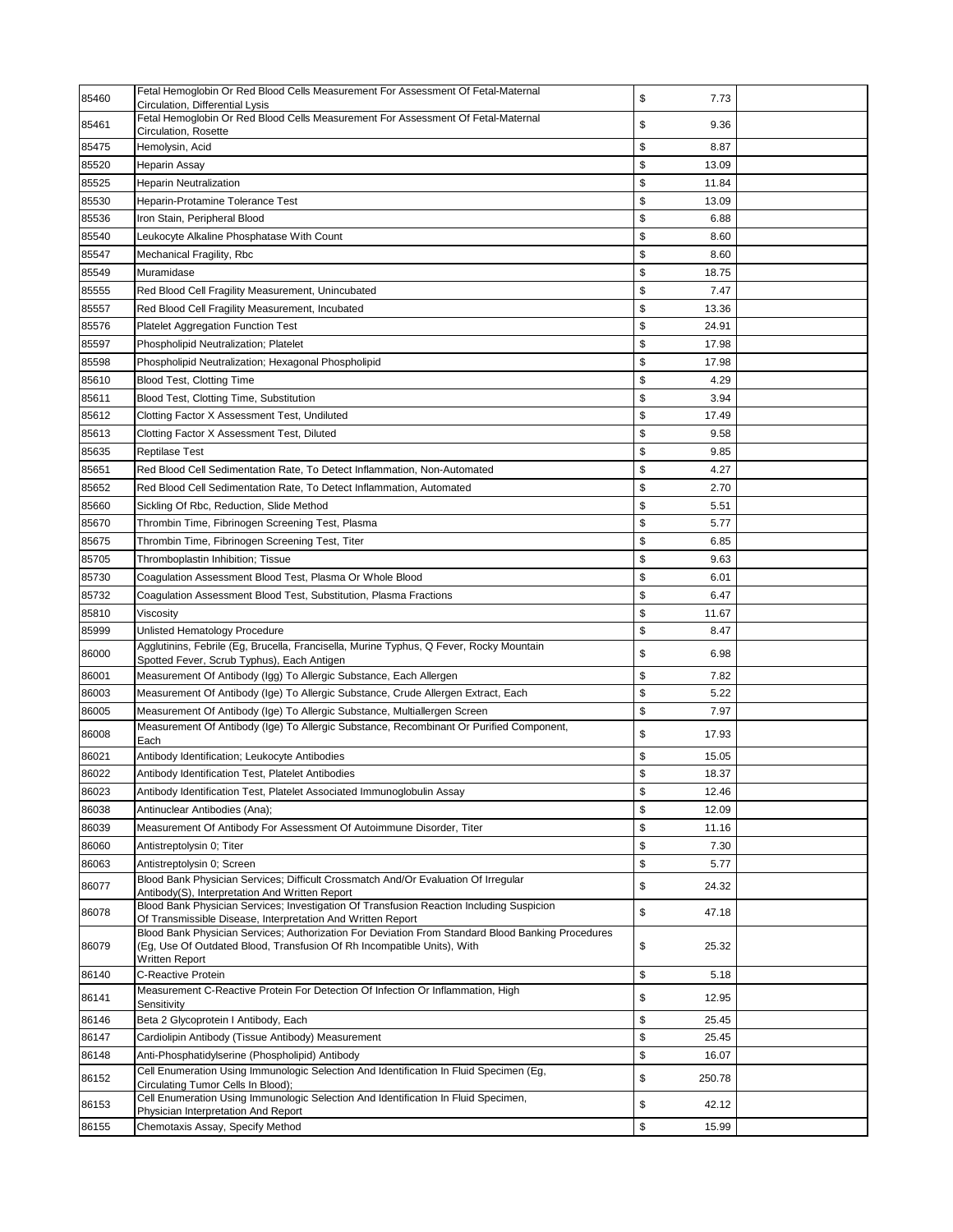| 86156 | Cold Agglutinin; Screen                                                                                        | \$<br>8.07   |  |
|-------|----------------------------------------------------------------------------------------------------------------|--------------|--|
| 86157 | Cold Agglutinin; Titer                                                                                         | \$<br>8.06   |  |
| 86160 | Measurement Of Complement (Immune System Proteins), Antigen                                                    | \$<br>12.00  |  |
| 86161 | Complement; Functional Activity, Each Component                                                                | \$<br>12.00  |  |
| 86162 | Measurement Of Complement (Immune System Proteins), Total Hemolytic                                            | \$<br>20.32  |  |
| 86171 | Measurement Of Complement Fixation Tests (Immune System Proteins)                                              | \$<br>10.01  |  |
| 86200 | Cyclic Citrullinated Peptide (Ccp), Antibody                                                                   | \$<br>12.95  |  |
| 86215 | Deoxyribonuclease, Antibody                                                                                    | \$<br>13.25  |  |
| 86225 | Measurement Of Dna Antibody, Native Or Double Stranded                                                         | \$<br>13.74  |  |
| 86226 | Measurement Of Dna Antibody, Single Stranded                                                                   | \$<br>12.11  |  |
| 86235 | Measurement Of Antibody For Assessment Of Autoimmune Disorder, Any Method                                      | \$<br>17.93  |  |
| 86255 | Fluorescent Noninfectious Agent Antibody; Screen, Each Antibody                                                | \$<br>12.05  |  |
| 86256 | Fluorescent Antibody; Titer, Each Antibody                                                                     | \$<br>12.05  |  |
| 86277 | Growth Hormone, Human (Hgh), Antibody                                                                          | \$<br>15.74  |  |
| 86280 | Hemagglutination Inhibition Test (Hai)                                                                         | \$<br>8.19   |  |
| 86294 | Immunologic Analysis For Detection Of Tumor Antigen, Qualitative Or Semiquantitative                           | \$<br>25.57  |  |
| 86300 | Immunologic Analysis For Detection Of Tumor Antigen, Quantitative; Ca 15-3                                     | \$<br>20.81  |  |
| 86301 | Immunologic Analysis For Detection Of Tumor Antigen, Quantitative; Ca 19-9                                     | \$<br>20.81  |  |
| 86304 | Immunologic Analysis For Detection Of Tumor Antigen, Quantitative; Ca 125                                      | \$<br>20.81  |  |
| 86305 | Human Epididymis Protein 4 (He4)                                                                               | \$<br>20.81  |  |
| 86308 | Heterophile Antibodies; Screening                                                                              | \$<br>5.18   |  |
| 86309 | Mononucleosis Antibody Level, Titer                                                                            | \$<br>6.47   |  |
| 86310 | Mononucleosis Antibody Level, Titers After Absorption                                                          | \$<br>7.37   |  |
| 86316 | Immunoassay For Tumor Antigen; Other Antigen, Quantitative (Eg, Ca 50, 72-4, 549), Each                        | \$<br>20.81  |  |
| 86317 | Detection Of Infectious Agent Antibody, Quantitative                                                           | \$<br>14.99  |  |
| 86318 | Test For Detection Of Infectious Agent Antibody, Qualitative Or Semiquantitative                               | \$<br>18.09  |  |
| 86320 | Immunoelectrophoresis; Serum                                                                                   | \$<br>29.92  |  |
| 86325 | Immunoelectrophoresis; Other Fluids (Eg, Urine, Cerebrospinal Fluid) With Concentration                        | \$<br>23.13  |  |
| 86327 | Immunologic Analysis Technique, Crossed                                                                        | \$<br>29.92  |  |
|       | Test For Detection Of Severe Acute Respiratory Syndrome Coronavirus 2 (Covid-19)                               |              |  |
| 86328 | Antibody, Qualitative Or Semiquantitative                                                                      | \$<br>45.23  |  |
| 86329 | Immunologic Analysis Technique, Unspecified                                                                    | \$<br>14.05  |  |
| 86331 | Immunodiffusion; Gel Diffusion, Qualitative (Ouchterlony)                                                      | \$<br>11.98  |  |
| 86332 | Immune Complex Assay                                                                                           | \$<br>24.37  |  |
| 86334 | Immunologic Analysis Technique On Serum (Immunofixation)                                                       | \$<br>22.34  |  |
| 86335 | Immunologic Analysis Technique On Body Fluid, Other Fluids With Concentration                                  | \$<br>29.35  |  |
| 86336 | Inhibin A                                                                                                      | \$<br>15.59  |  |
| 86337 | <b>Insulin Antibodies</b>                                                                                      | \$<br>21.41  |  |
| 86340 | Intrinsic Factor Antibodies                                                                                    | \$<br>15.08  |  |
| 86341 | <b>Islet Cell Antibody</b>                                                                                     | 23.57<br>P   |  |
| 86343 | Leukocyte Histamine Release Test (Lhr)                                                                         | \$<br>12.46  |  |
| 86344 | Leukocyte Phagocytosis                                                                                         | \$<br>10.39  |  |
| 86352 | Cellular Function Assay Involving Stimulation (Eg, Mitogen Or Antigen) And Detection Of<br>Biomarker (Eg, Atp) | \$<br>135.86 |  |
| 86353 | White Blood Cell Function Measurement, Mitogen Or Antigen Induced Blastogenesis                                | \$<br>49.03  |  |
| 86355 | <b>B Cells, Total Count</b>                                                                                    | \$<br>37.73  |  |
| 86356 | Mononuclear Cell Antigen, Quantitative (Eg, Flow Cytometry), Not Otherwise Specified, Each                     | \$<br>26.78  |  |
| 86357 | Antigen<br>Natural Killer (Nk) Cells, Total Count                                                              | \$<br>37.73  |  |
| 86359 | T Cells Count, Total                                                                                           | \$<br>37.73  |  |
| 86360 | T Cell Count And Ratio, Including Ratio                                                                        | \$<br>46.98  |  |
| 86361 | T Cells; Absolute Cd4 Count                                                                                    | \$<br>26.78  |  |
| 86367 | Stem Cells Count, Total                                                                                        | \$<br>77.78  |  |
| 86376 | Microsomal Antibodies (Eg, Thyroid Or Liver-Kidney), Each                                                      | \$<br>14.55  |  |
| 86382 | Neutralization Test, Viral                                                                                     | \$<br>16.91  |  |
| 86384 | Nitroblue Tetrazolium Dye Test (Ntd)                                                                           | \$<br>13.61  |  |
| 86386 | Nuclear Matrix Protein 22 (Nmp22), Qualitative                                                                 | \$<br>21.78  |  |
| 86403 | Particle Agglutination; Screen, Each Antibody                                                                  | \$<br>11.54  |  |
| 86406 | Particle Agglutination; Titer, Each Antibody                                                                   | \$<br>10.64  |  |
|       | Screening Test For Detection Of Severe Acute Respiratory Syndrome Coronavirus 2 (Covid-                        |              |  |
| 86408 | 19) Neutralizing Antibody                                                                                      | \$<br>42.13  |  |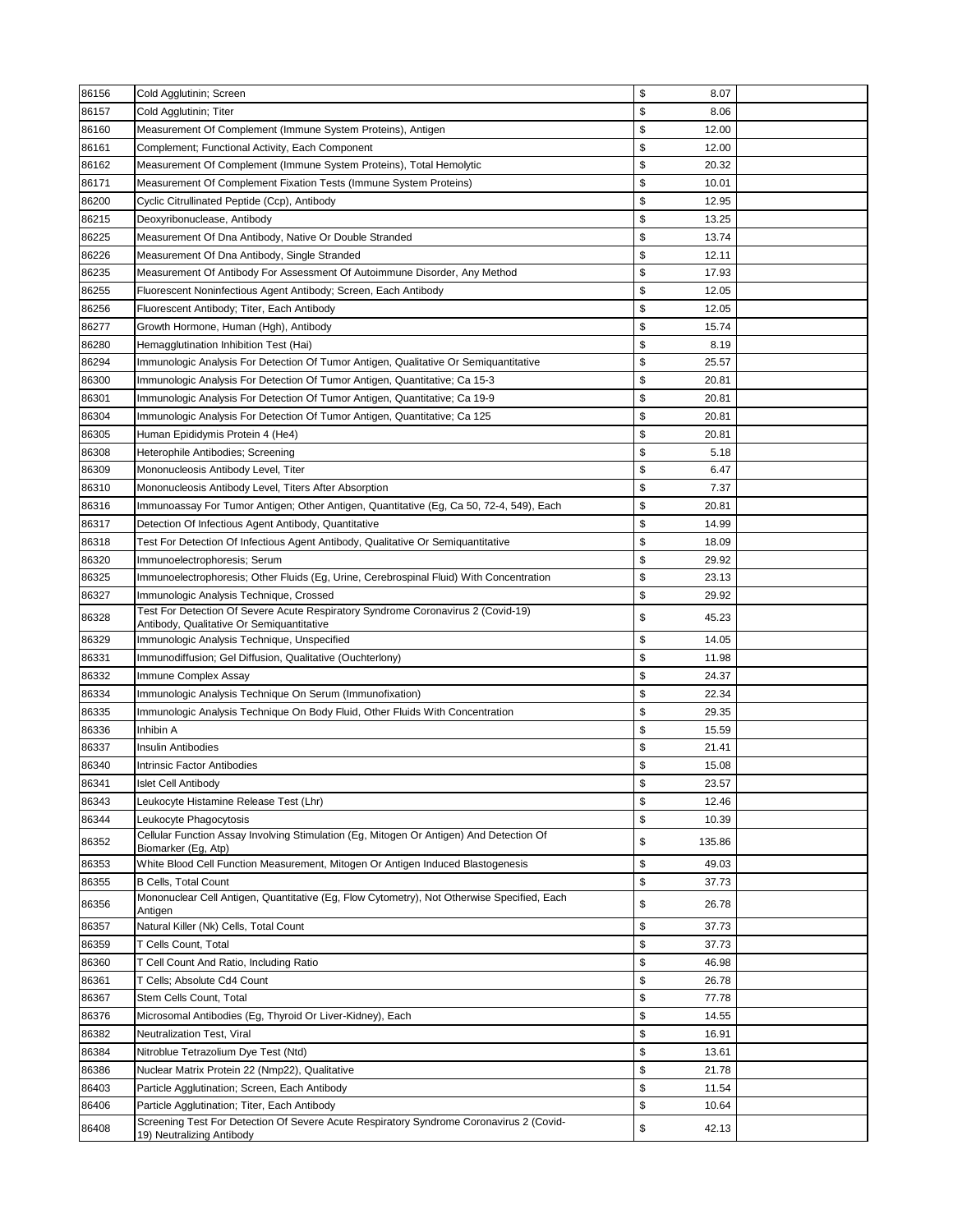| 86409 | Measurement Of Neutralizing Antibody To Severe Acute Respiratory Syndrome Coronavirus<br>2 (Covid-19)                  | \$<br>79.61  |  |
|-------|------------------------------------------------------------------------------------------------------------------------|--------------|--|
| 86413 | Severe Acute Respiratory Syndrome Coronavirus 2 (Sarscov-2) (Coronavirus Disease<br>[Covid-19]) Antibody, Quantitative | \$<br>51.43  |  |
| 86430 | Rheumatoid Factor; Qualitative                                                                                         | \$<br>6.14   |  |
| 86431 | <b>Rheumatoid Factor: Quantitative</b>                                                                                 | \$<br>5.67   |  |
| 86480 | Tuberculosis Test, Gamma Interferon                                                                                    | \$<br>61.98  |  |
| 86481 | Tuberculosis Test, Enumeration Of T-Cells                                                                              | \$<br>100.00 |  |
| 86485 | Skin Test; Candida                                                                                                     | \$<br>20.18  |  |
| 86486 | Skin Test; Unlisted Antigen, Each                                                                                      | \$<br>4.60   |  |
| 86490 | Skin Test; Coccidioidomycosis                                                                                          | \$<br>8.40   |  |
| 86510 | Skin Test; Histoplasmosis                                                                                              | \$<br>9.00   |  |
| 86580 | Skin Test; Tuberculosis, Intradermal                                                                                   | \$<br>6.99   |  |
| 86590 | Streptokinase, Antibody                                                                                                | \$<br>12.66  |  |
| 86592 | Syphilis Test, Non-Treponemal Antibody; Qualitative (Eg, Vdrl, Rpr, Art)                                               | \$<br>4.27   |  |
| 86593 | Syphilis Test, Non-Treponemal Antibody; Quantitative                                                                   | \$<br>4.40   |  |
| 86602 | Antibody; Actinomyces                                                                                                  | \$<br>10.18  |  |
| 86603 | Antibody; Adenovirus                                                                                                   | \$<br>12.87  |  |
| 86606 | Antibody; Aspirgillus                                                                                                  | \$<br>15.05  |  |
| 86609 | Antibody; Bacterium, Not Elsewhere Specified                                                                           | \$<br>12.88  |  |
| 86611 | Antibody; Bartonella                                                                                                   | \$<br>10.18  |  |
| 86612 | Antibody; Blastomyces                                                                                                  | \$<br>12.90  |  |
| 86615 | Antibody; Bordetella                                                                                                   | \$<br>13.19  |  |
| 86617 | Antibody; Borrelia Burgdorferi (Lyme Disease) Confirmatory Test (Eg, Western Blot Or<br>Immunoblot)                    | \$<br>15.49  |  |
| 86618 | Antibody; Borellia Bufgdorferi (Lyme Disease)                                                                          | \$<br>17.03  |  |
| 86619 | Antibody; Borrelia (Relapsing Fever)                                                                                   | \$<br>13.38  |  |
| 86622 | Antibody; Brucella                                                                                                     | \$<br>8.93   |  |
| 86625 | Antibody; Campylobacter                                                                                                | \$<br>13.12  |  |
| 86628 | Antibody; Candida                                                                                                      | \$<br>12.01  |  |
| 86631 | Antibody; Chlamydia                                                                                                    | \$<br>11.82  |  |
| 86632 | Antibody; Chlamydia, Igm                                                                                               | \$<br>12.68  |  |
| 86635 | Antibody; Coccidioides                                                                                                 | \$<br>11.47  |  |
| 86638 | Antibody; Coxiella Brunetii (Q Fever)                                                                                  | \$<br>12.12  |  |
| 86641 | Antibody; Cryptococcus                                                                                                 | \$<br>14.41  |  |
| 86644 | Antibody; Cytomegalovirus (Cmv)                                                                                        | \$<br>14.39  |  |
| 86645 | Antibody; Cytomegalovirus (Cmv), Igm                                                                                   | \$<br>16.85  |  |
| 86648 | Antibody; Diptheria                                                                                                    | \$<br>15.21  |  |
| 86651 | Antibody; Encephalitis, California (La Crosse)                                                                         | \$<br>13.19  |  |
| 86652 | Antibody; Encephalitis, Eastern Equine                                                                                 | \$<br>13.19  |  |
| 86653 | Antibody; Encephalitis, St. Louis                                                                                      | \$<br>13.19  |  |
| 86654 | Antibody; Encephalitis, Western Equine                                                                                 | \$<br>13.19  |  |
| 86658 | Antibody; Enterovirus (Eg, Coxsackie, Echo, Polio)                                                                     | \$<br>13.03  |  |
| 86663 | Analysis For Antibody To Epstein-Barr Virus (Mononucleosis Virus), Early Antigen                                       | \$<br>13.12  |  |
| 86664 | Analysis For Antibody To Epstein-Barr Virus (Mononucleosis Virus), Nuclear Antigen                                     | \$<br>15.29  |  |
| 86665 | Analysis For Antibody To Epstein-Barr Virus (Mononucleosis Virus), Viral Capsid                                        | \$<br>18.14  |  |
| 86666 | Antibody; Ehrlichia                                                                                                    | \$<br>10.18  |  |
| 86668 | Antibody; Francisella Tularensis                                                                                       | \$<br>14.16  |  |
| 86671 | Antibody; Fungus, Not Elsewhere Specified                                                                              | \$<br>12.25  |  |
| 86674 | Antibody; Giardia Lamblia                                                                                              | \$<br>14.72  |  |
| 86677 | Antibody; Helicobacter Pylori                                                                                          | \$<br>16.85  |  |
| 86682 | Antibody; Helminth, Not Elsewhere Specified                                                                            | \$<br>13.01  |  |
| 86684 | Antibody; Hemophilus Influenza                                                                                         | \$<br>15.84  |  |
| 86687 | Analysis For Antibody To Human T-Cell Lymphotropic Virus, Type 1 (Htlv-1)                                              | \$<br>9.09   |  |
| 86688 | Analysis For Antibody To Human T-Cell Lymphotropic Virus, Type 2 (Htlv-2)                                              | \$<br>14.00  |  |
| 86689 | Confirmation Test For Antibody To Human T-Cell Lymphotropic Virus (Htlv) Or Hiv                                        | \$<br>19.35  |  |
| 86692 | Antibody; Hepatitis, Delta Agent                                                                                       | \$<br>17.16  |  |
| 86694 | Antibody; Herpes Simplex, Non-Specific Type Test                                                                       | \$<br>14.39  |  |
| 86695 | Analysis For Antibody To Herpes Simplex Virus, Type 1                                                                  | \$<br>13.19  |  |
| 86696 | Analysis For Antibody To Herpes Simplex Virus, Type 2                                                                  | \$<br>19.35  |  |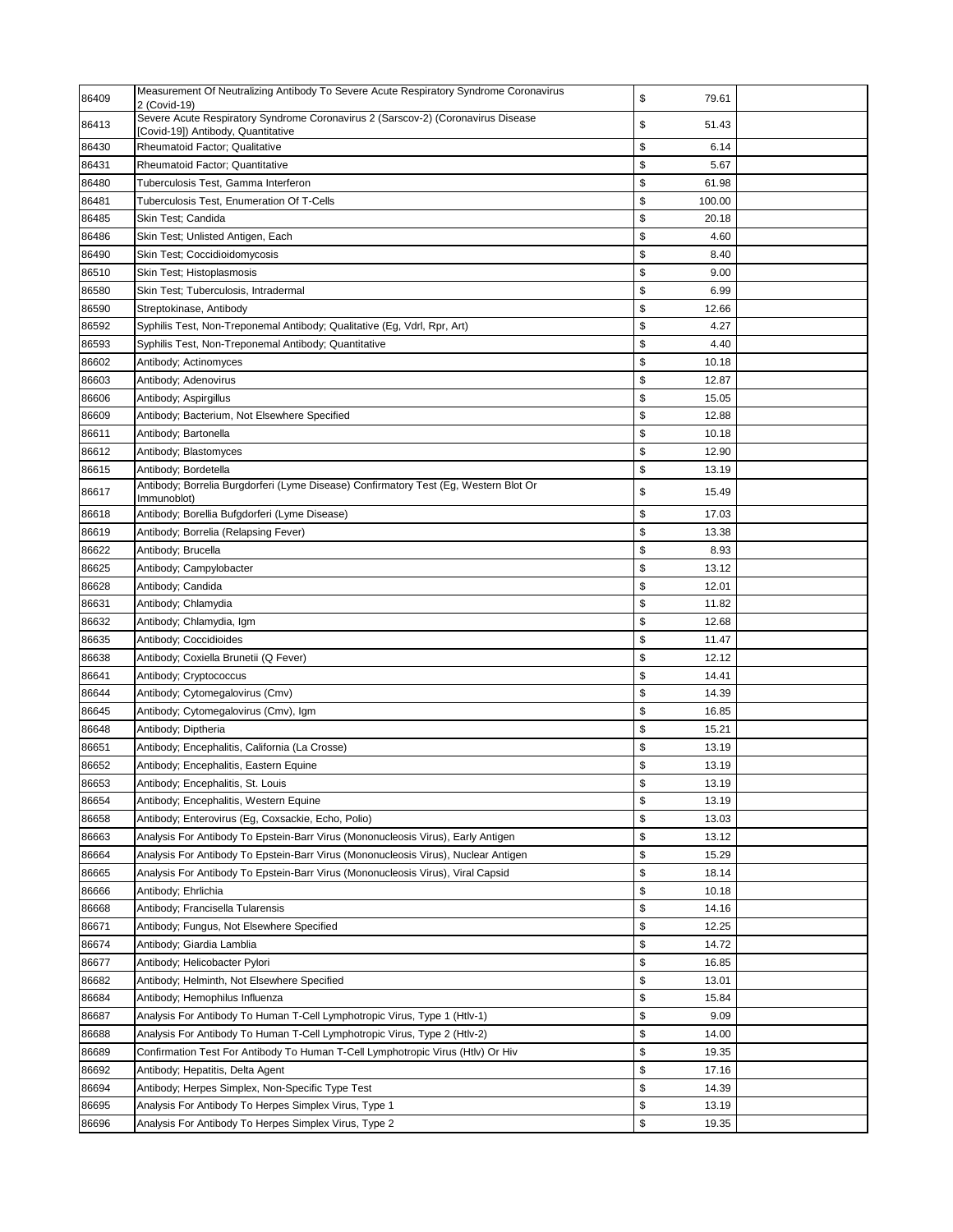| 86698 | Antibody; Histoplasma                                                                                                                                                       | \$<br>13.79  |                   |
|-------|-----------------------------------------------------------------------------------------------------------------------------------------------------------------------------|--------------|-------------------|
| 86701 | Antibody; Hiv-1                                                                                                                                                             | \$<br>8.89   |                   |
| 86702 | Antibody; Hiv-2                                                                                                                                                             | \$<br>13.52  |                   |
| 86703 | Antibody; Hiv-1 And Hiv-2, Single Result                                                                                                                                    | \$<br>13.71  |                   |
| 86704 | Hepatitis B Core Antibody (Hbcab), Total                                                                                                                                    | \$<br>12.05  |                   |
| 86705 | Hepatitis B Core Antibody (Hbcab); Igm Antibody                                                                                                                             | \$<br>11.77  |                   |
| 86706 | Hepatitis B Surface Antibody (Hbsab)                                                                                                                                        | \$<br>10.74  |                   |
| 86707 | Hepatitis Be Antibody (Hbeab)                                                                                                                                               | \$<br>11.57  |                   |
| 86708 | Measurement Of Hepatitis A Antibody                                                                                                                                         | \$<br>12.39  |                   |
| 86709 | Measurement Of Hepatitis A Antibody (Igm)                                                                                                                                   | \$<br>11.26  |                   |
| 86710 | Antibody; Influenza Virus                                                                                                                                                   | \$<br>13.55  |                   |
| 86711 | Antibody; Jc (John Cunningham) Virus                                                                                                                                        | \$<br>16.89  |                   |
| 86713 | Antibody; Legionella                                                                                                                                                        | \$<br>15.30  |                   |
| 86717 | Antibody; Leishmania                                                                                                                                                        | \$<br>12.25  |                   |
| 86720 |                                                                                                                                                                             | \$<br>16.20  |                   |
|       | Antibody; Leptospira                                                                                                                                                        | \$           |                   |
| 86723 | Antibody; Listeria Monocytogenes                                                                                                                                            | 13.19        |                   |
| 86727 | Antibody; Lymphocytic Choriomeningitis                                                                                                                                      | \$<br>12.87  |                   |
| 86732 | Antibody; Mucormycosis                                                                                                                                                      | \$<br>15.00  |                   |
| 86735 | Antibody; Mumps                                                                                                                                                             | \$<br>13.05  |                   |
| 86738 | Antibody; Mycoplasma                                                                                                                                                        | \$<br>13.24  |                   |
| 86741 | Antibody; Neisseria Meningitidis                                                                                                                                            | \$<br>13.19  |                   |
| 86744 | Antibody; Nocardia                                                                                                                                                          | \$<br>15.99  |                   |
| 86747 | Antibody; Parvovirus                                                                                                                                                        | \$<br>15.03  |                   |
| 86750 | Antibody; Plasmodium (Malaria)                                                                                                                                              | \$<br>13.19  |                   |
| 86753 | Antibody; Protozoa, Not Elsewhere Specified                                                                                                                                 | \$<br>12.39  |                   |
| 86756 | Antibody; Respiratory Syncytial Virus                                                                                                                                       | \$<br>15.89  |                   |
| 86757 | Antibody; Rickettsia                                                                                                                                                        | \$<br>19.35  |                   |
| 86759 | Antibody; Rotavirus                                                                                                                                                         | \$<br>18.23  |                   |
| 86762 | Antibody; Rubella                                                                                                                                                           | \$<br>14.39  |                   |
| 86765 | Antibody; Rubeola                                                                                                                                                           | \$<br>12.88  |                   |
| 86768 | Antibody; Salmonella                                                                                                                                                        | \$<br>13.19  |                   |
| 86769 | Measure Of Severe Acute Respiratory Syndrome Coronavirus 2 (Covid-19) Antibody                                                                                              | \$<br>42.13  |                   |
| 86771 | Antibody; Shigella                                                                                                                                                          | \$<br>24.48  |                   |
| 86774 | Antibody; Tetanus                                                                                                                                                           | \$<br>14.80  |                   |
| 86777 | Antibody; Toxoplasma                                                                                                                                                        | \$<br>14.39  |                   |
| 86778 | Antibody; Toxoplasma, Igm                                                                                                                                                   | \$<br>14.41  |                   |
| 86780 | Analysis For Antibody, Treponema Pallidum                                                                                                                                   | \$<br>13.24  |                   |
| 86784 | Antibody; Trichinella                                                                                                                                                       | \$<br>12.56  |                   |
| 86787 | Antibody; Varicella-Zoster                                                                                                                                                  | \$<br>12.88  |                   |
| 86788 | West nile virus ab igm                                                                                                                                                      | \$<br>16.85  |                   |
| 86789 | West nile virus                                                                                                                                                             | \$<br>14.39  |                   |
| 86790 | Antibody; Virus, Not Elsewhere Specified                                                                                                                                    | \$<br>12.88  |                   |
| 86793 | Antibody; Yersinia                                                                                                                                                          | \$<br>13.19  |                   |
| 86794 | Analysis For Antibody To Zika Virus                                                                                                                                         | \$<br>16.85  |                   |
| 86800 | Thyroglobulin Antibody                                                                                                                                                      | \$<br>15.91  |                   |
| 86803 | Hepatitis C Antibody;                                                                                                                                                       | \$<br>14.27  |                   |
| 86804 | Hepatitis C Antibody; Confirmatory Test (Eg, Immunoblot)                                                                                                                    | \$<br>15.49  |                   |
| 86805 | Immunologic Analysis For Autoimmune Disease, With Titration                                                                                                                 | \$<br>189.51 |                   |
| 86806 | Immunologic Analysis For Autoimmune Disease, Without Titration                                                                                                              | \$<br>47.59  |                   |
| 86807 | Transplant Antibody Measurement, Standard Method                                                                                                                            | \$<br>78.65  |                   |
| 86808 | Transplant Antibody Measurement, Quick Method                                                                                                                               | \$<br>29.68  |                   |
| 86812 | Immunologic Analysis For Autoimmune Disease, A, B, Or C, Single Antigen                                                                                                     | \$<br>25.81  |                   |
| 86813 | Immunologic Analysis For Autoimmune Disease, A, B, Or C, Multiple Antigens                                                                                                  | \$<br>58.00  |                   |
| 86816 |                                                                                                                                                                             | \$<br>30.17  |                   |
|       | Immunologic Analysis For Autoimmune Disease, Dr/Dq, Single Antigen                                                                                                          |              |                   |
| 86817 | Immunologic Analysis For Autoimmune Disease, Dr/Dq, Multiple Antigens                                                                                                       | \$<br>106.14 |                   |
| 86821 | Immunologic Analysis For Autoimmune Disease, Lymphocyte Culture, Mixed<br>Antibody To Human Leukocyte Antigens (Hla), Solid Phase Assays (Eg, Microspheres Or Beads, Elisa, | \$<br>36.56  |                   |
| 86828 | Flow Cytometry); Qualitative Assessment Of The Presence Or Absence Of<br>Antibody(les) To Hla Class I And Class Ii Hla Antigens                                             | \$           | 64.19 PA Required |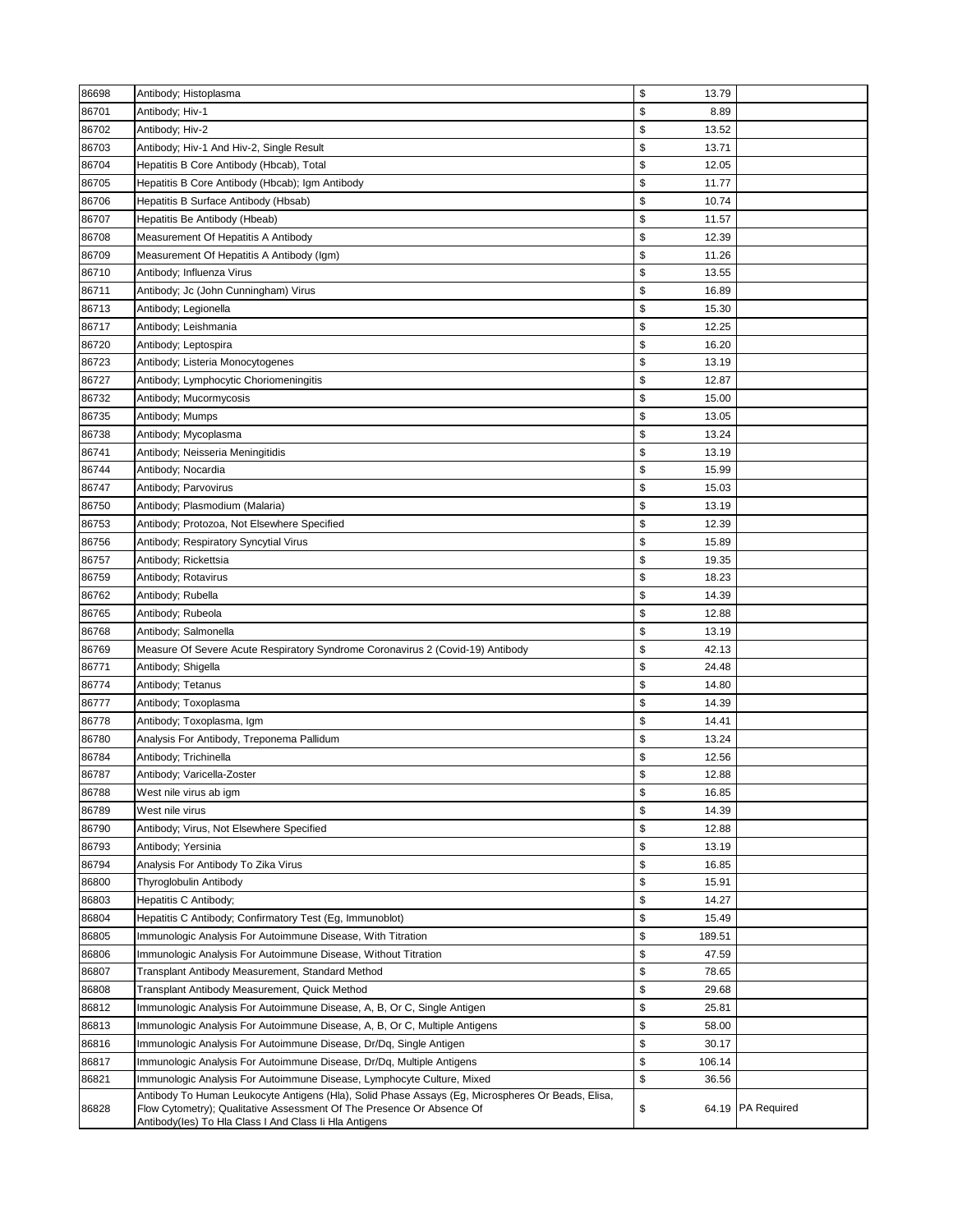| 86829          | Antibody To Human Leukocyte Antigens (Hla), Solid Phase Assays (Eg, Microspheres Or Beads, Elisa,<br>Flow Cytometry); Qualitative Assessment Of The Presence Or Absence Of<br>Antibody(les) To Hla Class I Or Class Ii Hla Antigens | \$<br>64.19                   | <b>PA Required</b> |
|----------------|-------------------------------------------------------------------------------------------------------------------------------------------------------------------------------------------------------------------------------------|-------------------------------|--------------------|
| 86830          | Assessment Of Antibody To Human Leukocyte Antigens (Hla) With Antibody Identification By<br>Qualitative Panel Using Complete Hla Phenotypes, Hla Class I                                                                            | \$                            | 95.52 PA Required  |
| 86831          | Assessment Of Antibody To Human Leukocyte Antigens (Hla) With Antibody Identification By<br>Qualitative Panel Using Complete Hla Phenotypes, Hla Class li                                                                           | \$                            | 81.88 PA Required  |
| 86832          | Assessment Of Antibody To Human Leukocyte Antigens (Hla) With High Definition<br>Qualitative Panel For Identification Of Antibody Specificities, Hla Class I                                                                        | \$                            | 323.75 PA Required |
| 86833          | Assessment Of Antibody To Human Leukocyte Antigens (Hla) With High Definition<br>Qualitative Panel For Identification Of Antibody Specificities, HIa Class Ii                                                                       | \$<br>325.80                  | <b>PA Required</b> |
| 86834          | Assessment Of Antibody To Human Leukocyte Antigens (Hla), Hla Class I                                                                                                                                                               | \$                            | 357.56 PA Required |
| 86835          | Assessment Of Antibody To Human Leukocyte Antigens (Hla) With Solid Phase Assays, Hla                                                                                                                                               | \$                            | 322.96 PA Required |
|                | Class li                                                                                                                                                                                                                            |                               |                    |
| 86849<br>86850 | Unlisted Immunology Procedure                                                                                                                                                                                                       | Price by Report<br>\$<br>9.77 |                    |
| 86860          | Antibody Screen, Rbc, Each Serum Technique<br>Antibody Elution (Rbc), Each Elution                                                                                                                                                  | Price by Report               |                    |
| 86870          | Antibody Identification, Rbc Antibodies, Each Panel For Each Serum Technique                                                                                                                                                        | \$<br>49.93                   |                    |
| 86880          | Red Blood Cell Antibody Detection Test, Direct                                                                                                                                                                                      | \$<br>5.39                    |                    |
| 86885          | Red Blood Cell Antibody Detection Test, Indirect                                                                                                                                                                                    | \$<br>5.72                    |                    |
| 86886          | Antihuman Globulin Test (Coombs Test); Indirect, Each Antibody Titer                                                                                                                                                                | \$<br>5.18                    |                    |
| 86890          | Processing And Storage Of Blood Unit Or Component, Predeposited                                                                                                                                                                     | Price by Report               |                    |
| 86891          | Processing And Storage Of Blood Unit Or Component, Intra- Or Postoperative Salvage                                                                                                                                                  | \$<br>242.88                  |                    |
| 86900          | Blood Group Typing (Abo)                                                                                                                                                                                                            | \$<br>2.99                    |                    |
| 86901          | Blood Typing For Rh (D) Antigen                                                                                                                                                                                                     | \$<br>2.99                    |                    |
| 86902          | Screening Test For Compatible Blood Unit, Using Reagent Serum                                                                                                                                                                       | \$<br>6.35                    |                    |
| 86904          | Screening Test For Compatible Blood Unit, Using Patient Serum                                                                                                                                                                       | \$<br>16.34                   |                    |
| 86905          | Blood Typing For Red Blood Cell Antigens                                                                                                                                                                                            | \$<br>3.83                    |                    |
| 86906          | Blood Typing Rh Phenotyping                                                                                                                                                                                                         | \$<br>7.75                    |                    |
| 86920          | Blood Unit Compatibility Test, Immediate Spin Technique                                                                                                                                                                             | \$<br>29.46                   |                    |
| 86921          | Blood Unit Compatibility Test, Incubation Technique                                                                                                                                                                                 | Price by Report               |                    |
| 86922          | Blood Unit Compatibility Test, Antiglobulin Technique                                                                                                                                                                               | \$<br>23.45                   |                    |
| 86923          | Blood Unit Compatibility Test, Electronic                                                                                                                                                                                           | Price by Report               |                    |
| 86927          | Fresh Frozen Plasma, Thawing, Each Unit                                                                                                                                                                                             | Price by Report               |                    |
| 86930          | Frozen Blood, Each Unit; Freezing (Includes Preparation)                                                                                                                                                                            | Price by Report               |                    |
| 86931          | Frozen Blood, Each Unit; Thawing                                                                                                                                                                                                    | Price by Report               |                    |
| 86932<br>86940 | Frozen Blood, Each Unit; Freezing (Includes Preparation) And Thawing<br>Hemolysins And Agglutinins, Auto, Screen, Each;                                                                                                             | Price by Report<br>\$<br>8.77 |                    |
| 86941          | Hemolysins And Agglutinins, Auto, Screen, Each; Incubated                                                                                                                                                                           | \$<br>12.11                   |                    |
| 86945          | Irradiation Of Blood Product, Each Unit                                                                                                                                                                                             | Price by Report               |                    |
| 86950          | Leukocyte Transfusion                                                                                                                                                                                                               | Price by Report               |                    |
| 86960          | Volume Reduction Of Blood Or Blood Product (Eg, Red Blood Cells Or Platelets), Each Unit                                                                                                                                            | Price by Report               |                    |
| 86965          | Pooling Of Platelets Or Other Blood Products                                                                                                                                                                                        | \$<br>146.68                  |                    |
| 86970          | Pretreatment Of Red Blood Cells For Use In Red Blood Cells Antibody Analysis And<br>Measurement, Incubation With Chemical Agents Or Drugs                                                                                           | \$<br>61.08                   |                    |
| 86971          | Pretreatment Of Red Blood Cells For Use In Red Blood Cells Antibody Analysis And<br>Measurement, Incubation With Enzymes                                                                                                            | \$<br>44.45                   |                    |
| 86972          | Pretreatment Of Red Blood Cells For Use In Red Blood Cells Antibody Analysis And<br>Measurement, By Density Gradient Separation                                                                                                     | \$<br>44.45                   |                    |
| 86975          | Pretreatment Of Serum For Use In Red Blood Cell Antibody Analysis And Measurement,<br><b>Incubation With Drugs</b>                                                                                                                  | Price by Report               |                    |
| 86976          | Pretreatment Of Serum For Use In Red Blood Cell Antibody Analysis And Measurement, By<br>Dilution                                                                                                                                   | Price by Report               |                    |
| 86977          | Pretreatment Of Serum For Use In Red Blood Cell Antibody Analysis And Measurement,<br>Incubation With Inhibitors                                                                                                                    | Price by Report               |                    |
| 86978          | Pretreatment Of Serum For Use In Red Blood Cell Antibody Analysis And Measurement, By<br>Differential Red Cell Absorption                                                                                                           | Price by Report               |                    |
| 86985          | Splitting Of Blood Or Blood Products, Each Unit                                                                                                                                                                                     | Price by Report               |                    |
| 86999          | Unlisted Transfusion Medicine Procedure                                                                                                                                                                                             | \$<br>15.23                   |                    |
| 87003          | Animal Inoculation, Small Animal With Observation And Dissection                                                                                                                                                                    | \$<br>16.84                   |                    |
| 87015          | Concentration (Any Type), For Infectious Agents                                                                                                                                                                                     | \$<br>6.68                    |                    |
| 87040          | Culture, Bacterial; Blood, Aerobic, With Isolation And Presumptive Identification Of Isolates<br>(Includes Anaerobic Culture, If Appropriate)                                                                                       | \$<br>10.32                   |                    |
| 87045          | Culture, Bacterial; Stool, Aerobic, With Isolation And Preliminary Examination (Eg, Kia, Lia),<br>Salmonella And Shigella Species                                                                                                   | \$<br>9.44                    |                    |
| 87046          | Stool Culture, Additional Pathogens                                                                                                                                                                                                 | \$<br>9.44                    |                    |
| 87070          | Bacterial Culture, Any Other Source Except Urine, Blood Or Stool, Aerobic                                                                                                                                                           | \$<br>8.62                    |                    |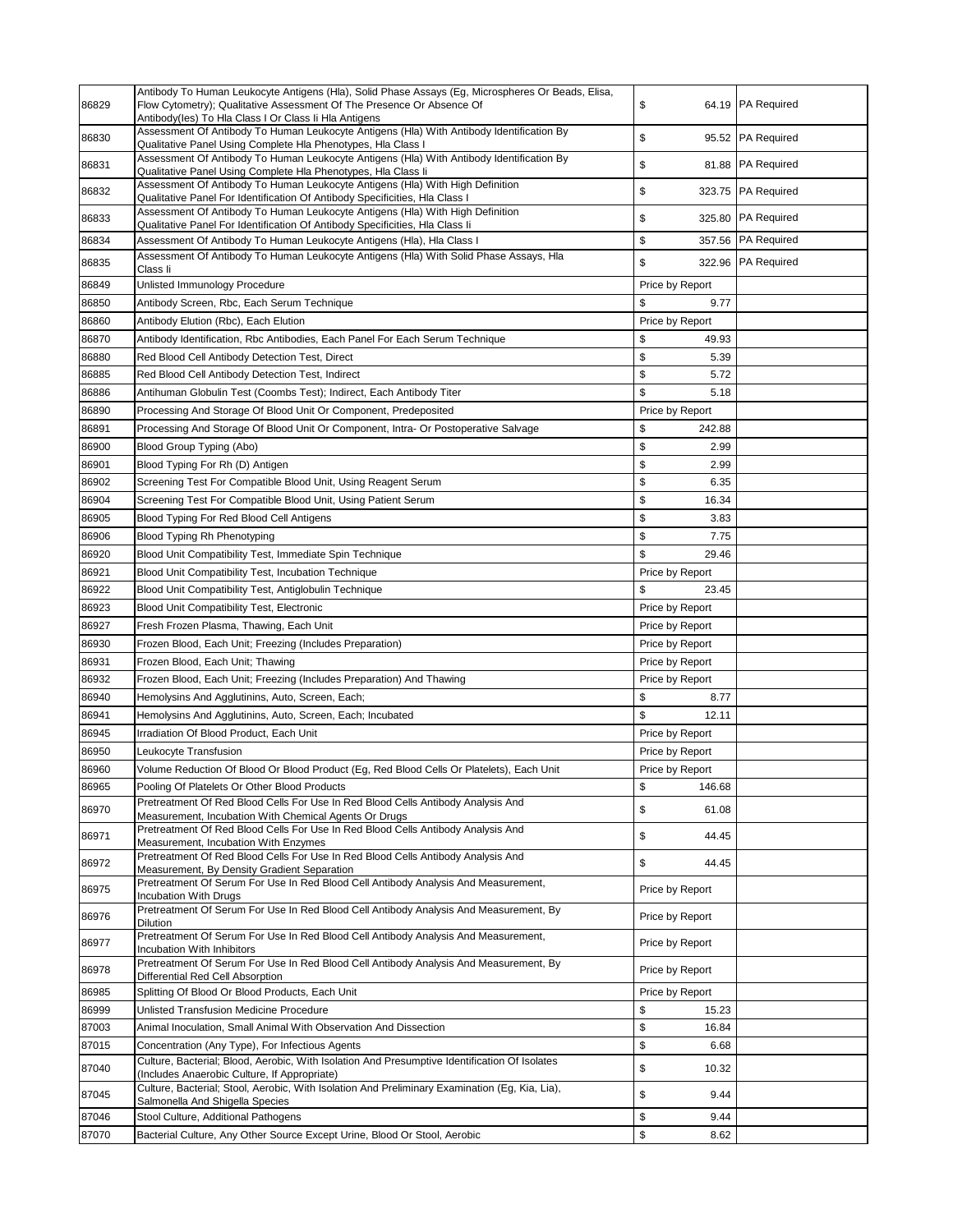| 87071          | Culture, Bacterial; Quantitative, Aerobic With Isolation And Presumptive Identification Of<br>Isolates, Any Source Except Urine, Blood Or Stool | \$<br>9.89         |  |
|----------------|-------------------------------------------------------------------------------------------------------------------------------------------------|--------------------|--|
| 87073          | Culture, Bacterial; Quantitative, Anaerobic With Isolation And Presumptive Identification Of                                                    | \$<br>9.66         |  |
| 87075          | Isolates, Any Source Except Urine, Blood Or Stool                                                                                               | \$<br>9.47         |  |
|                | Bacterial Culture, Any Source, Except Blood, Anaerobic<br>Culture, Bacterial; Anaerobic Isolate, Additional Methods Required For Definitive     |                    |  |
| 87076          | Identification, Each Isolate                                                                                                                    | \$<br>8.08         |  |
| 87077          | Culture, Bacterial; Aerobic Isolate, Additional Methods Required For Definitive Identification,<br>Each Isolate                                 | \$<br>8.08         |  |
| 87081          | Culture, Presumptive, Pathogenic Organisms, Screening Only;                                                                                     | \$<br>6.63         |  |
| 87084          | Culture, Presumptive, Pathogenic Organisms, Screening Only, By Commercial Kit (Specify                                                          | \$<br>27.07        |  |
|                | Type); For Single Organisms With Colony Estimation From Density Chart (Includes Throat Cultures)<br>Bacterial Colony Count, Urine               | \$<br>8.07         |  |
| 87086<br>87088 |                                                                                                                                                 | \$                 |  |
|                | Culture, Bacterial; With Isolation And Presumptive Identification Of Isolates, Urine                                                            | 8.09<br>\$         |  |
| 87101<br>87102 | Fungal Culture (Mold Or Yeast) Of Skin, Hair, Or Nail<br>Culture, Fungi, Isolation; Other Source                                                | 7.71<br>\$<br>8.41 |  |
| 87103          | Culture, Fungi, Isolation Blood                                                                                                                 | \$<br>20.46        |  |
| 87106          | Fungal Culture, Yeast                                                                                                                           | \$<br>10.32        |  |
| 87107          | Culture, Fungi, Definitive Identification, Each Organism; Mold                                                                                  | \$<br>10.32        |  |
| 87109          | Culture, Mycoplasma, Any Source                                                                                                                 | \$<br>15.39        |  |
| 87110          | Culture, Chlamydia, Any Source                                                                                                                  | \$<br>19.60        |  |
|                | Culture, Tubercle Or Other Acid-Fast Bacilli (Eg, Tb, Afb, Mycobacteria) Any Source, With                                                       |                    |  |
| 87116          | Isolation And Presumptive Identification Of Isolates                                                                                            | \$<br>10.80        |  |
| 87118          | Culture, Mycobacterial, Definitive Identification, Each Isolate                                                                                 | \$<br>14.61        |  |
| 87140          | Identification Of Organisms By Immunologic Analysis, Immunofluorescent Method                                                                   | \$<br>5.57         |  |
| 87143          | Culture, Typing; Gas Liquid Chromatography (Glc) Or High Pressure Liquid Chromatography<br>(Hplc) Method                                        | \$<br>12.52        |  |
| 87147          | Identification Of Organisms By Immunologic Analysis, Other Than Immunofluorescence<br>Method                                                    | \$<br>5.18         |  |
| 87149          | Identification Of Organisms By Genetic Analysis, Direct Probe Technique                                                                         | \$<br>20.05        |  |
| 87150          | Identification Of Organisms By Genetic Analysis, Amplified Probe Technique                                                                      | \$<br>35.09        |  |
| 87152          | Culture, Typing; Identification By Pulse Field Gel Typing                                                                                       | \$<br>7.74         |  |
| 87153          | Identification Of Organisms By Nucleic Acid Sequencing Method                                                                                   | \$<br>115.36       |  |
| 87158          | Culture, Typing; Other Methods                                                                                                                  | \$<br>7.74         |  |
| 87164          | Dark Field Microscopic Examination For Organism, Includes Specimen Collection                                                                   | \$<br>10.74        |  |
| 87166          | Dark Field Microscopic Examination For Organism, Without Collection                                                                             | \$<br>11.30        |  |
| 87168          | Macroscopic Examination; Arthropod                                                                                                              | \$<br>4.27         |  |
| 87169          | Macroscopic Examination; Parasite                                                                                                               | \$<br>4.31         |  |
| 87172          | Pinworm Exam (Eg, Cellophane Tape Prep)                                                                                                         | \$<br>4.27         |  |
| 87176          | Homogenization, Tissue, For Culture                                                                                                             | \$<br>5.88         |  |
| 87177          | Ova And Parasites, Direct Smears, Concentration And Identification                                                                              | \$<br>8.90         |  |
| 87181          | Evaluation Of Antimicrobial Drug (Antibiotic, Antifungal, Antiviral), Agar Dilution Method                                                      | \$<br>4.75         |  |
| 87184          | Evaluation Of Antimicrobial Drug (Antibiotic, Antifungal, Antiviral)                                                                            | \$<br>7.48         |  |
| 87185          | Detection Of Antimicrobial Drug (Antibiotic, Antifungal, Antiviral)                                                                             | \$<br>4.75         |  |
| 87186          | Evaluation Of Antimicrobial Drug (Antibiotic, Antifungal, Antiviral), Microdilution Or Agar<br><b>Dilution</b>                                  | \$<br>8.65         |  |
| 87187          | Evaluation Of Antimicrobial Drug (Antibiotic, Antifungal, Antiviral), Microdilution Or Agar<br>Dilution, Each Plate                             | \$<br>40.17        |  |
| 87188          | Evaluation Of Antimicrobial Drug (Antibiotic, Antifungal, Antiviral), Macrobroth Dilution<br>Method                                             | \$<br>6.64         |  |
| 87190          | Antimicrobial Study, Mycobacteria (Tb Organism Family)                                                                                          | \$<br>7.31         |  |
| 87197          | <b>Evaluation Of Antibiotic Therapy</b>                                                                                                         | \$<br>15.02        |  |
| 87205          | Special Gram Or Giemsa Stain For Microorganism                                                                                                  | \$<br>4.27         |  |
| 87206          | Special Fluorescent And/Or Acid Fast Stain For Microorganism                                                                                    | \$<br>5.39         |  |
| 87207          | Special Stain For Inclusion Bodies Or Parasites                                                                                                 | \$<br>5.99         |  |
| 87209          | Smear, Primary Source With Interpretation; Complex Special Stain (Eg, Trichrome, Iron<br>Hemotoxylin) For Ova And Parasites                     | \$<br>17.98        |  |
| 87210          | Smear, Primary Source With Interpretation; Wet Mount For Infectious Agents (Eg, Saline,<br>India Ink, Koh Preps)                                | \$<br>5.82         |  |
| 87220          | Tissue Examination By Koh Slide Of Samples From Skin, Hair, Or Nails For Fungi Or<br>Ectoparasite Ova Or Mites (Eg, Scabies)                    | \$<br>4.27         |  |
| 87230          | Toxin Or Antitoxin Assay, Tissue Culture (Eg, Clostridium Difficile Toxin)                                                                      | \$<br>19.74        |  |
| 87250          | Inoculation Of Embryonated Eggs, Or Small Animal For Virus Isolation                                                                            | \$<br>19.56        |  |
| 87252          | Virus Isolation; Tissue Culture Inoculation, Observation, And Presumptive Identification By                                                     | \$<br>26.07        |  |
| 87253          | <b>Cytopathic Effect</b><br>Tissue Culture For Virus Isolation                                                                                  | \$<br>20.20        |  |
|                |                                                                                                                                                 |                    |  |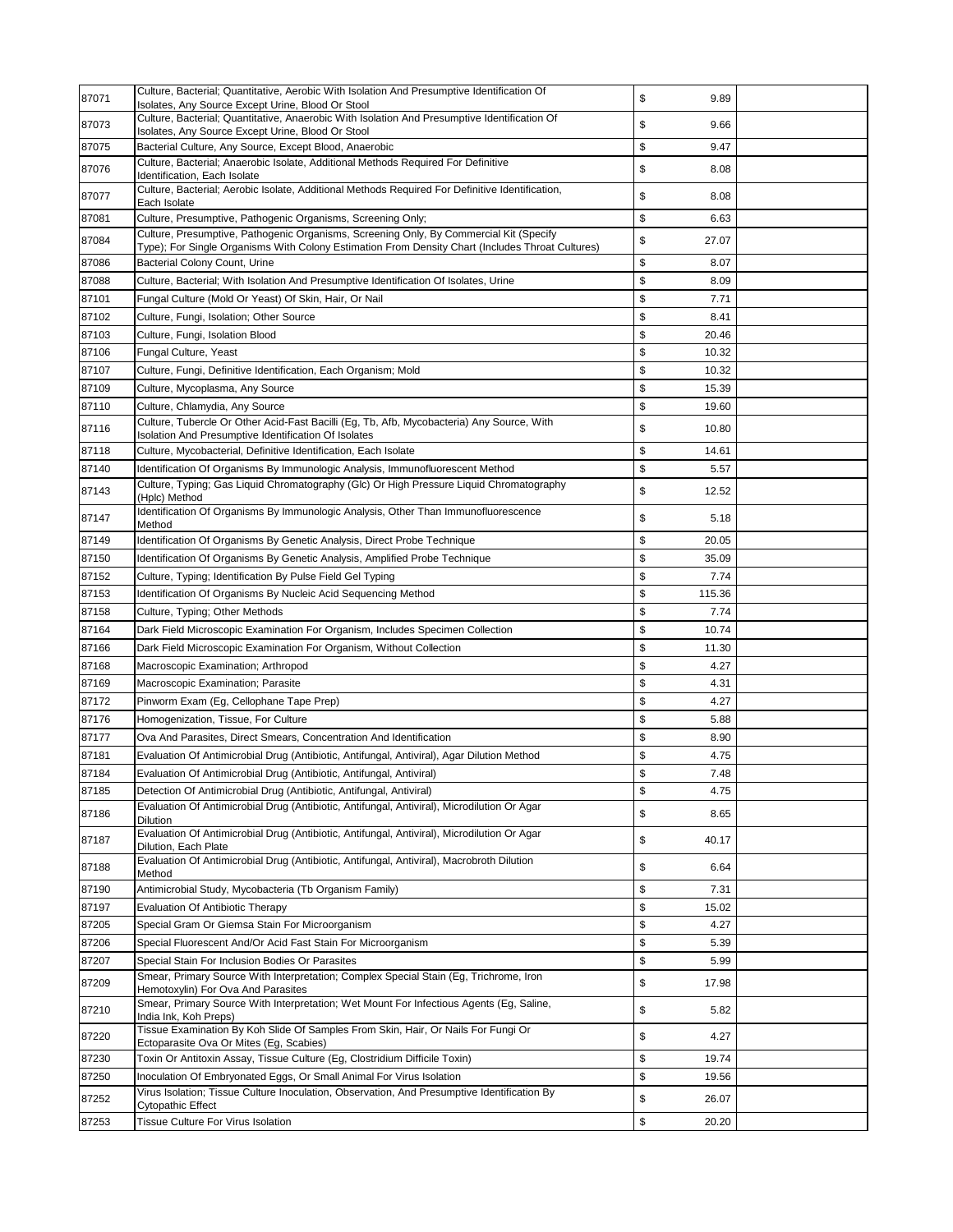| 87254 | Virus Isolation, Centrifuge Enhanced                                                                                                                                                                                                                           | \$<br>19.56 |  |
|-------|----------------------------------------------------------------------------------------------------------------------------------------------------------------------------------------------------------------------------------------------------------------|-------------|--|
| 87255 | Virus Isolation; Including Identification By Non-Immunologic Method, Other Than By<br>Cytopathic Effect (Eg, Virus Specific Enzymatic Activity)                                                                                                                | \$<br>33.86 |  |
| 87260 | Infectious Agent Antigen Detection By Immunofluorescent Technique; Adenovirus                                                                                                                                                                                  | \$<br>14.43 |  |
| 87265 | Infectious Agent Antigen Detection By Direct Fluorescent Antibody Technique; Bordetella<br>Pertussis/Parapertussis                                                                                                                                             | \$<br>11.98 |  |
| 87267 | Detection Test For Enterovirus (Intestinal Virus), Direct Fluorescent Antibody                                                                                                                                                                                 | \$<br>13.42 |  |
| 87269 | Detection Test By Immunofluorescent Technique For Giardia (Intestinal Parasite)                                                                                                                                                                                | \$<br>13.61 |  |
| 87270 | Detection Test By Immunofluorescent Technique For Chlamydia                                                                                                                                                                                                    | \$<br>11.98 |  |
| 87271 | Detection Test By Immunofluorescent Technique For Cytomegalovirus (Cmv)                                                                                                                                                                                        | \$<br>13.42 |  |
| 87272 | Detection Test By Immunofluorescent Technique For Cryptosporidium (Parasite)                                                                                                                                                                                   | \$<br>11.98 |  |
| 87273 | Detection Test By Immunofluorescent Technique For Herpes Simplex Virus Type 2                                                                                                                                                                                  | \$<br>11.98 |  |
| 87274 | Detection Test By Immunofluorescent Technique For Herpes Simplex Virus Type 1                                                                                                                                                                                  | \$<br>11.98 |  |
| 87275 | Detection Test By Immunofluorescent Technique For Influenza B Virus                                                                                                                                                                                            | \$<br>12.25 |  |
| 87276 | Detection Test By Immunofluorescent Technique For Influenza A Virus                                                                                                                                                                                            | \$<br>16.07 |  |
| 87278 | Detection Test By Immunofluorescent Technique For Legionella Pneumophila (Water Borne                                                                                                                                                                          | \$<br>15.60 |  |
|       | Bacteria)                                                                                                                                                                                                                                                      |             |  |
| 87279 | Detection Test By Immunofluorescent Technique For Parainfluenza Virus                                                                                                                                                                                          | \$<br>16.43 |  |
| 87280 | Detection Test By Immunofluorescent Technique For Respiratory Syncytial Virus (Rsv)<br>Detection Test By Immunofluorescent Technique For Pneumocystis Carinii (Respiratory                                                                                     | \$<br>13.42 |  |
| 87281 | Parasite)                                                                                                                                                                                                                                                      | \$<br>11.98 |  |
| 87283 | Detection Test By Immunofluorescent Technique For Rubeola (Measles Virus)                                                                                                                                                                                      | \$<br>60.80 |  |
| 87285 | Detection Test By Immunofluorescent Technique For Treponema Pallidum (Syphilis<br>Organism)                                                                                                                                                                    | \$<br>12.18 |  |
| 87290 | Detection Test By Immunofluorescent Technique For Varicella (Chicken Pox) Zoster Virus                                                                                                                                                                         | \$<br>13.42 |  |
| 87299 | Detection Test By Immunofluorescent Technique For Organism                                                                                                                                                                                                     | \$<br>16.10 |  |
| 87300 | Detection Test By Immunofluorescent Technique For Multiple Organisms                                                                                                                                                                                           | \$<br>11.98 |  |
| 87301 | Detection Test By Immunoassay Technique For Adenovirus Enteric Types 40/41                                                                                                                                                                                     | \$<br>11.98 |  |
| 87305 | Detection Test By Immunoassay Technique For Aspergillus (Fungus)                                                                                                                                                                                               | \$<br>11.98 |  |
| 87320 | Detection Test By Immunoassay Technique For Chlamydia                                                                                                                                                                                                          | \$<br>15.00 |  |
| 87324 | Detection Test By Immunoassay Technique For Clostridium Difficile Toxins (Stool Pathogen)                                                                                                                                                                      | \$<br>11.98 |  |
| 87327 | Detection Test By Immunoassay Technique For Cryptococcus Neoformans (Yeast)                                                                                                                                                                                    | \$<br>13.42 |  |
| 87328 | Detection Test By Immunoassay Technique For Cryptosporidium (Parasite)                                                                                                                                                                                         | \$<br>13.82 |  |
| 87329 | Detection Test By Immunoassay Technique For Giardia (Intestinal Parasite)                                                                                                                                                                                      | \$<br>11.98 |  |
| 87332 | Detection Test By Immunoassay Technique For Cytomegalovirus                                                                                                                                                                                                    | \$<br>11.98 |  |
| 87335 | Detection Test By Immunoassay Technique For E. Coli, (Escherichia Coli 0157)                                                                                                                                                                                   | \$<br>12.66 |  |
| 87336 | Detection Test By Immunoassay Technique For Entamoeba Histolytica Dispar Group<br>(Parasite)                                                                                                                                                                   | \$<br>16.00 |  |
| 87337 | Detection Test By Immunoassay Technique For Entamoeba Histolytica Group (Parasite)                                                                                                                                                                             | \$<br>11.98 |  |
| 87338 | Qualitative Or Semiquantitative Detection Test By Immunoassay Technique For Helicobacter<br>Pylori In Stool, Multiple-Step Method                                                                                                                              | \$<br>14.38 |  |
| 87339 | Detection Test By Immunoassay Technique For Helicobacter Pylori (Gi Tract Bacteria)                                                                                                                                                                            | \$<br>16.00 |  |
| 87340 | Detection Test By Immunoassay Technique For Hepatitis B Surface Antigen                                                                                                                                                                                        | \$<br>10.33 |  |
| 87341 | Detection Test By Immunoassay Technique For Hepatitis B Surface Antigen Neutralization                                                                                                                                                                         | \$<br>10.33 |  |
| 87350 | Detection Test By Immunoassay Technique For Hepatitis Be Surface Antigen                                                                                                                                                                                       | \$<br>11.53 |  |
| 87380 | Detection Test By Immunoassay Technique For Hepatitis D                                                                                                                                                                                                        | \$<br>18.36 |  |
| 87385 | Detection Test By Immunoassay Technique For Histoplasma Capsulatum (Parasite)                                                                                                                                                                                  | \$<br>13.25 |  |
| 87389 | Detection Test By Immunoassay Technique For Hiv-1 And Hiv-2                                                                                                                                                                                                    | \$<br>24.08 |  |
| 87390 | Detection Test By Immunoassay Technique For Hiv-1                                                                                                                                                                                                              | \$<br>24.06 |  |
| 87391 | Detection Test By Immunoassay Technique For Hiv-2                                                                                                                                                                                                              | \$<br>21.90 |  |
| 87400 | Detection Test By Immunoassay Technique For Influenza Virus, A Or B                                                                                                                                                                                            | \$<br>14.13 |  |
| 87420 | Detection Test By Immunoassay Technique For Respiratory Syncytial Virus (Rsv)                                                                                                                                                                                  | \$<br>13.91 |  |
| 87425 | Detection Test By Immunoassay Technique For Rotavirus                                                                                                                                                                                                          | \$<br>11.98 |  |
| 87426 | Elisa Detection Of Severe Acute Respiratory Syndrome Coronavirus 2 (Covid-19) Antigen                                                                                                                                                                          | \$<br>35.33 |  |
| 87427 | Detection Test By Immunoassay Technique For Bacteria Toxin (Shiga-Like Toxin)                                                                                                                                                                                  | \$<br>11.98 |  |
| 87428 | Infectious Agent Antigen Detection By Immunoassay Technique, (Eg, Enzyme Immunoassay [Eia],<br>Enzyme-Linked Immunosorbent Assay [Elisa], Fluorescence Immunoassay [Fia],<br>Immunochemiluminometric Assay [Imca]) Qualitative Or Semiquantitative; Severe Acu | \$<br>30.94 |  |
| 87430 | Detection Test By Immunoassay Technique For Strep (Streptococcus, Group A)                                                                                                                                                                                     | \$<br>16.81 |  |
| 87449 | Immunologic Analysis For Detection Of Organism By Immunoassay Technique, Multiple-Step<br>Method                                                                                                                                                               | \$<br>11.98 |  |
| 87451 | Immunologic Analysis For Detection Of Organism By Immunoassay Technique, Multiple<br>Organisms, Multiple-Step Method                                                                                                                                           | \$<br>10.51 |  |
| 87471 | Detection By Nucleic Acid Bartonella Henselae And Bartonella Quintana (Bacteria), Amplified<br>Probe Technique                                                                                                                                                 | \$<br>35.09 |  |
|       |                                                                                                                                                                                                                                                                |             |  |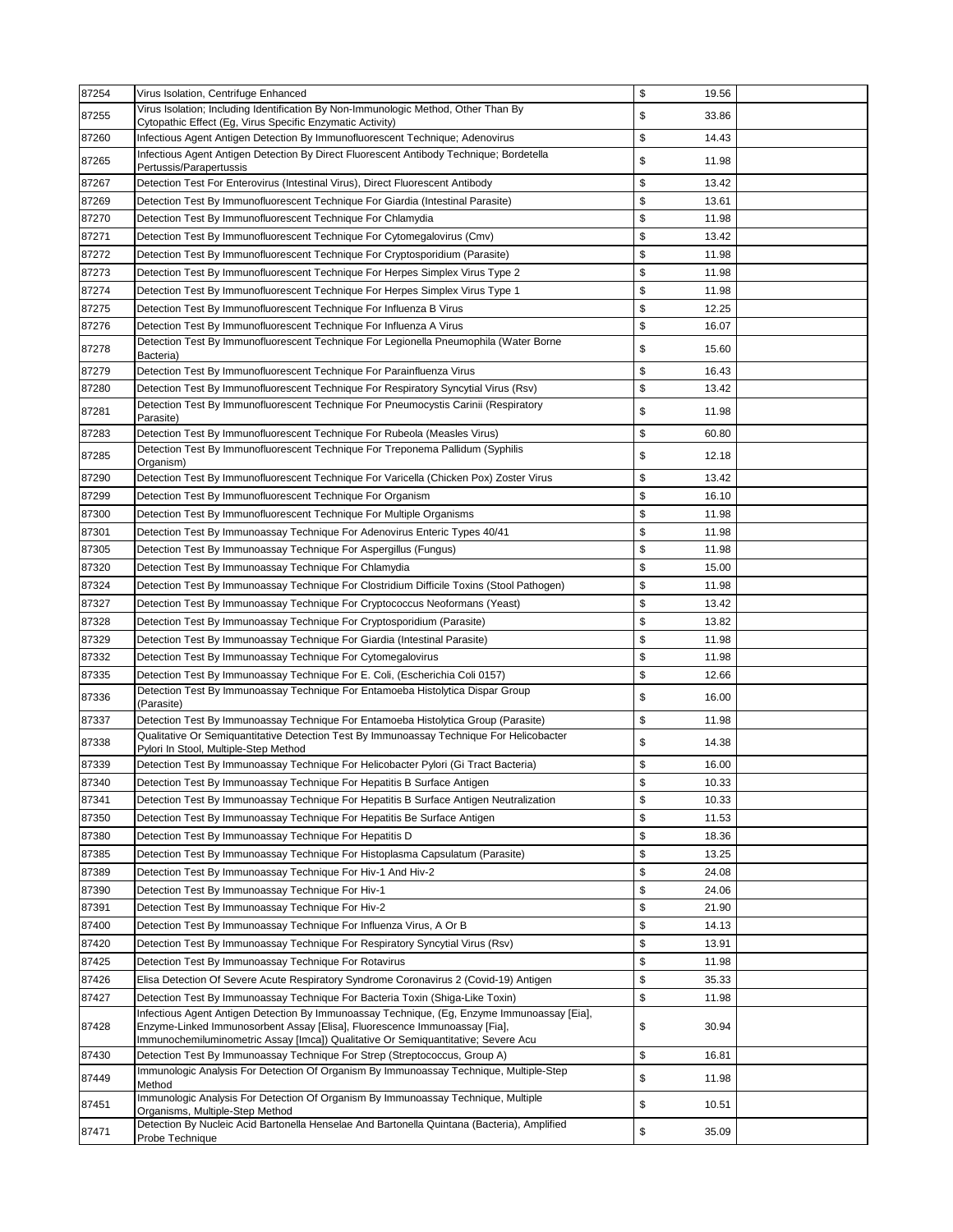| 87472 | Detection By Nucleic Acid Bartonella Henselae And Bartonella Quintana (Bacteria),<br>Quantification                    | \$<br>42.84  |  |
|-------|------------------------------------------------------------------------------------------------------------------------|--------------|--|
| 87475 | Detection By Nucleic Acid For Borrelia Burgdorferi (Bacteria), Direct Probe Technique                                  | \$<br>20.05  |  |
| 87476 | Detection By Nucleic Acid For Borrelia Burgdorferi (Bacteria), Amplified Probe Technique                               | \$<br>35.09  |  |
| 87480 | Detection Test For Candida Species (Yeast), Direct Probe Technique                                                     | \$<br>20.05  |  |
| 87481 | Detection Test For Candida Species (Yeast), Amplified Probe Technique                                                  | \$<br>35.09  |  |
| 87482 | Detection Test For Candida Species (Yeast), Quantification                                                             | \$<br>55.74  |  |
| 87483 | Test For Detecting Nucleic Acid Of Organism Causing Infection Of Central Nervous System                                | \$<br>416.78 |  |
| 87485 | Detection Test By Nucleic Acid For Chlamydia Pneumoniae, Direct Probe Technique                                        | \$<br>20.05  |  |
| 87486 | Detection Test By Nucleic Acid For Chlamydia Pneumoniae, Amplified Probe Technique                                     | \$<br>35.09  |  |
| 87487 | Detection Test By Nucleic Acid For Chlamydia Pneumoniae, Quantification                                                | \$<br>42.84  |  |
| 87490 | Detection Test By Nucleic Acid For Chlamydia, Direct Probe Technique                                                   | \$<br>22.75  |  |
| 87491 | Detection Test By Nucleic Acid For Chlamydia Trachomatis, Amplified Probe Technique                                    | \$<br>35.09  |  |
| 87492 | Detection Test By Nucleic Acid For Chlamydia Trachomatis, Quantification                                               | \$<br>53.47  |  |
| 87493 | Detection Test By Nucleic Acid For Clostridium Difficile, Amplified Probe Technique                                    | \$<br>37.27  |  |
| 87495 | Detection Test By Nucleic Acid For Cytomegalovirus (Cmv), Direct Probe Technique                                       | \$<br>30.03  |  |
| 87496 | Detection Test By Nucleic Acid For Cytomegalovirus (Cmv), Amplified Probe Technique                                    | \$<br>35.09  |  |
| 87497 | Detection Test By Nucleic Acid For Cytomegalovirus, Quantification                                                     | \$<br>42.84  |  |
| 87498 | Detection Test By Nucleic Acid For Enterovirus (Intestinal Virus), Amplified Probe Technique                           | \$<br>35.09  |  |
| 87500 | Detection Test By Nucleic Acid For Vancomycin Resistance Strep (Vre), Amplified Probe<br>Technique                     | \$<br>35.09  |  |
| 87501 | Detection Test By Nucleic Acid For Influenza Virus, Each Type Or Subtype                                               | \$<br>51.31  |  |
| 87502 | Detection Test By Nucleic Acid For Multiple Types Influenza Virus                                                      | \$<br>95.80  |  |
| 87503 | Detection Test By Nucleic Acid For Multiple Types Influenza Virus, Each Additional Influenza<br>Virus Type Or Sub-Type | \$<br>29.22  |  |
| 87505 | Detection Test By Nucleic Acid For Digestive Tract Pathogen, Multiple Types Or Subtypes, 3-<br>5 Targets               | \$<br>128.29 |  |
| 87506 | Detection Test By Nucleic Acid For Digestive Tract Pathogen, Multiple Types Or Subtypes, 6-<br>11 Targets              | \$<br>262.99 |  |
| 87507 | Detection Test By Nucleic Acid For Digestive Tract Pathogen, Multiple Types Or Subtypes,<br>12-25 Targets              | \$<br>416.78 |  |
| 87510 | Detection Test For Gardnerella Vaginalis (Bacteria), Direct Probe Technique                                            | \$<br>20.05  |  |
| 87511 | Detection Test For Gardnerella Vaginalis (Bacteria), Amplified Probe Technique                                         | \$<br>35.09  |  |
| 87512 | Detection Test For Gardnerella Vaginalis (Bacteria), Quantification                                                    | \$<br>41.76  |  |
| 87516 | Detection Test By Nucleic Acid For Hepatitis B Virus, Amplified Probe Technique                                        | \$<br>35.09  |  |
| 87517 | Detection Test By Nucleic Acid For Hepatitis B Virus, Quantification                                                   | \$<br>42.84  |  |
| 87520 | Detection Test By Nucleic Acid For Hepatitis C Virus, Direct Probe Technique                                           | \$<br>31.22  |  |
| 87521 | Detection Test By Nucleic Acid For Hepatitis C Virus, Amplified Probe Technique                                        | \$<br>35.09  |  |
| 87522 | Detection Test By Nucleic Acid For Hepatitis C Virus, Quantification                                                   | \$<br>42.84  |  |
| 87525 | Detection Test By Nucleic Acid For Hepatitis G Virus, Direct Probe Technique                                           | \$<br>29.80  |  |
| 87526 | Detection Test By Nucleic Acid For Hepatitis G Virus, Amplified Probe Technique                                        | \$<br>39.26  |  |
| 87527 | Detection Test By Nucleic Acid For Hepatitis G Virus, Quantification                                                   | \$<br>41.76  |  |
| 87528 | Detection Test By Nucleic Acid For Herpes Simplex Virus, Direct Probe Technique                                        | \$<br>20.05  |  |
| 87529 | Detection Test By Nucleic Acid For Herpes Simplex Virus, Amplified Probe Technique                                     | \$<br>35.09  |  |
| 87530 | Detection Test By Nucleic Acid For Herpes Simplex Virus, Quantification                                                | \$<br>42.84  |  |
| 87531 | Detection Test By Nucleic Acid For Herpes Virus-6, Direct Probe Technique                                              | \$<br>58.00  |  |
| 87532 | Detection Test By Nucleic Acid For Herpes Virus-6, Amplified Probe Technique                                           | \$<br>35.09  |  |
| 87533 | Detection Test By Nucleic Acid For Herpes Virus-6, Quantification                                                      | \$<br>41.76  |  |
| 87534 | Detection Test By Nucleic Acid For Hiv-1 Virus, Direct Probe Technique                                                 | \$<br>21.92  |  |
| 87535 | Detection Test By Nucleic Acid For Hiv-1 Virus, Amplified Probe Technique                                              | \$<br>35.09  |  |
| 87536 | Detection Test By Nucleic Acid For Hiv-1 Virus, Quantification                                                         | \$<br>85.10  |  |
| 87537 | Detection Test By Nucleic Acid For Hiv-2 Virus, Direct Probe Technique                                                 | \$<br>21.92  |  |
| 87538 | Detection Test By Nucleic Acid For Hiv-2 Virus, Amplified Probe Technique                                              | \$<br>35.09  |  |
| 87539 | Detection Test By Nucleic Acid For Hiv-2 Virus, Quantification                                                         | \$<br>58.62  |  |
| 87540 | Detection Test By Nucleic Acid For Legionella Pneumophila (Water Borne Bacteria), Direct<br>Probe Technique            | \$<br>20.05  |  |
| 87541 | Detection Test By Nucleic Acid For Legionella Pneumophila (Water Borne Bacteria),<br><b>Amplified Probe Technique</b>  | \$<br>35.09  |  |
| 87542 | Detection Test By Nucleic Acid For Legionella Pneumophila (Water Borne Bacteria),<br>Quantification                    | \$<br>41.76  |  |
| 87550 | Detection Test By Nucleic Acid For Mycobacteria Species (Bacteria), Direct Probe Technique                             | \$<br>20.05  |  |
| 87551 | Detection Test By Nucleic Acid For Mycobacteria Species (Bacteria), Amplified Probe<br>Technique                       | \$<br>48.24  |  |
| 87552 | Detection Test By Nucleic Acid For Mycobacteria Species (Bacteria), Quantification                                     | \$<br>42.84  |  |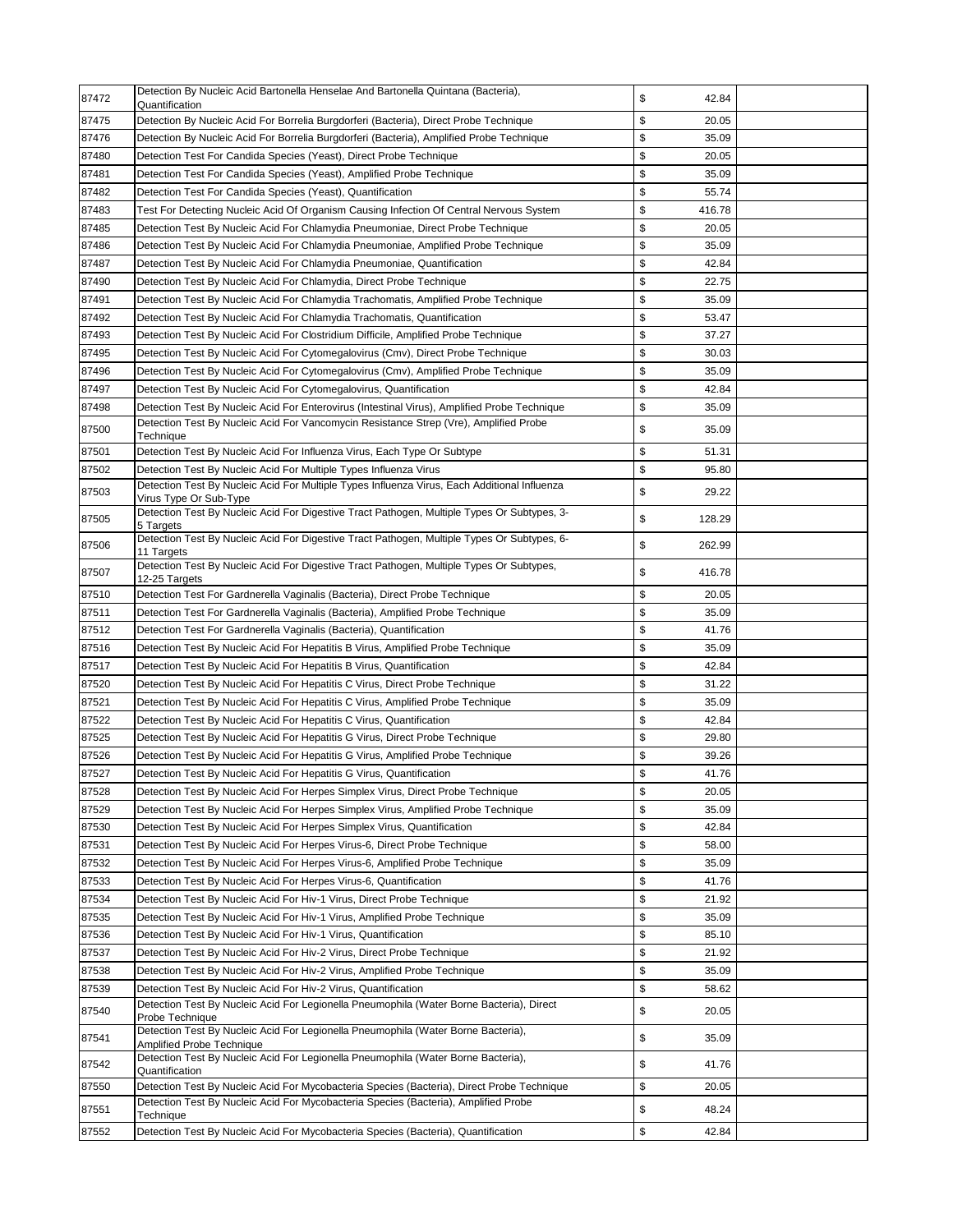| 87555          | Detection Test By Nucleic Acid For Mycobacteria Tuberculosis (Tb Bacteria), Direct Probe<br>Technique                                                                           | \$<br>26.88                |             |
|----------------|---------------------------------------------------------------------------------------------------------------------------------------------------------------------------------|----------------------------|-------------|
| 87556          | Detection Test By Nucleic Acid For Mycobacteria Tuberculosis (Tb Bacteria), Amplified<br>Probe Technique                                                                        | \$<br>41.68                |             |
| 87557          | Detection Test By Nucleic Acid For Mycobacteria Tuberculosis (Tb Bacteria), Quantification                                                                                      | \$<br>42.84                |             |
| 87560          | Detection Test By Nucleic Acid For Mycobacteria Avium-Intracellulare (Bacteria), Direct<br>Probe Technique                                                                      | \$<br>27.29                |             |
| 87561          | Detection Test By Nucleic Acid For Mycobacteria Avium-Intracellulare (Bacteria), Amplified<br>Probe Technique                                                                   | \$<br>35.09                |             |
| 87562          | Detection Test By Nucleic Acid For Mycobacteria Avium-Intracellulare (Bacteria),<br>Quantification                                                                              | \$<br>42.84                |             |
| 87563          | Detection Of Mycoplasma Genitalium By Dna Or Rna Probe                                                                                                                          | \$<br>35.09                | PA Required |
| 87580          | Detection Test By Nucleic Acid For Mycoplasma Pneumoniae (Bacteria), Direct Probe<br>Technique                                                                                  | \$<br>20.05                |             |
| 87581          | Detection Test By Nucleic Acid For Mycoplasma Pneumoniae (Bacteria), Amplified Probe<br>Technique                                                                               | \$<br>35.09                |             |
| 87582          | Detection Test By Nucleic Acid For Mycoplasma Pneumoniae (Bacteria), Quantification                                                                                             | \$<br>302.62               |             |
| 87590          | Detection Test By Nucleic Acid For Neisseria Gonorrhoeae (Gonorrhoeae Bacteria), Direct<br>Probe Technique                                                                      | \$<br>26.88                |             |
| 87591          | Detection Test By Nucleic Acid For Neisseria Gonorrhoeae (Gonorrhoeae Bacteria),<br><b>Amplified Probe Technique</b>                                                            | \$<br>35.09                |             |
| 87592          | Detection Test By Nucleic Acid For Neisseria Gonorrhoeae (Gonorrhoeae Bacteria),<br>Quantification                                                                              | \$<br>42.84                |             |
| 87623          | Detection Test By Nucleic Acid For Human Papillomavirus (Hpv), Low-Risk Types                                                                                                   | \$<br>35.09                |             |
| 87624          | Detection Test By Nucleic Acid For Human Papillomavirus (Hpv), High-Risk Types                                                                                                  | \$<br>35.09                |             |
| 87625          | Detection Test By Nucleic Acid For Human Papillomavirus (Hpv), Types 16 And 18 Only                                                                                             | \$<br>40.55                |             |
| 87631          | Detection Test By Nucleic Acid For Multiple Types Of Respiratory Virus, Multiple Types Or<br>Subtypes, 3-5 Targets                                                              | \$<br>142.63               |             |
| 87632          | Detection Test By Nucleic Acid For Multiple Types Of Respiratory Virus, Multiple Types Or                                                                                       | \$<br>218.06               |             |
| 87633          | Subtypes, 6-11 Targets<br>Detection Test By Nucleic Acid For Multiple Types Of Respiratory Virus, Multiple Types Or                                                             | \$<br>416.78               |             |
| 87634          | Subtypes, 12-25 Targets<br>Detection Test By Nucleic Acid For Respiratory Syncytial Virus, Amplified Probe Technique                                                            | \$<br>70.20                |             |
| 87635          | Amplifed Dna Or Rna Probe Detection Of Severe Acute Respiratory Syndrome Coronavirus                                                                                            | \$<br>51.31                |             |
|                | 2 (Covid-19) Antigen<br>Infectious Agent Detection By Nucleic Acid (Dna Or Rna); Severe Acute Respiratory Syndrome                                                              |                            |             |
| 87636          | Coronavirus 2 (Sars-Cov-2) (Coronavirus Disease [Covid-19]) And Influenza Virus<br>Types A And B, Multiplex Amplified Probe Technique                                           | \$<br>142.63               |             |
| 87637          | Infectious Agent Detection By Nucleic Acid (Dna Or Rna); Severe Acute Respiratory Syndrome<br>Coronavirus 2 (Sars-Cov-2) (Coronavirus Disease [Covid-19]), Influenza Virus      | \$<br>142.63               |             |
| 87640          | Types A And B, And Respiratory Syncytial Virus, Multiplex Amplified Probe Te<br>Detection Test By Nucleic Acid For Staphylococcus Aureus (Bacteria), Amplified Probe            | \$<br>35.09                |             |
| 87641          | Technique<br>Detection Test By Nucleic Acid For Staphylococcus Aureus, Methicillin Resistant (Mrsa                                                                              | \$<br>35.09                |             |
|                | Bacteria), Amplified Probe Technique                                                                                                                                            | \$<br>20.05                |             |
| 87650<br>87651 | Detection Test By Nucleic Acid For Strep (Streptococcus, Group A), Direct Probe Technique<br>Detection Test By Nucleic Acid For Strep (Streptococcus, Group A), Amplified Probe | \$<br>35.09                |             |
|                | Technique                                                                                                                                                                       |                            |             |
| 87652          | Detection Test By Nucleic Acid For Strep (Streptococcus, Group A), Quantification<br>Detection Test By Nucleic Acid For Strep (Streptococcus, Group B), Amplified Probe         | \$<br>41.76                |             |
| 87653          | Technique<br>Detection Test By Nucleic Acid For Trichomonas Vaginalis (Genital Parasite), Direct Probe                                                                          | \$<br>35.09                |             |
| 87660          | Techniaue<br>Infectious Agent Detection By Nucleic Acid (Dna Or Rna); Trichomonas Vaginalis, Amplified                                                                          | \$<br>20.05                |             |
| 87661          | Probe Technique                                                                                                                                                                 | \$<br>35.09                |             |
| 87662          | Detection Test By Nucleic Acid For Zika Virus, Amplified Probe Technique                                                                                                        | \$<br>51.31                |             |
| 87797          | Detection Test By Nucleic Acid For Organism, Direct Probe Technique                                                                                                             | \$<br>30.03                |             |
| 87798          | Detection Test By Nucleic Acid For Organism, Amplified Probe Technique                                                                                                          | \$<br>35.09                |             |
| 87799          | Detection Test By Nucleic Acid For Organism, Quantification                                                                                                                     | \$<br>42.84                |             |
| 87800          | Detection Test By Nucleic Acid For Multiple Organisms, Direct Probe(S) Technique                                                                                                | \$<br>43.67                |             |
| 87801<br>87802 | Detection Test By Nucleic Acid For Multiple Organisms, Amplified Probe(S) Technique                                                                                             | \$<br>70.20<br>\$          |             |
|                | Detection Test By Immunoassay For Streptococcus, Group B (Bacteria)                                                                                                             | 12.73                      |             |
| 87803<br>87804 | Detection Test By Immunoassay For Clostridium Difficile Toxin A (Bacteria)<br>Detection Test By Immunoassay For Influenza Virus                                                 | \$<br>16.00<br>\$<br>16.55 |             |
| 87806          | Detection Test By Immunoassay For Hiv-1                                                                                                                                         | \$<br>32.77                |             |
| 87807          | Detection Test By Immunoassay For Respiratory Syncytial Virus (Rsv)                                                                                                             | \$<br>13.10                |             |
| 87808          | Detection Test By Immunoassay For Trichomonas Vaginal (Genital Parasite)                                                                                                        | \$<br>15.29                |             |
| 87809          | Detection Test By Immunoassay For Adenovirus                                                                                                                                    | \$<br>21.76                |             |
| 87810          | Detection Test By Immunoassay For Chlamydia Trachomatis                                                                                                                         | \$<br>35.29                |             |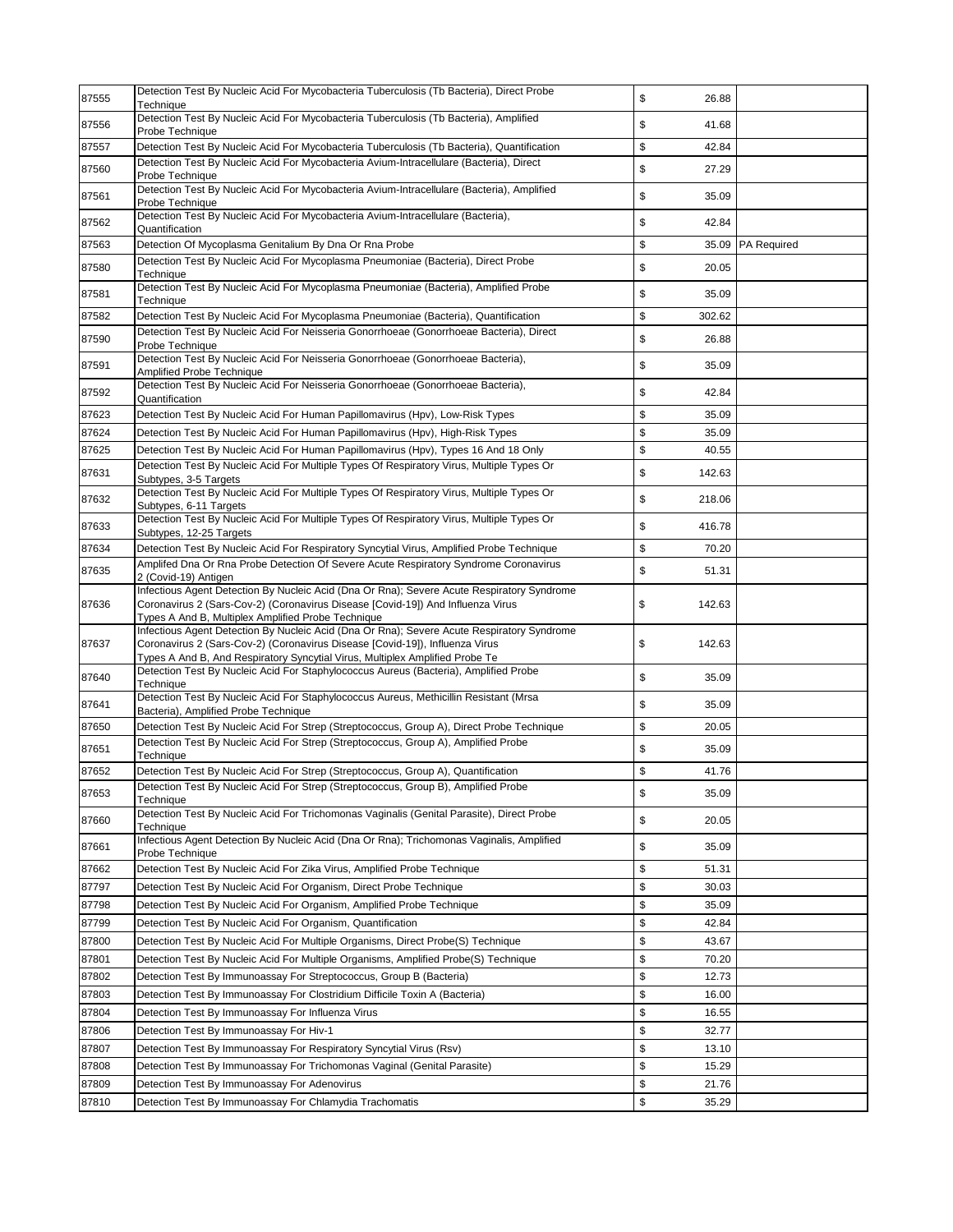| 87811 | Infectious Agent Antigen Detection By Immunoassay With Direct Optical (le, Visual) Observation; Severe<br>Acute Respiratory Syndrome Coronavirus 2 (Sars-Cov-2) (Coronavirus | \$<br>41.38  |  |
|-------|------------------------------------------------------------------------------------------------------------------------------------------------------------------------------|--------------|--|
| 87850 | Disease [Covid-19])<br>Detection Test By Immunoassay For Neisseria Gonorrhoeae (Gonorrhoeae)                                                                                 | \$<br>24.56  |  |
| 87880 | Strep Test By Immunoassay For Streptococcus                                                                                                                                  | \$<br>16.53  |  |
| 87899 | Detection Test By Immunoassay For Identification Of Organism                                                                                                                 | \$<br>16.07  |  |
| 87900 | Infectious Agent Drug Susceptibility Phenotype Prediction Using Regularly Updated<br>Genotypic Bioinformatics                                                                | \$<br>130.35 |  |
| 87901 | Analysis Test By Nucleic Acid For Hiv-1 Virus                                                                                                                                | \$<br>257.45 |  |
| 87902 | Analysis Test By Nucleic Acid For Hepatitis C Virus                                                                                                                          | \$<br>257.45 |  |
| 87903 | Analysis Test By Nucleic Acid For Hiv-1 Virus, First Through 10 Drugs Tested                                                                                                 | \$<br>488.66 |  |
| 87904 | Analysis Test By Nucleic Acid For Hiv-1 Virus, Each Additional Drug Tested                                                                                                   | \$<br>26.07  |  |
| 87905 | Infectious Agent Enzymatic Activity Other Than Virus (Eg, Sialidase Activity In Vaginal Fluid)                                                                               | \$<br>12.22  |  |
| 87906 | Analysis Test By Nucleic Acid For Hiv-1 Virus, Other Region                                                                                                                  | \$<br>128.73 |  |
| 87910 | Analysis Test By Nucleic Acid For Cytomegalovirus, Cytomegalovirus                                                                                                           | \$<br>257.45 |  |
| 87912 | Analysis Test By Nucleic Acid For Hepatitis B Virus                                                                                                                          | \$<br>257.45 |  |
| 87999 | Unlisted Microbiology Procedure                                                                                                                                              | \$<br>8.83   |  |
| 88104 | Cell Examination Of Body Fluid, Smears                                                                                                                                       | \$<br>29.68  |  |
| 88106 | Cell Examination Of Body Fluid, Simple Filter Method                                                                                                                         | \$<br>34.34  |  |
| 88108 | Cell Examination Of Specimen, Concentration Technique                                                                                                                        | \$<br>27.54  |  |
| 88112 | Cell Examination Of Specimen, Selective Cellular Enhancement Technique                                                                                                       | \$<br>105.28 |  |
| 88120 | Cell Examination Of Urine, Manual                                                                                                                                            | \$<br>517.46 |  |
| 88121 | Cell Examination Of Urine, Computer-Assisted                                                                                                                                 | \$<br>446.03 |  |
| 88125 | Cytopathology, Forensic (Eg, Sperm)                                                                                                                                          | \$<br>13.33  |  |
| 88130 | Sex Identification, Barr Bodies                                                                                                                                              | \$<br>17.98  |  |
| 88140 | Sex Identification, Peripheral Blood Smear                                                                                                                                   | \$<br>7.99   |  |
| 88141 | Pap Test                                                                                                                                                                     | \$<br>17.31  |  |
| 88142 | Pap Test, Manual Screening                                                                                                                                                   | \$<br>20.26  |  |
| 88143 | Pap Test, Manual Screening And Rescreening                                                                                                                                   | \$<br>23.04  |  |
| 88147 | Pap Test (Pap Smear), Automated System                                                                                                                                       | \$<br>50.56  |  |
| 88148 | Pap Test (Pap Smear), Automated System With Manual Rescreening                                                                                                               | \$<br>16.00  |  |
| 88150 | Pap Test, Slides, Manual Screening                                                                                                                                           | \$<br>15.92  |  |
| 88152 | Pap Test, Slides, Automated System With Computer-Assisted Rescreening                                                                                                        | \$<br>27.64  |  |
| 88153 | Pap Test, Slides, Manual Screening And Rescreening                                                                                                                           | \$<br>24.03  |  |
| 88155 | Pap Test, Slides, Definitive Hormonal Evaluation                                                                                                                             | \$<br>14.65  |  |
| 88160 | Screening Examination Of Specimen Cells, Screening And Interpretation                                                                                                        | \$<br>30.78  |  |
| 88161 | Screening Examination Of Specimen Cells, Preparation, Screening And Interpretation                                                                                           | \$<br>26.05  |  |
| 88162 | Screening Examination Of Specimen Cells, Extended Study                                                                                                                      | \$<br>36.10  |  |
| 88164 | Pap Test, Slides, Manual Screening (The Bethesda System)                                                                                                                     | \$<br>15.92  |  |
| 88165 | Pap Test, Slides, Manual Screening And Rescreening (The Bethesda System)                                                                                                     | \$<br>42.22  |  |
| 88166 | Pap Test, Slides, Manual Screening And Computer-Assisted Rescreening (The Bethesda                                                                                           | \$<br>15.92  |  |
| 88167 | System)<br>Pap Test, Slides, Manual Screening And Computer-Assisted Rescreening Using Cell                                                                                   | \$<br>15.92  |  |
| 88172 | Selection (The Bethesda System)<br>Cytopathology, Evaluation Of Fine Needle Aspirate; Immediate Cytohistologic Study To                                                      | \$<br>47.74  |  |
| 88173 | Determine Adequacy For Diagnosis, First Evaluation Episode, Each Site<br>Evaluation Of Fine Needle Aspirate With Or Without Preparation Of Smears; Interpretation            | \$<br>78.61  |  |
|       | And Report                                                                                                                                                                   |              |  |
| 88174 | Pap Test, Automated Thin Layer Preparation; Automated System                                                                                                                 | \$<br>25.37  |  |
| 88175 | Pap Test, Automated Thin Layer Preparation; Automated System And Manual Rescreening<br>Pap Test, Evaluation Of Fine Needle Aspirate, Immediate, Each Additional Evaluation   | \$<br>26.61  |  |
| 88177 | Episode                                                                                                                                                                      | \$<br>30.11  |  |
| 88182 | Flow Cytometry; Cell Cycle Or Dna Analysis                                                                                                                                   | \$<br>60.62  |  |
| 88184 | Flow Cytometry Technique For Dna Or Cell Analysis, First Marker                                                                                                              | \$<br>79.33  |  |
| 88185 | Flow Cytometry Technique For Dna Or Cell Analysis, Each Additional Marker                                                                                                    | \$<br>47.15  |  |
| 88187 | Flow Cytometry Technique For Dna Or Cell Analysis, 2 To 8 Markers                                                                                                            | \$<br>71.84  |  |
| 88188 | Flow Cytometry Technique For Dna Or Cell Analysis, 9 To 15 Markers                                                                                                           | \$<br>88.82  |  |
| 88189 | Flow Cytometry Technique For Dna Or Cell Analysis, 16 Or More Markers                                                                                                        | \$<br>112.46 |  |
| 88199 | Unlisted Cytopathology Procedure                                                                                                                                             | \$<br>35.61  |  |
| 88230 | Tissue Culture For Non-Neoplastic Disorders; Lymphocyte                                                                                                                      | \$<br>116.49 |  |
| 88233 | Tissue Culture For Chromosome Analysis; Skin Or Other Solid Tissue Biopsy                                                                                                    | \$<br>140.73 |  |
| 88235 | Tissue Culture For Chromosome Analysis; Amniotic Fluid Or Chorionic Villus Cells                                                                                             | \$<br>150.30 |  |
| 88237 | Tissue Culture For Neoplastic Disorders; Bone Marrow, Blood Cells                                                                                                            | \$<br>143.75 |  |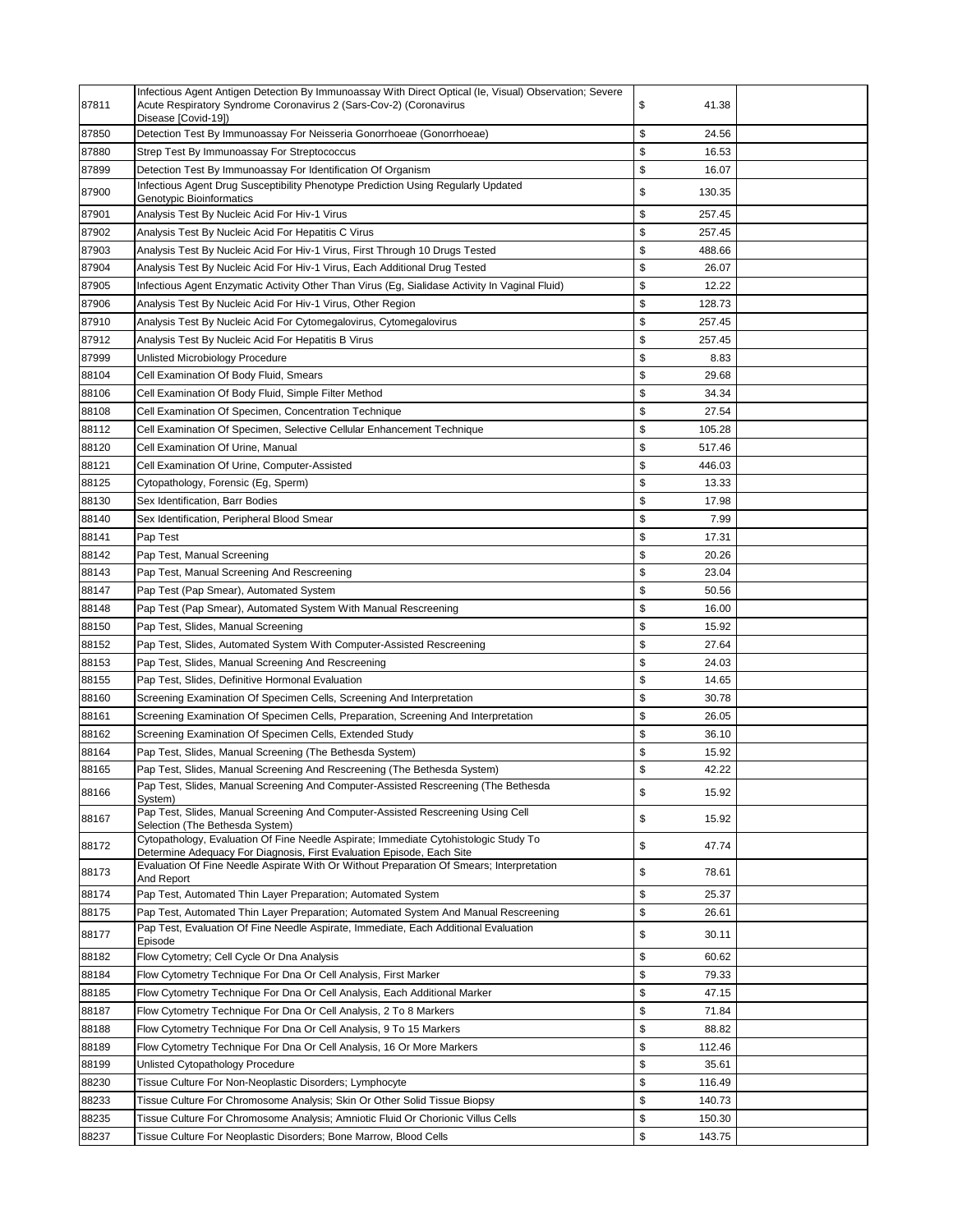| 88239 | Tissue Culture For Neoplastic Disorders; Solid Tumor                                                                                                                                             | \$<br>147.52    |  |
|-------|--------------------------------------------------------------------------------------------------------------------------------------------------------------------------------------------------|-----------------|--|
| 88240 | Cryopreservation, Freezing And Storage Of Cells                                                                                                                                                  | \$<br>13.07     |  |
| 88241 | Thawing And Expansion Of Frozen Cells, Each Aliquot                                                                                                                                              | \$<br>12.09     |  |
| 88245 | Chromosome Analysis For Genetic Defects, Baseline Sister Chromatid Exchange (Sce), 20-<br>25 Cells                                                                                               | \$<br>173.17    |  |
| 88248 | Chromosome Analysis For Genetic Defects, Baseline Breakage, Score 50-100 Cells, Count<br>20 Cells                                                                                                | \$<br>173.17    |  |
| 88249 | Chromosome Analysis For Genetic Defects, Score 100 Cells, Clastogen Stress                                                                                                                       | \$<br>173.17    |  |
| 88261 | Chromosome Analysis For Genetic Defects, Count 5 Cells                                                                                                                                           | \$<br>264.34    |  |
| 88262 | Chromosome Analysis For Genetic Defects, Count 15-20 Cells                                                                                                                                       | \$<br>125.49    |  |
| 88263 | Chromosome Analysis For Genetic Defects, Count 45 Cells For Mosaicism                                                                                                                            | \$<br>150.29    |  |
| 88264 | Chromosome Analysis For Genetic Defects, Analyze 20-25 Cells                                                                                                                                     | \$<br>144.61    |  |
| 88267 | Chromosome Analysis, Amniotic Fluid Or Chorionic Villus, Count 15 Cells, 1 Karyotype, With<br>Banding                                                                                            | \$<br>188.57    |  |
| 88269 | Chromosome Analysis, In Situ For Amniotic Fluid Cells, Count Cells From 6-12 Colonies, 1<br>Karyotype, With Banding                                                                              | \$<br>173.66    |  |
| 88271 | Molecular Cytogenetics; Dna Probe, Each (Eg, Fish)                                                                                                                                               | \$<br>21.42     |  |
| 88272 | Chromosome Analysis For Genetic Defects, Analyze 3-5 Cells                                                                                                                                       | \$<br>40.70     |  |
| 88273 | Chromosome Analysis For Genetic Defects, Analyze 10-30 Cells                                                                                                                                     | \$<br>34.81     |  |
| 88274 | Chromosome Analysis For Genetic Defects, Analyze 25-99 Cells                                                                                                                                     | \$<br>42.38     |  |
| 88275 | Chromosome Analysis For Genetic Defects, Analyze 100-300 Cells                                                                                                                                   | \$<br>51.19     |  |
| 88280 | Chromosome Analysis For Genetic Defects, Additional Karyotypes, Each Study                                                                                                                       | \$<br>33.47     |  |
| 88283 | Chromosome Analysis For Genetic Defects, Additional Specialized Banding Technique                                                                                                                | \$<br>68.60     |  |
| 88285 | Chromosome Analysis For Genetic Defects, Additional Cells Counted, Each Study                                                                                                                    | \$<br>26.91     |  |
| 88289 | Chromosome Analysis For Genetic Defects, Additional High Resolution Study                                                                                                                        | \$<br>34.43     |  |
| 88291 | Cytogenetics And Molecular Cytogenetics, Interpretation And Report                                                                                                                               | \$<br>6.57      |  |
| 88299 |                                                                                                                                                                                                  | Price by Report |  |
|       | Unlisted Cytogenetic Study                                                                                                                                                                       | \$              |  |
| 88300 | Pathology Examination Of Tissue Using A Microscope, Limited Examination                                                                                                                          | 14.43<br>\$     |  |
| 88302 | Pathology Examination Of Tissue Using A Microscope                                                                                                                                               | 22.38           |  |
| 88304 | Pathology Examination Of Tissue Using A Microscope, Moderately Low Complexity                                                                                                                    | \$<br>42.06     |  |
| 88305 | Pathology Examination Of Tissue Using A Microscope, Intermediate Complexity                                                                                                                      | \$<br>74.67     |  |
| 88307 | Pathology Examination Of Tissue Using A Microscope, Moderately High Complexity                                                                                                                   | \$<br>121.30    |  |
| 88309 | Pathology Examination Of Tissue Using A Microscope, High Complexity                                                                                                                              | \$<br>177.86    |  |
| 88311 | Decalcification Procedure (List Separately In Addition To Code For Surgical Pathology<br>Examination)<br>Special Stain Including Interpretation And Report; Group I For Microorganisms (Eg, Acid | \$<br>15.11     |  |
| 88312 | Fast, Methenamine Silver)<br>Special Stain Including Interpretation And Report; Group Ii, All Other (Eq. Iron, Trichrome), Except Stain                                                          | \$<br>93.26     |  |
| 88313 | For Microorganisms, Stains For Enzyme Constituents, Or Immunocytochemistry<br>And Immunohistochemistry                                                                                           | \$<br>65.46     |  |
| 88314 | Special Stain Including Interpretation And Report; Histochemical Stain On Frozen Tissue<br>Block (List Separately In Addition To Code For Primary Procedure)                                     | \$<br>28.75     |  |
| 88319 | Special Stain Including Interpretation And Report; Group lii, For Enzyme Constituents                                                                                                            | \$<br>88.57     |  |
| 88321 | Surgical Pathology Consultation And Report On Referred Slides Prepared Elsewhere                                                                                                                 | \$<br>63.14     |  |
| 88323 | Surgical Pathology Consultation And Report On Referred Material Requiring Preparation Of<br>Slides                                                                                               | \$<br>76.31     |  |
| 88325 | Surgical Pathology Consultation And Report, Comprehensive                                                                                                                                        | \$<br>100.29    |  |
| 88329 | Pathology Consultation During Surgery;                                                                                                                                                           | \$<br>38.41     |  |
| 88331 | Pathology Examination Of Specimen During Surgery, First Tissue Block                                                                                                                             | \$<br>84.64     |  |
| 88332 | Pathology Examination Of Specimen During Surgery, Each Additional Tissue Block                                                                                                                   | \$<br>42.08     |  |
| 88333 | Pathology Cytologic Examination Of Specimen During Surgery, Initial Site                                                                                                                         | \$<br>96.46     |  |
| 88334 | Pathology Cytologic Examination Of Specimen During Surgery, Each Additional Site                                                                                                                 | \$<br>58.83     |  |
| 88341 | Special Stained Specimen Slides To Examine Tissue, Each Additional Procedure                                                                                                                     | \$<br>70.96     |  |
| 88342 | Special Stained Specimen Slides To Examine Tissue, Initial Procedure                                                                                                                             | \$<br>54.40     |  |
| 88344 | Special Stained Specimen Slides To Examine Tissue, Each Multiplex Procedure                                                                                                                      | \$<br>173.15    |  |
| 88346 | Antibody Evaluation, Initial Single Antibody Stain Procedure                                                                                                                                     | \$<br>101.38    |  |
| 88348 | Electron Microscopy For Diagnosis                                                                                                                                                                | \$<br>138.03    |  |
| 88350 | Antibody Evaluation, Each Additional Single Antibody Stain Procedure                                                                                                                             | \$<br>75.50     |  |
| 88355 | Morphometric Analysis; Skeletal Muscle                                                                                                                                                           | \$<br>131.79    |  |
| 88356 | Morphometric Analysis; Nerve                                                                                                                                                                     | \$<br>208.06    |  |
| 88358 | Morphometric Analysis; Tumor (Eg, Dna Ploidy)                                                                                                                                                    | \$<br>78.78     |  |
| 88360 | Microscopic Genetic Analysis Of Tumor, Manual                                                                                                                                                    | \$<br>123.86    |  |
| 88361 | Microscopic Genetic Analysis Of Tumor, Using Computer-Assisted Technology                                                                                                                        | \$<br>153.56    |  |
| 88362 | <b>Nerve Teasing Preparations</b>                                                                                                                                                                | \$<br>151.37    |  |
|       |                                                                                                                                                                                                  |                 |  |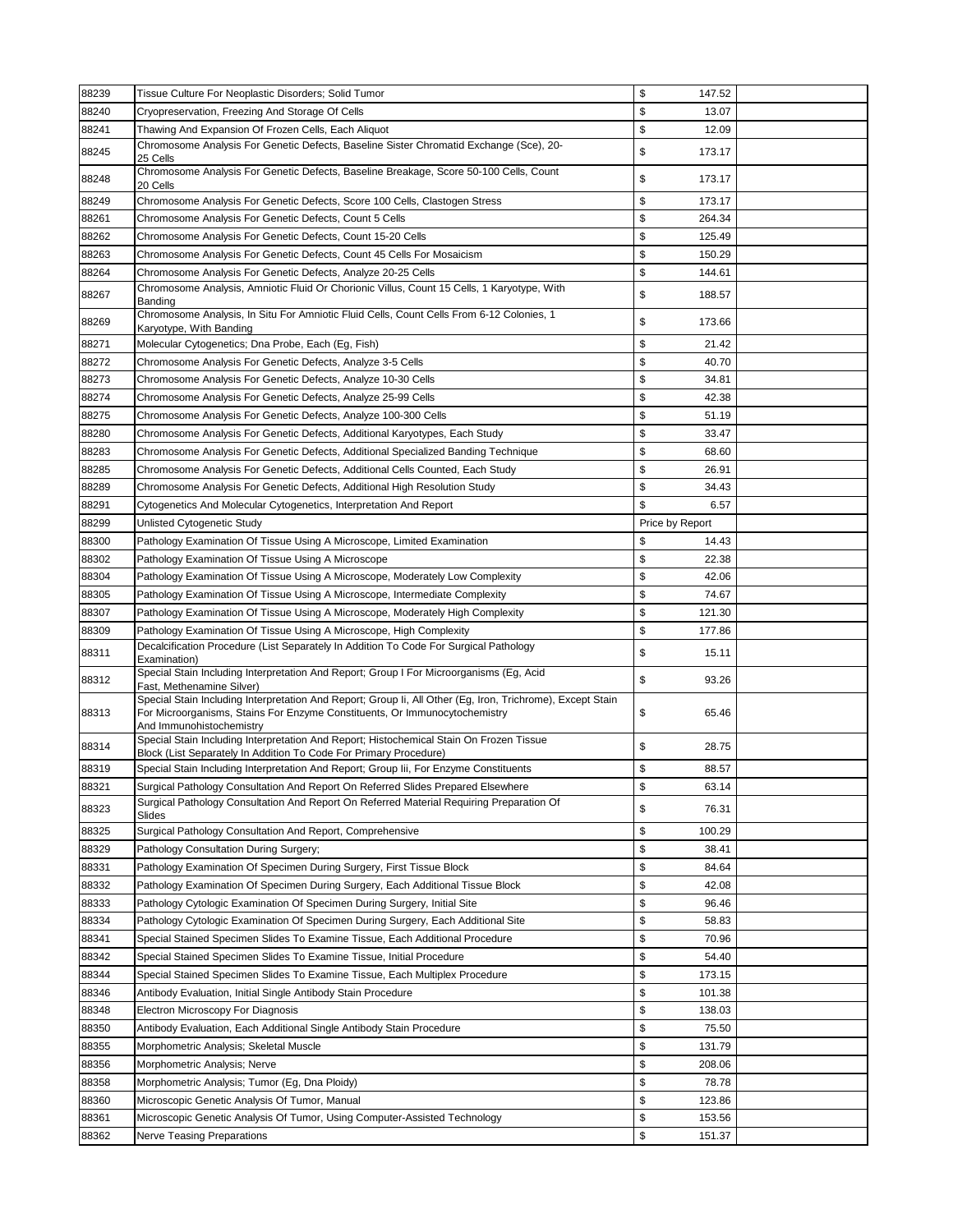| \$<br>88364<br>Genetic Sequencing Localization, Each Additional Procedure<br>102.87<br>\$<br>88365<br>61.35<br>Genetic Sequencing Localization, Initial Procedure<br>\$<br>88366<br>157.95<br>Genetic Sequencing Localization, Each Multiplex Procedure<br>\$<br>88367<br>Microscopic Genetic Analysis Of Tissue, Computer-Assisted Technology, Initial Procedure<br>61.35<br>\$<br>88368<br>Microscopic Genetic Analysis Of Tissue, Manual, Initial Procedure<br>61.35<br>88369<br>\$<br>Microscopic Genetic Analysis Of Tissue, Manual, Each Additional Procedure<br>77.80<br>\$<br>88371<br>Protein Analysis Of Tissue By Western Blot, With Interpretation And Report;<br>22.23<br>\$<br>88372<br>Protein Analysis Of Tissue By Western Blot, With Interpretation And Report<br>26.22<br>Microscopic Genetic Analysis Of Tissue, Computer-Assisted Technology, Each Additional<br>88373<br>\$<br>63.39<br>Procedure<br>Microscopic Genetic Analysis Of Tissue, Computer-Assisted Technology, Initial Procedure,<br>\$<br>88374<br>217.22<br>Each Multiplex Procedure<br>Microscopic Imaging Using An Endoscope, Interpretation And Report, Real-Time Or<br>88375<br>\$<br>45.10<br>Referred, Each Session<br>\$<br>227.11<br>88377<br>Microscopic Genetic Analysis Of Tissue, Manual, Each Additional Multiplex Stain Procedure<br>\$<br>88380<br>Microdissection (le, Sample Preparation Of Microscopically Identified Target); Laser Capture<br>200.50<br>\$<br>88381<br>200.71<br>Preparation Of Specimen, Manual<br>88399<br>Unlisted Surgical Pathology Procedure<br>Price by Report<br>88720<br>\$<br>Bilirubin, Total, Transcutaneous<br>5.02<br>88738<br>\$<br>Hemoglobin (Hgb), Quantitative, Transcutaneous<br>5.02<br>\$<br>88740<br>Hemoglobin Measurement, Per Day<br>9.37<br>\$<br>88741<br>Hemoglobin Measurement, Per Day, Methemoglobin<br>9.37<br>88749<br>Unlisted In Vivo (Eg, Transcutaneous) Laboratory Service<br>Price by Report<br>\$<br>89049<br>Test For Malignant Hyperthermia Susceptibility (Genetic Disorder)<br>247.29<br>\$<br>89050<br>Cell Count, Miscellaneous Body Fluids (Eg, Cerebrospinal Fluid, Joint Fluid), Except Blood;<br>4.72<br>\$<br>89051<br>Cell Count, Miscellaneous Body Fluids (Eg, Csf, Joint Fluid, Except Blood); With Differential<br>5.60<br>\$<br>89055<br>4.27<br>White Blood Cell Measure, Stool Specimen<br>Crystal Identification By Light Microscopy With Or Without Polarizing Lens Analysis, Any<br>\$<br>89060<br>7.33<br>Body Fluid (Except Urine)<br>\$<br>89125<br>Fat Stain Of Stool, Urine, Or Respiratory Secretions<br>5.88<br>\$<br>89160<br>Meat Fibers, Feces<br>4.85<br>\$<br>89190<br>5.79<br>Nasal Smear For Eosinophils<br>89220<br>\$<br>Sputum, Obtaining Specimen, Aerosol Induced Technique (Separate Procedure)<br>14.59<br>\$<br>89230<br>4.25<br>Sweat Collection By Iontophoresis<br>89240<br>Unlisted Miscellaneous Pathology Test<br>Price by Report<br>Unlisted Reproductive Medicine Laboratory Procedure<br>89398<br>Price by Report<br>Test For Detection Of Respiratory Disease-Causing Organisms From Back Of Nose And Throat<br>0202U<br>(Nasopharynx) Specimen, 22 Target Organisms Including Severe Acute Respiratory<br>\$<br>416.78<br>Syndrome Coronavirus 2<br>Test For Detection Of Respiratory Disease-Causing Organisms From Back Of Nose And Throat<br>0223U<br>\$<br>(Nasopharynx) Specimen, 22 Target Organisms Including Severe Acute Respiratory<br>416.78<br>Syndrome Coronavirus 2<br>\$<br>0224U<br>Measurement Of Antibody To Severe Acute Respiratory Syndrome Coronavirus 2 (Covid-19)<br>42.13<br>Test For Detection Of Respiratory Disease-Causing Organisms, 21 Target Organisms<br>\$<br>0225U<br>416.78<br>Including Severe Acute Respiratory Syndrome Coronavirus 2 (Covid-19)<br>Surrogate Viral Neutralization Test (Svnt) For Detection Of Antibodies To Severe Acute<br>\$<br>0226U<br>42.28<br>Respiratory Syndrome Coronavirus 2 (Covid-19) By<br>Infectious Disease (Viral Respiratory Tract Infection), Pathogen-Specific Rna, 3 Targets (Severe Acute<br>0240U<br>Respiratory Syndrome Coronavirus 2 [Sars-Cov-2], Influenza A, Influenza B), Upper Respiratory<br>\$<br>142.63<br>Specimen, Each Pathogen Reported As Detected Or Not Detected<br>Infectious Disease (Viral Respiratory Tract Infection), Pathogen-Specific Rna, 4 Targets (Severe Acute<br>0241U<br>Respiratory Syndrome Coronavirus 2 [Sars-Cov-2], Influenza A, Influenza B, Respiratory Syncytial Virus<br>\$<br>142.63<br>[Rsv]), Upper Respiratory Specimen, Each Pathogen Repo<br>\$<br>G0103<br>Prostate Cancer Screening; Prostate Specific Antigen Test (Psa)<br>19.31<br>Screening Cytopathology Smears, Cervical Or Vaginal, Performed By Automated System<br>\$<br>G0147<br>15.92<br><b>Under Physician Supervision</b><br>Screening Cytopathology Smears, Cervical Or Vaginal, Performed By Automated System<br>\$<br>G0148<br>31.94<br>With Manual Rescreening<br>Complete Cbc, Automated (Hgb, Hct, Rbc, Wbc, Without Platelet Count) And Automated<br>\$<br>G0306<br>7.77<br>Wbc Differential Count<br>\$<br>G0307<br>Complete (Cbc), Automated (Hgb, Hct, Rbc, Wbc; Without Platelet Count)<br>6.47<br>Collection Of Venous Blood By Venipuncture Or Urine Sample By Catheterization From An<br>\$<br>Individual In A Skilled Nursing Facility (Snf) Or By A Laboratory On Behalf Of A Home Health Agency<br>G0471<br>5.00 | 88363 | Examination Of Archival Tissue For Genetic Analysis | \$<br>67.15 |  |
|---------------------------------------------------------------------------------------------------------------------------------------------------------------------------------------------------------------------------------------------------------------------------------------------------------------------------------------------------------------------------------------------------------------------------------------------------------------------------------------------------------------------------------------------------------------------------------------------------------------------------------------------------------------------------------------------------------------------------------------------------------------------------------------------------------------------------------------------------------------------------------------------------------------------------------------------------------------------------------------------------------------------------------------------------------------------------------------------------------------------------------------------------------------------------------------------------------------------------------------------------------------------------------------------------------------------------------------------------------------------------------------------------------------------------------------------------------------------------------------------------------------------------------------------------------------------------------------------------------------------------------------------------------------------------------------------------------------------------------------------------------------------------------------------------------------------------------------------------------------------------------------------------------------------------------------------------------------------------------------------------------------------------------------------------------------------------------------------------------------------------------------------------------------------------------------------------------------------------------------------------------------------------------------------------------------------------------------------------------------------------------------------------------------------------------------------------------------------------------------------------------------------------------------------------------------------------------------------------------------------------------------------------------------------------------------------------------------------------------------------------------------------------------------------------------------------------------------------------------------------------------------------------------------------------------------------------------------------------------------------------------------------------------------------------------------------------------------------------------------------------------------------------------------------------------------------------------------------------------------------------------------------------------------------------------------------------------------------------------------------------------------------------------------------------------------------------------------------------------------------------------------------------------------------------------------------------------------------------------------------------------------------------------------------------------------------------------------------------------------------------------------------------------------------------------------------------------------------------------------------------------------------------------------------------------------------------------------------------------------------------------------------------------------------------------------------------------------------------------------------------------------------------------------------------------------------------------------------------------------------------------------------------------------------------------------------------------------------------------------------------------------------------------------------------------------------------------------------------------------------------------------------------------------------------------------------------------------------------------------------------------------------------------------------------------------------------------------------------------------------------------------------------------------------------------------------------------------------------------------------------------------------------------------------------------------------------------------------------------------------------------------------------------------------------------------------------------------------------------------------------------------------------------------------------------------------------------------------------------------------------------------------------------------------------------------------------------------------------------------------------------------------------------------------------------------------------------|-------|-----------------------------------------------------|-------------|--|
|                                                                                                                                                                                                                                                                                                                                                                                                                                                                                                                                                                                                                                                                                                                                                                                                                                                                                                                                                                                                                                                                                                                                                                                                                                                                                                                                                                                                                                                                                                                                                                                                                                                                                                                                                                                                                                                                                                                                                                                                                                                                                                                                                                                                                                                                                                                                                                                                                                                                                                                                                                                                                                                                                                                                                                                                                                                                                                                                                                                                                                                                                                                                                                                                                                                                                                                                                                                                                                                                                                                                                                                                                                                                                                                                                                                                                                                                                                                                                                                                                                                                                                                                                                                                                                                                                                                                                                                                                                                                                                                                                                                                                                                                                                                                                                                                                                                                                                                                                                                                                                                                                                                                                                                                                                                                                                                                                                                                                                                         |       |                                                     |             |  |
|                                                                                                                                                                                                                                                                                                                                                                                                                                                                                                                                                                                                                                                                                                                                                                                                                                                                                                                                                                                                                                                                                                                                                                                                                                                                                                                                                                                                                                                                                                                                                                                                                                                                                                                                                                                                                                                                                                                                                                                                                                                                                                                                                                                                                                                                                                                                                                                                                                                                                                                                                                                                                                                                                                                                                                                                                                                                                                                                                                                                                                                                                                                                                                                                                                                                                                                                                                                                                                                                                                                                                                                                                                                                                                                                                                                                                                                                                                                                                                                                                                                                                                                                                                                                                                                                                                                                                                                                                                                                                                                                                                                                                                                                                                                                                                                                                                                                                                                                                                                                                                                                                                                                                                                                                                                                                                                                                                                                                                                         |       |                                                     |             |  |
|                                                                                                                                                                                                                                                                                                                                                                                                                                                                                                                                                                                                                                                                                                                                                                                                                                                                                                                                                                                                                                                                                                                                                                                                                                                                                                                                                                                                                                                                                                                                                                                                                                                                                                                                                                                                                                                                                                                                                                                                                                                                                                                                                                                                                                                                                                                                                                                                                                                                                                                                                                                                                                                                                                                                                                                                                                                                                                                                                                                                                                                                                                                                                                                                                                                                                                                                                                                                                                                                                                                                                                                                                                                                                                                                                                                                                                                                                                                                                                                                                                                                                                                                                                                                                                                                                                                                                                                                                                                                                                                                                                                                                                                                                                                                                                                                                                                                                                                                                                                                                                                                                                                                                                                                                                                                                                                                                                                                                                                         |       |                                                     |             |  |
|                                                                                                                                                                                                                                                                                                                                                                                                                                                                                                                                                                                                                                                                                                                                                                                                                                                                                                                                                                                                                                                                                                                                                                                                                                                                                                                                                                                                                                                                                                                                                                                                                                                                                                                                                                                                                                                                                                                                                                                                                                                                                                                                                                                                                                                                                                                                                                                                                                                                                                                                                                                                                                                                                                                                                                                                                                                                                                                                                                                                                                                                                                                                                                                                                                                                                                                                                                                                                                                                                                                                                                                                                                                                                                                                                                                                                                                                                                                                                                                                                                                                                                                                                                                                                                                                                                                                                                                                                                                                                                                                                                                                                                                                                                                                                                                                                                                                                                                                                                                                                                                                                                                                                                                                                                                                                                                                                                                                                                                         |       |                                                     |             |  |
|                                                                                                                                                                                                                                                                                                                                                                                                                                                                                                                                                                                                                                                                                                                                                                                                                                                                                                                                                                                                                                                                                                                                                                                                                                                                                                                                                                                                                                                                                                                                                                                                                                                                                                                                                                                                                                                                                                                                                                                                                                                                                                                                                                                                                                                                                                                                                                                                                                                                                                                                                                                                                                                                                                                                                                                                                                                                                                                                                                                                                                                                                                                                                                                                                                                                                                                                                                                                                                                                                                                                                                                                                                                                                                                                                                                                                                                                                                                                                                                                                                                                                                                                                                                                                                                                                                                                                                                                                                                                                                                                                                                                                                                                                                                                                                                                                                                                                                                                                                                                                                                                                                                                                                                                                                                                                                                                                                                                                                                         |       |                                                     |             |  |
|                                                                                                                                                                                                                                                                                                                                                                                                                                                                                                                                                                                                                                                                                                                                                                                                                                                                                                                                                                                                                                                                                                                                                                                                                                                                                                                                                                                                                                                                                                                                                                                                                                                                                                                                                                                                                                                                                                                                                                                                                                                                                                                                                                                                                                                                                                                                                                                                                                                                                                                                                                                                                                                                                                                                                                                                                                                                                                                                                                                                                                                                                                                                                                                                                                                                                                                                                                                                                                                                                                                                                                                                                                                                                                                                                                                                                                                                                                                                                                                                                                                                                                                                                                                                                                                                                                                                                                                                                                                                                                                                                                                                                                                                                                                                                                                                                                                                                                                                                                                                                                                                                                                                                                                                                                                                                                                                                                                                                                                         |       |                                                     |             |  |
|                                                                                                                                                                                                                                                                                                                                                                                                                                                                                                                                                                                                                                                                                                                                                                                                                                                                                                                                                                                                                                                                                                                                                                                                                                                                                                                                                                                                                                                                                                                                                                                                                                                                                                                                                                                                                                                                                                                                                                                                                                                                                                                                                                                                                                                                                                                                                                                                                                                                                                                                                                                                                                                                                                                                                                                                                                                                                                                                                                                                                                                                                                                                                                                                                                                                                                                                                                                                                                                                                                                                                                                                                                                                                                                                                                                                                                                                                                                                                                                                                                                                                                                                                                                                                                                                                                                                                                                                                                                                                                                                                                                                                                                                                                                                                                                                                                                                                                                                                                                                                                                                                                                                                                                                                                                                                                                                                                                                                                                         |       |                                                     |             |  |
|                                                                                                                                                                                                                                                                                                                                                                                                                                                                                                                                                                                                                                                                                                                                                                                                                                                                                                                                                                                                                                                                                                                                                                                                                                                                                                                                                                                                                                                                                                                                                                                                                                                                                                                                                                                                                                                                                                                                                                                                                                                                                                                                                                                                                                                                                                                                                                                                                                                                                                                                                                                                                                                                                                                                                                                                                                                                                                                                                                                                                                                                                                                                                                                                                                                                                                                                                                                                                                                                                                                                                                                                                                                                                                                                                                                                                                                                                                                                                                                                                                                                                                                                                                                                                                                                                                                                                                                                                                                                                                                                                                                                                                                                                                                                                                                                                                                                                                                                                                                                                                                                                                                                                                                                                                                                                                                                                                                                                                                         |       |                                                     |             |  |
|                                                                                                                                                                                                                                                                                                                                                                                                                                                                                                                                                                                                                                                                                                                                                                                                                                                                                                                                                                                                                                                                                                                                                                                                                                                                                                                                                                                                                                                                                                                                                                                                                                                                                                                                                                                                                                                                                                                                                                                                                                                                                                                                                                                                                                                                                                                                                                                                                                                                                                                                                                                                                                                                                                                                                                                                                                                                                                                                                                                                                                                                                                                                                                                                                                                                                                                                                                                                                                                                                                                                                                                                                                                                                                                                                                                                                                                                                                                                                                                                                                                                                                                                                                                                                                                                                                                                                                                                                                                                                                                                                                                                                                                                                                                                                                                                                                                                                                                                                                                                                                                                                                                                                                                                                                                                                                                                                                                                                                                         |       |                                                     |             |  |
|                                                                                                                                                                                                                                                                                                                                                                                                                                                                                                                                                                                                                                                                                                                                                                                                                                                                                                                                                                                                                                                                                                                                                                                                                                                                                                                                                                                                                                                                                                                                                                                                                                                                                                                                                                                                                                                                                                                                                                                                                                                                                                                                                                                                                                                                                                                                                                                                                                                                                                                                                                                                                                                                                                                                                                                                                                                                                                                                                                                                                                                                                                                                                                                                                                                                                                                                                                                                                                                                                                                                                                                                                                                                                                                                                                                                                                                                                                                                                                                                                                                                                                                                                                                                                                                                                                                                                                                                                                                                                                                                                                                                                                                                                                                                                                                                                                                                                                                                                                                                                                                                                                                                                                                                                                                                                                                                                                                                                                                         |       |                                                     |             |  |
|                                                                                                                                                                                                                                                                                                                                                                                                                                                                                                                                                                                                                                                                                                                                                                                                                                                                                                                                                                                                                                                                                                                                                                                                                                                                                                                                                                                                                                                                                                                                                                                                                                                                                                                                                                                                                                                                                                                                                                                                                                                                                                                                                                                                                                                                                                                                                                                                                                                                                                                                                                                                                                                                                                                                                                                                                                                                                                                                                                                                                                                                                                                                                                                                                                                                                                                                                                                                                                                                                                                                                                                                                                                                                                                                                                                                                                                                                                                                                                                                                                                                                                                                                                                                                                                                                                                                                                                                                                                                                                                                                                                                                                                                                                                                                                                                                                                                                                                                                                                                                                                                                                                                                                                                                                                                                                                                                                                                                                                         |       |                                                     |             |  |
|                                                                                                                                                                                                                                                                                                                                                                                                                                                                                                                                                                                                                                                                                                                                                                                                                                                                                                                                                                                                                                                                                                                                                                                                                                                                                                                                                                                                                                                                                                                                                                                                                                                                                                                                                                                                                                                                                                                                                                                                                                                                                                                                                                                                                                                                                                                                                                                                                                                                                                                                                                                                                                                                                                                                                                                                                                                                                                                                                                                                                                                                                                                                                                                                                                                                                                                                                                                                                                                                                                                                                                                                                                                                                                                                                                                                                                                                                                                                                                                                                                                                                                                                                                                                                                                                                                                                                                                                                                                                                                                                                                                                                                                                                                                                                                                                                                                                                                                                                                                                                                                                                                                                                                                                                                                                                                                                                                                                                                                         |       |                                                     |             |  |
|                                                                                                                                                                                                                                                                                                                                                                                                                                                                                                                                                                                                                                                                                                                                                                                                                                                                                                                                                                                                                                                                                                                                                                                                                                                                                                                                                                                                                                                                                                                                                                                                                                                                                                                                                                                                                                                                                                                                                                                                                                                                                                                                                                                                                                                                                                                                                                                                                                                                                                                                                                                                                                                                                                                                                                                                                                                                                                                                                                                                                                                                                                                                                                                                                                                                                                                                                                                                                                                                                                                                                                                                                                                                                                                                                                                                                                                                                                                                                                                                                                                                                                                                                                                                                                                                                                                                                                                                                                                                                                                                                                                                                                                                                                                                                                                                                                                                                                                                                                                                                                                                                                                                                                                                                                                                                                                                                                                                                                                         |       |                                                     |             |  |
|                                                                                                                                                                                                                                                                                                                                                                                                                                                                                                                                                                                                                                                                                                                                                                                                                                                                                                                                                                                                                                                                                                                                                                                                                                                                                                                                                                                                                                                                                                                                                                                                                                                                                                                                                                                                                                                                                                                                                                                                                                                                                                                                                                                                                                                                                                                                                                                                                                                                                                                                                                                                                                                                                                                                                                                                                                                                                                                                                                                                                                                                                                                                                                                                                                                                                                                                                                                                                                                                                                                                                                                                                                                                                                                                                                                                                                                                                                                                                                                                                                                                                                                                                                                                                                                                                                                                                                                                                                                                                                                                                                                                                                                                                                                                                                                                                                                                                                                                                                                                                                                                                                                                                                                                                                                                                                                                                                                                                                                         |       |                                                     |             |  |
|                                                                                                                                                                                                                                                                                                                                                                                                                                                                                                                                                                                                                                                                                                                                                                                                                                                                                                                                                                                                                                                                                                                                                                                                                                                                                                                                                                                                                                                                                                                                                                                                                                                                                                                                                                                                                                                                                                                                                                                                                                                                                                                                                                                                                                                                                                                                                                                                                                                                                                                                                                                                                                                                                                                                                                                                                                                                                                                                                                                                                                                                                                                                                                                                                                                                                                                                                                                                                                                                                                                                                                                                                                                                                                                                                                                                                                                                                                                                                                                                                                                                                                                                                                                                                                                                                                                                                                                                                                                                                                                                                                                                                                                                                                                                                                                                                                                                                                                                                                                                                                                                                                                                                                                                                                                                                                                                                                                                                                                         |       |                                                     |             |  |
|                                                                                                                                                                                                                                                                                                                                                                                                                                                                                                                                                                                                                                                                                                                                                                                                                                                                                                                                                                                                                                                                                                                                                                                                                                                                                                                                                                                                                                                                                                                                                                                                                                                                                                                                                                                                                                                                                                                                                                                                                                                                                                                                                                                                                                                                                                                                                                                                                                                                                                                                                                                                                                                                                                                                                                                                                                                                                                                                                                                                                                                                                                                                                                                                                                                                                                                                                                                                                                                                                                                                                                                                                                                                                                                                                                                                                                                                                                                                                                                                                                                                                                                                                                                                                                                                                                                                                                                                                                                                                                                                                                                                                                                                                                                                                                                                                                                                                                                                                                                                                                                                                                                                                                                                                                                                                                                                                                                                                                                         |       |                                                     |             |  |
|                                                                                                                                                                                                                                                                                                                                                                                                                                                                                                                                                                                                                                                                                                                                                                                                                                                                                                                                                                                                                                                                                                                                                                                                                                                                                                                                                                                                                                                                                                                                                                                                                                                                                                                                                                                                                                                                                                                                                                                                                                                                                                                                                                                                                                                                                                                                                                                                                                                                                                                                                                                                                                                                                                                                                                                                                                                                                                                                                                                                                                                                                                                                                                                                                                                                                                                                                                                                                                                                                                                                                                                                                                                                                                                                                                                                                                                                                                                                                                                                                                                                                                                                                                                                                                                                                                                                                                                                                                                                                                                                                                                                                                                                                                                                                                                                                                                                                                                                                                                                                                                                                                                                                                                                                                                                                                                                                                                                                                                         |       |                                                     |             |  |
|                                                                                                                                                                                                                                                                                                                                                                                                                                                                                                                                                                                                                                                                                                                                                                                                                                                                                                                                                                                                                                                                                                                                                                                                                                                                                                                                                                                                                                                                                                                                                                                                                                                                                                                                                                                                                                                                                                                                                                                                                                                                                                                                                                                                                                                                                                                                                                                                                                                                                                                                                                                                                                                                                                                                                                                                                                                                                                                                                                                                                                                                                                                                                                                                                                                                                                                                                                                                                                                                                                                                                                                                                                                                                                                                                                                                                                                                                                                                                                                                                                                                                                                                                                                                                                                                                                                                                                                                                                                                                                                                                                                                                                                                                                                                                                                                                                                                                                                                                                                                                                                                                                                                                                                                                                                                                                                                                                                                                                                         |       |                                                     |             |  |
|                                                                                                                                                                                                                                                                                                                                                                                                                                                                                                                                                                                                                                                                                                                                                                                                                                                                                                                                                                                                                                                                                                                                                                                                                                                                                                                                                                                                                                                                                                                                                                                                                                                                                                                                                                                                                                                                                                                                                                                                                                                                                                                                                                                                                                                                                                                                                                                                                                                                                                                                                                                                                                                                                                                                                                                                                                                                                                                                                                                                                                                                                                                                                                                                                                                                                                                                                                                                                                                                                                                                                                                                                                                                                                                                                                                                                                                                                                                                                                                                                                                                                                                                                                                                                                                                                                                                                                                                                                                                                                                                                                                                                                                                                                                                                                                                                                                                                                                                                                                                                                                                                                                                                                                                                                                                                                                                                                                                                                                         |       |                                                     |             |  |
|                                                                                                                                                                                                                                                                                                                                                                                                                                                                                                                                                                                                                                                                                                                                                                                                                                                                                                                                                                                                                                                                                                                                                                                                                                                                                                                                                                                                                                                                                                                                                                                                                                                                                                                                                                                                                                                                                                                                                                                                                                                                                                                                                                                                                                                                                                                                                                                                                                                                                                                                                                                                                                                                                                                                                                                                                                                                                                                                                                                                                                                                                                                                                                                                                                                                                                                                                                                                                                                                                                                                                                                                                                                                                                                                                                                                                                                                                                                                                                                                                                                                                                                                                                                                                                                                                                                                                                                                                                                                                                                                                                                                                                                                                                                                                                                                                                                                                                                                                                                                                                                                                                                                                                                                                                                                                                                                                                                                                                                         |       |                                                     |             |  |
|                                                                                                                                                                                                                                                                                                                                                                                                                                                                                                                                                                                                                                                                                                                                                                                                                                                                                                                                                                                                                                                                                                                                                                                                                                                                                                                                                                                                                                                                                                                                                                                                                                                                                                                                                                                                                                                                                                                                                                                                                                                                                                                                                                                                                                                                                                                                                                                                                                                                                                                                                                                                                                                                                                                                                                                                                                                                                                                                                                                                                                                                                                                                                                                                                                                                                                                                                                                                                                                                                                                                                                                                                                                                                                                                                                                                                                                                                                                                                                                                                                                                                                                                                                                                                                                                                                                                                                                                                                                                                                                                                                                                                                                                                                                                                                                                                                                                                                                                                                                                                                                                                                                                                                                                                                                                                                                                                                                                                                                         |       |                                                     |             |  |
|                                                                                                                                                                                                                                                                                                                                                                                                                                                                                                                                                                                                                                                                                                                                                                                                                                                                                                                                                                                                                                                                                                                                                                                                                                                                                                                                                                                                                                                                                                                                                                                                                                                                                                                                                                                                                                                                                                                                                                                                                                                                                                                                                                                                                                                                                                                                                                                                                                                                                                                                                                                                                                                                                                                                                                                                                                                                                                                                                                                                                                                                                                                                                                                                                                                                                                                                                                                                                                                                                                                                                                                                                                                                                                                                                                                                                                                                                                                                                                                                                                                                                                                                                                                                                                                                                                                                                                                                                                                                                                                                                                                                                                                                                                                                                                                                                                                                                                                                                                                                                                                                                                                                                                                                                                                                                                                                                                                                                                                         |       |                                                     |             |  |
|                                                                                                                                                                                                                                                                                                                                                                                                                                                                                                                                                                                                                                                                                                                                                                                                                                                                                                                                                                                                                                                                                                                                                                                                                                                                                                                                                                                                                                                                                                                                                                                                                                                                                                                                                                                                                                                                                                                                                                                                                                                                                                                                                                                                                                                                                                                                                                                                                                                                                                                                                                                                                                                                                                                                                                                                                                                                                                                                                                                                                                                                                                                                                                                                                                                                                                                                                                                                                                                                                                                                                                                                                                                                                                                                                                                                                                                                                                                                                                                                                                                                                                                                                                                                                                                                                                                                                                                                                                                                                                                                                                                                                                                                                                                                                                                                                                                                                                                                                                                                                                                                                                                                                                                                                                                                                                                                                                                                                                                         |       |                                                     |             |  |
|                                                                                                                                                                                                                                                                                                                                                                                                                                                                                                                                                                                                                                                                                                                                                                                                                                                                                                                                                                                                                                                                                                                                                                                                                                                                                                                                                                                                                                                                                                                                                                                                                                                                                                                                                                                                                                                                                                                                                                                                                                                                                                                                                                                                                                                                                                                                                                                                                                                                                                                                                                                                                                                                                                                                                                                                                                                                                                                                                                                                                                                                                                                                                                                                                                                                                                                                                                                                                                                                                                                                                                                                                                                                                                                                                                                                                                                                                                                                                                                                                                                                                                                                                                                                                                                                                                                                                                                                                                                                                                                                                                                                                                                                                                                                                                                                                                                                                                                                                                                                                                                                                                                                                                                                                                                                                                                                                                                                                                                         |       |                                                     |             |  |
|                                                                                                                                                                                                                                                                                                                                                                                                                                                                                                                                                                                                                                                                                                                                                                                                                                                                                                                                                                                                                                                                                                                                                                                                                                                                                                                                                                                                                                                                                                                                                                                                                                                                                                                                                                                                                                                                                                                                                                                                                                                                                                                                                                                                                                                                                                                                                                                                                                                                                                                                                                                                                                                                                                                                                                                                                                                                                                                                                                                                                                                                                                                                                                                                                                                                                                                                                                                                                                                                                                                                                                                                                                                                                                                                                                                                                                                                                                                                                                                                                                                                                                                                                                                                                                                                                                                                                                                                                                                                                                                                                                                                                                                                                                                                                                                                                                                                                                                                                                                                                                                                                                                                                                                                                                                                                                                                                                                                                                                         |       |                                                     |             |  |
|                                                                                                                                                                                                                                                                                                                                                                                                                                                                                                                                                                                                                                                                                                                                                                                                                                                                                                                                                                                                                                                                                                                                                                                                                                                                                                                                                                                                                                                                                                                                                                                                                                                                                                                                                                                                                                                                                                                                                                                                                                                                                                                                                                                                                                                                                                                                                                                                                                                                                                                                                                                                                                                                                                                                                                                                                                                                                                                                                                                                                                                                                                                                                                                                                                                                                                                                                                                                                                                                                                                                                                                                                                                                                                                                                                                                                                                                                                                                                                                                                                                                                                                                                                                                                                                                                                                                                                                                                                                                                                                                                                                                                                                                                                                                                                                                                                                                                                                                                                                                                                                                                                                                                                                                                                                                                                                                                                                                                                                         |       |                                                     |             |  |
|                                                                                                                                                                                                                                                                                                                                                                                                                                                                                                                                                                                                                                                                                                                                                                                                                                                                                                                                                                                                                                                                                                                                                                                                                                                                                                                                                                                                                                                                                                                                                                                                                                                                                                                                                                                                                                                                                                                                                                                                                                                                                                                                                                                                                                                                                                                                                                                                                                                                                                                                                                                                                                                                                                                                                                                                                                                                                                                                                                                                                                                                                                                                                                                                                                                                                                                                                                                                                                                                                                                                                                                                                                                                                                                                                                                                                                                                                                                                                                                                                                                                                                                                                                                                                                                                                                                                                                                                                                                                                                                                                                                                                                                                                                                                                                                                                                                                                                                                                                                                                                                                                                                                                                                                                                                                                                                                                                                                                                                         |       |                                                     |             |  |
|                                                                                                                                                                                                                                                                                                                                                                                                                                                                                                                                                                                                                                                                                                                                                                                                                                                                                                                                                                                                                                                                                                                                                                                                                                                                                                                                                                                                                                                                                                                                                                                                                                                                                                                                                                                                                                                                                                                                                                                                                                                                                                                                                                                                                                                                                                                                                                                                                                                                                                                                                                                                                                                                                                                                                                                                                                                                                                                                                                                                                                                                                                                                                                                                                                                                                                                                                                                                                                                                                                                                                                                                                                                                                                                                                                                                                                                                                                                                                                                                                                                                                                                                                                                                                                                                                                                                                                                                                                                                                                                                                                                                                                                                                                                                                                                                                                                                                                                                                                                                                                                                                                                                                                                                                                                                                                                                                                                                                                                         |       |                                                     |             |  |
|                                                                                                                                                                                                                                                                                                                                                                                                                                                                                                                                                                                                                                                                                                                                                                                                                                                                                                                                                                                                                                                                                                                                                                                                                                                                                                                                                                                                                                                                                                                                                                                                                                                                                                                                                                                                                                                                                                                                                                                                                                                                                                                                                                                                                                                                                                                                                                                                                                                                                                                                                                                                                                                                                                                                                                                                                                                                                                                                                                                                                                                                                                                                                                                                                                                                                                                                                                                                                                                                                                                                                                                                                                                                                                                                                                                                                                                                                                                                                                                                                                                                                                                                                                                                                                                                                                                                                                                                                                                                                                                                                                                                                                                                                                                                                                                                                                                                                                                                                                                                                                                                                                                                                                                                                                                                                                                                                                                                                                                         |       |                                                     |             |  |
|                                                                                                                                                                                                                                                                                                                                                                                                                                                                                                                                                                                                                                                                                                                                                                                                                                                                                                                                                                                                                                                                                                                                                                                                                                                                                                                                                                                                                                                                                                                                                                                                                                                                                                                                                                                                                                                                                                                                                                                                                                                                                                                                                                                                                                                                                                                                                                                                                                                                                                                                                                                                                                                                                                                                                                                                                                                                                                                                                                                                                                                                                                                                                                                                                                                                                                                                                                                                                                                                                                                                                                                                                                                                                                                                                                                                                                                                                                                                                                                                                                                                                                                                                                                                                                                                                                                                                                                                                                                                                                                                                                                                                                                                                                                                                                                                                                                                                                                                                                                                                                                                                                                                                                                                                                                                                                                                                                                                                                                         |       |                                                     |             |  |
|                                                                                                                                                                                                                                                                                                                                                                                                                                                                                                                                                                                                                                                                                                                                                                                                                                                                                                                                                                                                                                                                                                                                                                                                                                                                                                                                                                                                                                                                                                                                                                                                                                                                                                                                                                                                                                                                                                                                                                                                                                                                                                                                                                                                                                                                                                                                                                                                                                                                                                                                                                                                                                                                                                                                                                                                                                                                                                                                                                                                                                                                                                                                                                                                                                                                                                                                                                                                                                                                                                                                                                                                                                                                                                                                                                                                                                                                                                                                                                                                                                                                                                                                                                                                                                                                                                                                                                                                                                                                                                                                                                                                                                                                                                                                                                                                                                                                                                                                                                                                                                                                                                                                                                                                                                                                                                                                                                                                                                                         |       |                                                     |             |  |
|                                                                                                                                                                                                                                                                                                                                                                                                                                                                                                                                                                                                                                                                                                                                                                                                                                                                                                                                                                                                                                                                                                                                                                                                                                                                                                                                                                                                                                                                                                                                                                                                                                                                                                                                                                                                                                                                                                                                                                                                                                                                                                                                                                                                                                                                                                                                                                                                                                                                                                                                                                                                                                                                                                                                                                                                                                                                                                                                                                                                                                                                                                                                                                                                                                                                                                                                                                                                                                                                                                                                                                                                                                                                                                                                                                                                                                                                                                                                                                                                                                                                                                                                                                                                                                                                                                                                                                                                                                                                                                                                                                                                                                                                                                                                                                                                                                                                                                                                                                                                                                                                                                                                                                                                                                                                                                                                                                                                                                                         |       |                                                     |             |  |
|                                                                                                                                                                                                                                                                                                                                                                                                                                                                                                                                                                                                                                                                                                                                                                                                                                                                                                                                                                                                                                                                                                                                                                                                                                                                                                                                                                                                                                                                                                                                                                                                                                                                                                                                                                                                                                                                                                                                                                                                                                                                                                                                                                                                                                                                                                                                                                                                                                                                                                                                                                                                                                                                                                                                                                                                                                                                                                                                                                                                                                                                                                                                                                                                                                                                                                                                                                                                                                                                                                                                                                                                                                                                                                                                                                                                                                                                                                                                                                                                                                                                                                                                                                                                                                                                                                                                                                                                                                                                                                                                                                                                                                                                                                                                                                                                                                                                                                                                                                                                                                                                                                                                                                                                                                                                                                                                                                                                                                                         |       |                                                     |             |  |
|                                                                                                                                                                                                                                                                                                                                                                                                                                                                                                                                                                                                                                                                                                                                                                                                                                                                                                                                                                                                                                                                                                                                                                                                                                                                                                                                                                                                                                                                                                                                                                                                                                                                                                                                                                                                                                                                                                                                                                                                                                                                                                                                                                                                                                                                                                                                                                                                                                                                                                                                                                                                                                                                                                                                                                                                                                                                                                                                                                                                                                                                                                                                                                                                                                                                                                                                                                                                                                                                                                                                                                                                                                                                                                                                                                                                                                                                                                                                                                                                                                                                                                                                                                                                                                                                                                                                                                                                                                                                                                                                                                                                                                                                                                                                                                                                                                                                                                                                                                                                                                                                                                                                                                                                                                                                                                                                                                                                                                                         |       |                                                     |             |  |
|                                                                                                                                                                                                                                                                                                                                                                                                                                                                                                                                                                                                                                                                                                                                                                                                                                                                                                                                                                                                                                                                                                                                                                                                                                                                                                                                                                                                                                                                                                                                                                                                                                                                                                                                                                                                                                                                                                                                                                                                                                                                                                                                                                                                                                                                                                                                                                                                                                                                                                                                                                                                                                                                                                                                                                                                                                                                                                                                                                                                                                                                                                                                                                                                                                                                                                                                                                                                                                                                                                                                                                                                                                                                                                                                                                                                                                                                                                                                                                                                                                                                                                                                                                                                                                                                                                                                                                                                                                                                                                                                                                                                                                                                                                                                                                                                                                                                                                                                                                                                                                                                                                                                                                                                                                                                                                                                                                                                                                                         |       |                                                     |             |  |
|                                                                                                                                                                                                                                                                                                                                                                                                                                                                                                                                                                                                                                                                                                                                                                                                                                                                                                                                                                                                                                                                                                                                                                                                                                                                                                                                                                                                                                                                                                                                                                                                                                                                                                                                                                                                                                                                                                                                                                                                                                                                                                                                                                                                                                                                                                                                                                                                                                                                                                                                                                                                                                                                                                                                                                                                                                                                                                                                                                                                                                                                                                                                                                                                                                                                                                                                                                                                                                                                                                                                                                                                                                                                                                                                                                                                                                                                                                                                                                                                                                                                                                                                                                                                                                                                                                                                                                                                                                                                                                                                                                                                                                                                                                                                                                                                                                                                                                                                                                                                                                                                                                                                                                                                                                                                                                                                                                                                                                                         |       |                                                     |             |  |
|                                                                                                                                                                                                                                                                                                                                                                                                                                                                                                                                                                                                                                                                                                                                                                                                                                                                                                                                                                                                                                                                                                                                                                                                                                                                                                                                                                                                                                                                                                                                                                                                                                                                                                                                                                                                                                                                                                                                                                                                                                                                                                                                                                                                                                                                                                                                                                                                                                                                                                                                                                                                                                                                                                                                                                                                                                                                                                                                                                                                                                                                                                                                                                                                                                                                                                                                                                                                                                                                                                                                                                                                                                                                                                                                                                                                                                                                                                                                                                                                                                                                                                                                                                                                                                                                                                                                                                                                                                                                                                                                                                                                                                                                                                                                                                                                                                                                                                                                                                                                                                                                                                                                                                                                                                                                                                                                                                                                                                                         |       |                                                     |             |  |
|                                                                                                                                                                                                                                                                                                                                                                                                                                                                                                                                                                                                                                                                                                                                                                                                                                                                                                                                                                                                                                                                                                                                                                                                                                                                                                                                                                                                                                                                                                                                                                                                                                                                                                                                                                                                                                                                                                                                                                                                                                                                                                                                                                                                                                                                                                                                                                                                                                                                                                                                                                                                                                                                                                                                                                                                                                                                                                                                                                                                                                                                                                                                                                                                                                                                                                                                                                                                                                                                                                                                                                                                                                                                                                                                                                                                                                                                                                                                                                                                                                                                                                                                                                                                                                                                                                                                                                                                                                                                                                                                                                                                                                                                                                                                                                                                                                                                                                                                                                                                                                                                                                                                                                                                                                                                                                                                                                                                                                                         |       |                                                     |             |  |
|                                                                                                                                                                                                                                                                                                                                                                                                                                                                                                                                                                                                                                                                                                                                                                                                                                                                                                                                                                                                                                                                                                                                                                                                                                                                                                                                                                                                                                                                                                                                                                                                                                                                                                                                                                                                                                                                                                                                                                                                                                                                                                                                                                                                                                                                                                                                                                                                                                                                                                                                                                                                                                                                                                                                                                                                                                                                                                                                                                                                                                                                                                                                                                                                                                                                                                                                                                                                                                                                                                                                                                                                                                                                                                                                                                                                                                                                                                                                                                                                                                                                                                                                                                                                                                                                                                                                                                                                                                                                                                                                                                                                                                                                                                                                                                                                                                                                                                                                                                                                                                                                                                                                                                                                                                                                                                                                                                                                                                                         |       |                                                     |             |  |
|                                                                                                                                                                                                                                                                                                                                                                                                                                                                                                                                                                                                                                                                                                                                                                                                                                                                                                                                                                                                                                                                                                                                                                                                                                                                                                                                                                                                                                                                                                                                                                                                                                                                                                                                                                                                                                                                                                                                                                                                                                                                                                                                                                                                                                                                                                                                                                                                                                                                                                                                                                                                                                                                                                                                                                                                                                                                                                                                                                                                                                                                                                                                                                                                                                                                                                                                                                                                                                                                                                                                                                                                                                                                                                                                                                                                                                                                                                                                                                                                                                                                                                                                                                                                                                                                                                                                                                                                                                                                                                                                                                                                                                                                                                                                                                                                                                                                                                                                                                                                                                                                                                                                                                                                                                                                                                                                                                                                                                                         |       |                                                     |             |  |
|                                                                                                                                                                                                                                                                                                                                                                                                                                                                                                                                                                                                                                                                                                                                                                                                                                                                                                                                                                                                                                                                                                                                                                                                                                                                                                                                                                                                                                                                                                                                                                                                                                                                                                                                                                                                                                                                                                                                                                                                                                                                                                                                                                                                                                                                                                                                                                                                                                                                                                                                                                                                                                                                                                                                                                                                                                                                                                                                                                                                                                                                                                                                                                                                                                                                                                                                                                                                                                                                                                                                                                                                                                                                                                                                                                                                                                                                                                                                                                                                                                                                                                                                                                                                                                                                                                                                                                                                                                                                                                                                                                                                                                                                                                                                                                                                                                                                                                                                                                                                                                                                                                                                                                                                                                                                                                                                                                                                                                                         |       |                                                     |             |  |
|                                                                                                                                                                                                                                                                                                                                                                                                                                                                                                                                                                                                                                                                                                                                                                                                                                                                                                                                                                                                                                                                                                                                                                                                                                                                                                                                                                                                                                                                                                                                                                                                                                                                                                                                                                                                                                                                                                                                                                                                                                                                                                                                                                                                                                                                                                                                                                                                                                                                                                                                                                                                                                                                                                                                                                                                                                                                                                                                                                                                                                                                                                                                                                                                                                                                                                                                                                                                                                                                                                                                                                                                                                                                                                                                                                                                                                                                                                                                                                                                                                                                                                                                                                                                                                                                                                                                                                                                                                                                                                                                                                                                                                                                                                                                                                                                                                                                                                                                                                                                                                                                                                                                                                                                                                                                                                                                                                                                                                                         |       |                                                     |             |  |
|                                                                                                                                                                                                                                                                                                                                                                                                                                                                                                                                                                                                                                                                                                                                                                                                                                                                                                                                                                                                                                                                                                                                                                                                                                                                                                                                                                                                                                                                                                                                                                                                                                                                                                                                                                                                                                                                                                                                                                                                                                                                                                                                                                                                                                                                                                                                                                                                                                                                                                                                                                                                                                                                                                                                                                                                                                                                                                                                                                                                                                                                                                                                                                                                                                                                                                                                                                                                                                                                                                                                                                                                                                                                                                                                                                                                                                                                                                                                                                                                                                                                                                                                                                                                                                                                                                                                                                                                                                                                                                                                                                                                                                                                                                                                                                                                                                                                                                                                                                                                                                                                                                                                                                                                                                                                                                                                                                                                                                                         |       |                                                     |             |  |
|                                                                                                                                                                                                                                                                                                                                                                                                                                                                                                                                                                                                                                                                                                                                                                                                                                                                                                                                                                                                                                                                                                                                                                                                                                                                                                                                                                                                                                                                                                                                                                                                                                                                                                                                                                                                                                                                                                                                                                                                                                                                                                                                                                                                                                                                                                                                                                                                                                                                                                                                                                                                                                                                                                                                                                                                                                                                                                                                                                                                                                                                                                                                                                                                                                                                                                                                                                                                                                                                                                                                                                                                                                                                                                                                                                                                                                                                                                                                                                                                                                                                                                                                                                                                                                                                                                                                                                                                                                                                                                                                                                                                                                                                                                                                                                                                                                                                                                                                                                                                                                                                                                                                                                                                                                                                                                                                                                                                                                                         |       |                                                     |             |  |
|                                                                                                                                                                                                                                                                                                                                                                                                                                                                                                                                                                                                                                                                                                                                                                                                                                                                                                                                                                                                                                                                                                                                                                                                                                                                                                                                                                                                                                                                                                                                                                                                                                                                                                                                                                                                                                                                                                                                                                                                                                                                                                                                                                                                                                                                                                                                                                                                                                                                                                                                                                                                                                                                                                                                                                                                                                                                                                                                                                                                                                                                                                                                                                                                                                                                                                                                                                                                                                                                                                                                                                                                                                                                                                                                                                                                                                                                                                                                                                                                                                                                                                                                                                                                                                                                                                                                                                                                                                                                                                                                                                                                                                                                                                                                                                                                                                                                                                                                                                                                                                                                                                                                                                                                                                                                                                                                                                                                                                                         |       |                                                     |             |  |
|                                                                                                                                                                                                                                                                                                                                                                                                                                                                                                                                                                                                                                                                                                                                                                                                                                                                                                                                                                                                                                                                                                                                                                                                                                                                                                                                                                                                                                                                                                                                                                                                                                                                                                                                                                                                                                                                                                                                                                                                                                                                                                                                                                                                                                                                                                                                                                                                                                                                                                                                                                                                                                                                                                                                                                                                                                                                                                                                                                                                                                                                                                                                                                                                                                                                                                                                                                                                                                                                                                                                                                                                                                                                                                                                                                                                                                                                                                                                                                                                                                                                                                                                                                                                                                                                                                                                                                                                                                                                                                                                                                                                                                                                                                                                                                                                                                                                                                                                                                                                                                                                                                                                                                                                                                                                                                                                                                                                                                                         |       |                                                     |             |  |
|                                                                                                                                                                                                                                                                                                                                                                                                                                                                                                                                                                                                                                                                                                                                                                                                                                                                                                                                                                                                                                                                                                                                                                                                                                                                                                                                                                                                                                                                                                                                                                                                                                                                                                                                                                                                                                                                                                                                                                                                                                                                                                                                                                                                                                                                                                                                                                                                                                                                                                                                                                                                                                                                                                                                                                                                                                                                                                                                                                                                                                                                                                                                                                                                                                                                                                                                                                                                                                                                                                                                                                                                                                                                                                                                                                                                                                                                                                                                                                                                                                                                                                                                                                                                                                                                                                                                                                                                                                                                                                                                                                                                                                                                                                                                                                                                                                                                                                                                                                                                                                                                                                                                                                                                                                                                                                                                                                                                                                                         |       |                                                     |             |  |
|                                                                                                                                                                                                                                                                                                                                                                                                                                                                                                                                                                                                                                                                                                                                                                                                                                                                                                                                                                                                                                                                                                                                                                                                                                                                                                                                                                                                                                                                                                                                                                                                                                                                                                                                                                                                                                                                                                                                                                                                                                                                                                                                                                                                                                                                                                                                                                                                                                                                                                                                                                                                                                                                                                                                                                                                                                                                                                                                                                                                                                                                                                                                                                                                                                                                                                                                                                                                                                                                                                                                                                                                                                                                                                                                                                                                                                                                                                                                                                                                                                                                                                                                                                                                                                                                                                                                                                                                                                                                                                                                                                                                                                                                                                                                                                                                                                                                                                                                                                                                                                                                                                                                                                                                                                                                                                                                                                                                                                                         |       |                                                     |             |  |
| (Hha)                                                                                                                                                                                                                                                                                                                                                                                                                                                                                                                                                                                                                                                                                                                                                                                                                                                                                                                                                                                                                                                                                                                                                                                                                                                                                                                                                                                                                                                                                                                                                                                                                                                                                                                                                                                                                                                                                                                                                                                                                                                                                                                                                                                                                                                                                                                                                                                                                                                                                                                                                                                                                                                                                                                                                                                                                                                                                                                                                                                                                                                                                                                                                                                                                                                                                                                                                                                                                                                                                                                                                                                                                                                                                                                                                                                                                                                                                                                                                                                                                                                                                                                                                                                                                                                                                                                                                                                                                                                                                                                                                                                                                                                                                                                                                                                                                                                                                                                                                                                                                                                                                                                                                                                                                                                                                                                                                                                                                                                   |       |                                                     |             |  |
| \$<br>G0475<br>Hiv Antigen/Antibody, Combination Assay, Screening<br>24.08                                                                                                                                                                                                                                                                                                                                                                                                                                                                                                                                                                                                                                                                                                                                                                                                                                                                                                                                                                                                                                                                                                                                                                                                                                                                                                                                                                                                                                                                                                                                                                                                                                                                                                                                                                                                                                                                                                                                                                                                                                                                                                                                                                                                                                                                                                                                                                                                                                                                                                                                                                                                                                                                                                                                                                                                                                                                                                                                                                                                                                                                                                                                                                                                                                                                                                                                                                                                                                                                                                                                                                                                                                                                                                                                                                                                                                                                                                                                                                                                                                                                                                                                                                                                                                                                                                                                                                                                                                                                                                                                                                                                                                                                                                                                                                                                                                                                                                                                                                                                                                                                                                                                                                                                                                                                                                                                                                              |       |                                                     |             |  |